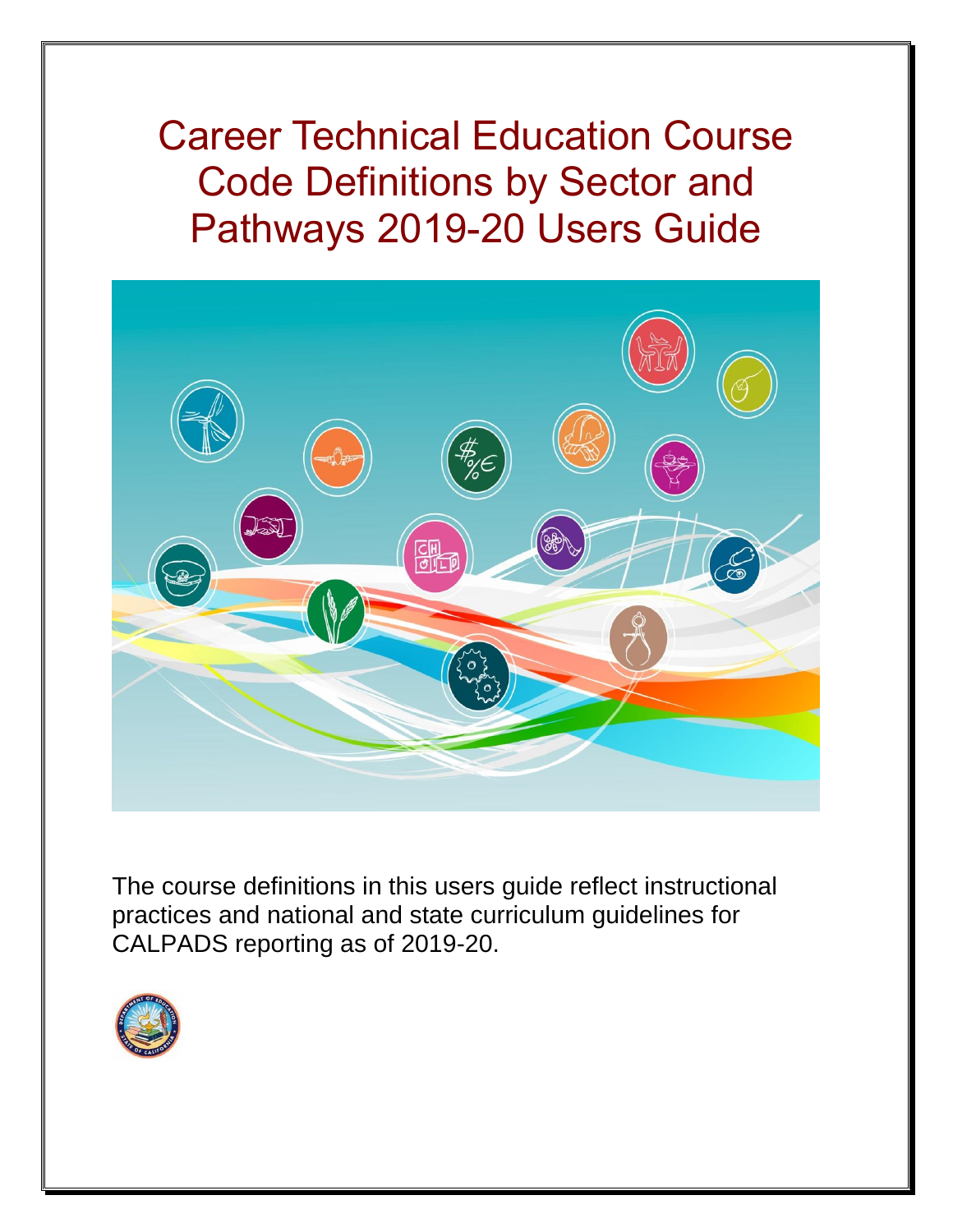# **Table of Contents**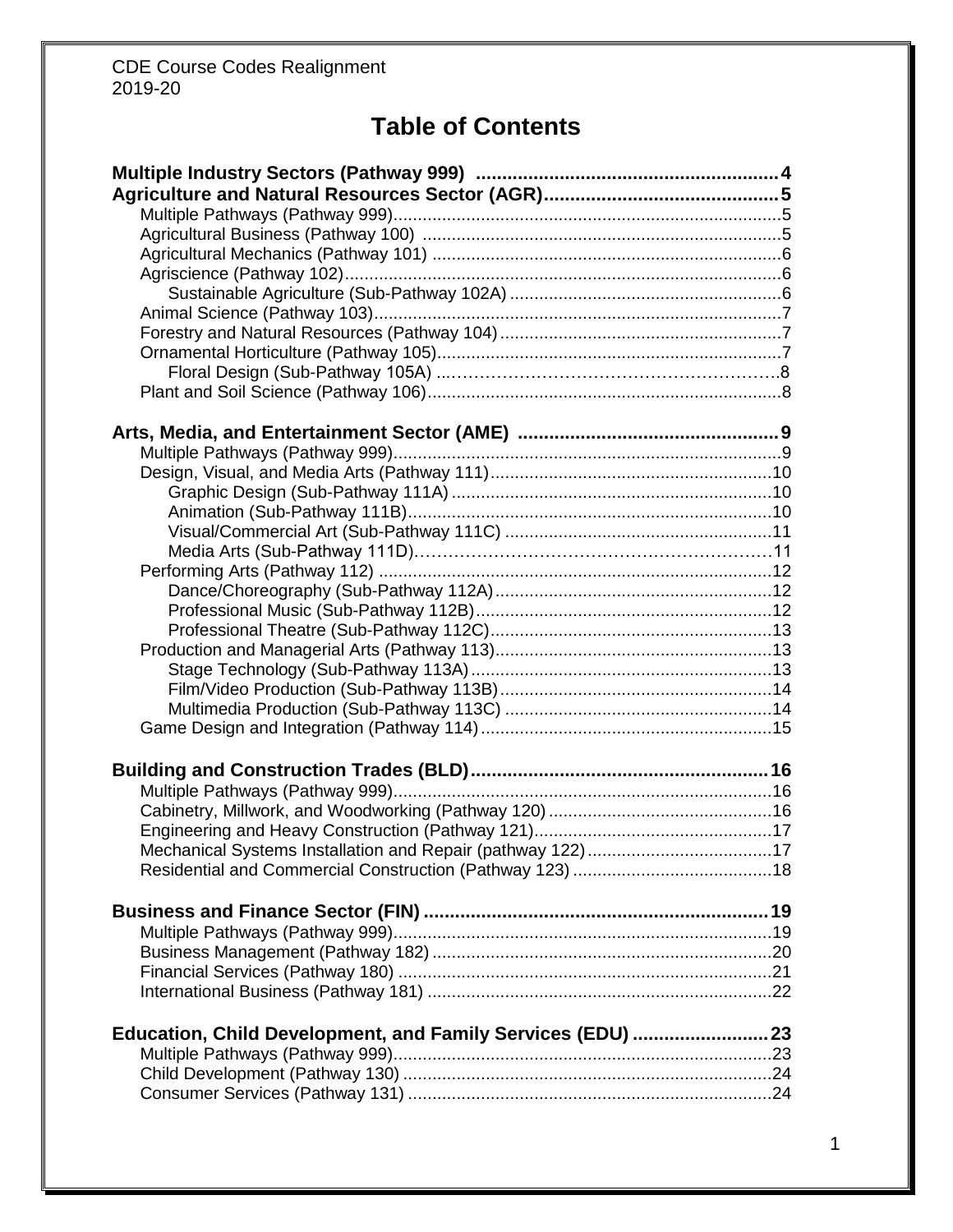| Health Science and Medical Technology Sector (HLT)34         |  |
|--------------------------------------------------------------|--|
|                                                              |  |
|                                                              |  |
|                                                              |  |
|                                                              |  |
|                                                              |  |
|                                                              |  |
|                                                              |  |
|                                                              |  |
|                                                              |  |
|                                                              |  |
|                                                              |  |
|                                                              |  |
| Information and Communication Technologies Sector (INF) 40   |  |
|                                                              |  |
|                                                              |  |
|                                                              |  |
|                                                              |  |
|                                                              |  |
| Web and Social Media Programming and Design (Pathway 174B)42 |  |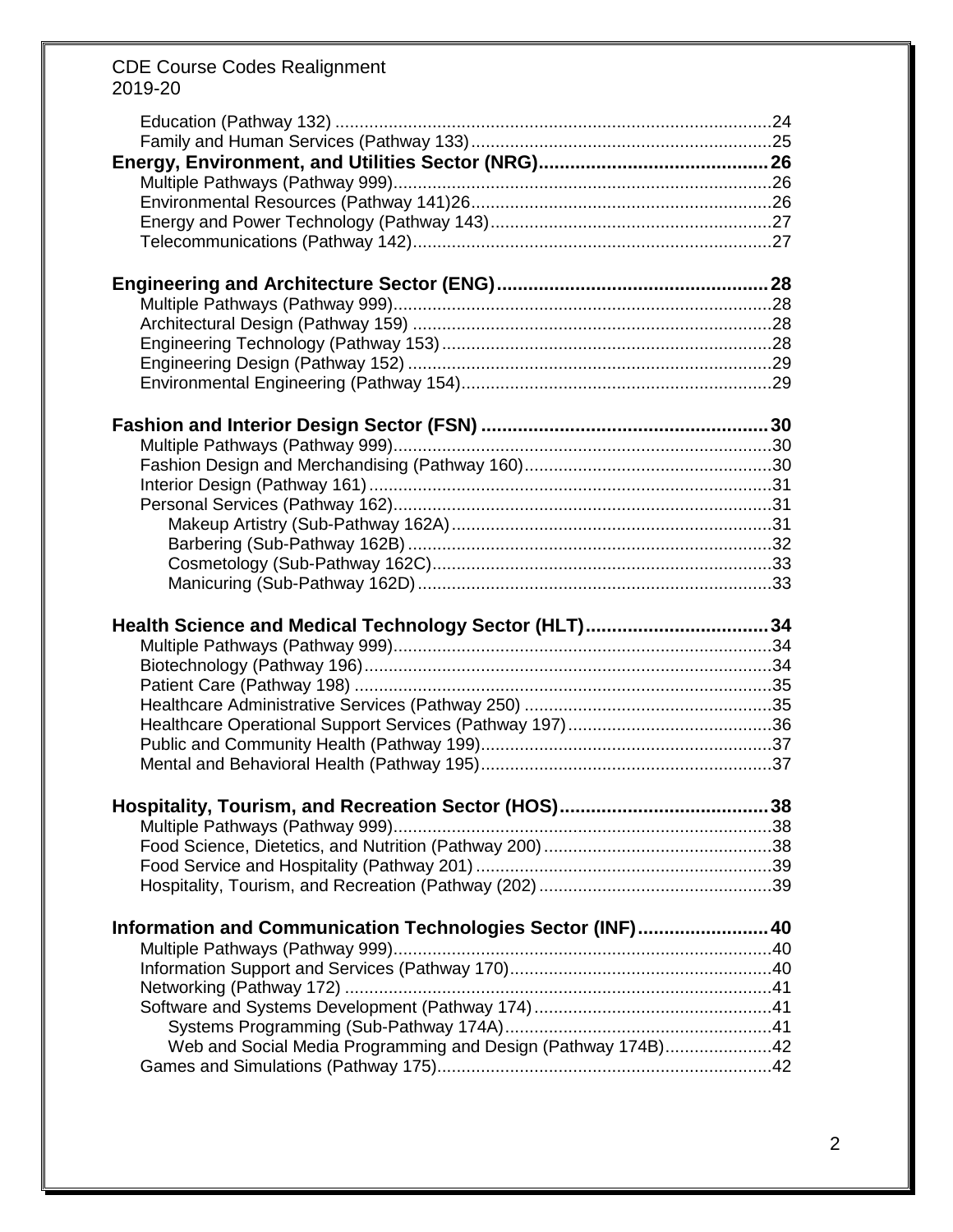| Manufacturing and Product Development Sector (MAN) 43 |  |
|-------------------------------------------------------|--|
|                                                       |  |
|                                                       |  |
|                                                       |  |
|                                                       |  |
|                                                       |  |
|                                                       |  |
|                                                       |  |
|                                                       |  |
|                                                       |  |
|                                                       |  |
|                                                       |  |
|                                                       |  |
|                                                       |  |
|                                                       |  |
|                                                       |  |
|                                                       |  |
|                                                       |  |
|                                                       |  |
|                                                       |  |
|                                                       |  |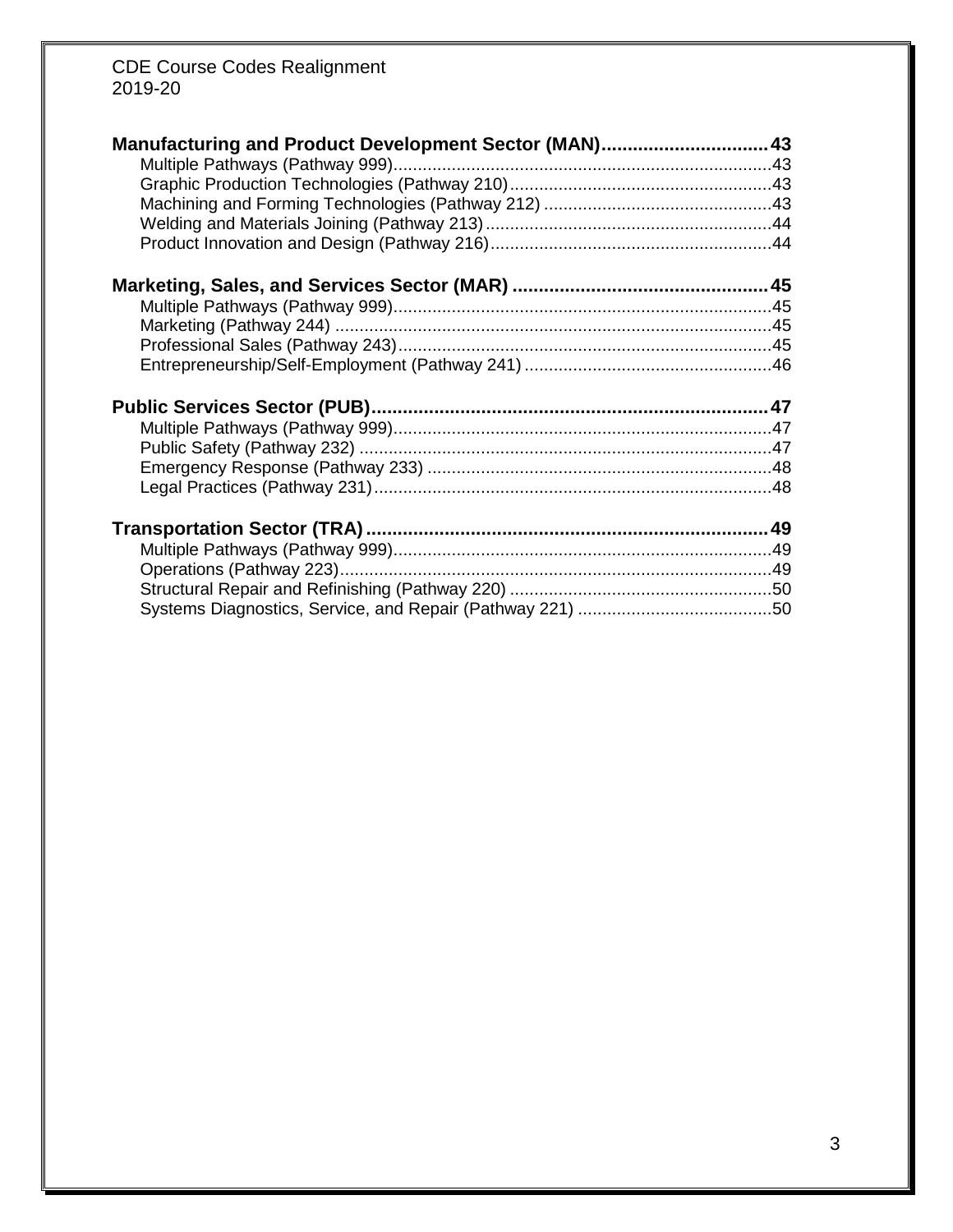# California Department of Education Course Code Definitions by Sector and Pathways

The course definitions below reflect instructional practices and national and state curriculum guidelines for CalPADS reporting as of 2019-20.

# **MULTIPLE INDUSTRY SECTORS (MIS)**

### **Multiple Pathways (Pathway 999)**

7000 Exploratory Career Technical Education

This code is used for courses that explore multiple industry sectors and/or pathways. This course recruits students into a variety of sectors and/or pathways, allowing them to make a more confident decision about which one to pursue. It is a pre-introductory class and the class does not contribute to the 300 hours requirement of a pathway.

### 7001 Exploratory Family and Consumer Sciences (Grades 6-8)

This course emphasizes the exploration of the Family and Consumer Sciences content areas, and related career opportunities. Instruction in grades six and seven targets self-development and management, relationships with others, and preparing for family, work, and community living. In grade eight, students study parenting and child development, personal and family relationships, making consumer decisions, personal image and clothing, healthy food choices, designing living environments and development of community, leadership through FCCLA, citizenship, and career roles.

# 7002 Exploratory Work Experience Education (EWEE)

This EWEE course provides career guidance through non-paid observations and experiences at selected worksites. EWEE is an instructional course, where students have the opportunity to observe and sample a variety of conditions of work for ascertaining their interest and suitability for the occupations they are exploring, while including related classroom instruction in WEE. EWEE provides an opportunity for a broad spectrum of students to explore career paths with the goal of clarifying career directions. (10 semester credits allowable for each semester with a maximum of 20 semester credits)

# 7003 General Work Experience Education (GWEE)

This GWEE course enables students to become productive, responsible individuals through supervised, paid employment experiences. GWEE is an instructional course, where students will acquire general and specific occupational and employability skills through a combination of supervised paid employment in any occupational field along with classroom related instruction in WEE. The rationale for having GWEE is the changing nature of work in our society, which requires students to develop appropriate work habits and attitudes that may be transferred to a variety of employment situations. (10 semester credits allowable each semester with a maximum of 40 semester credits)

# 7004 CTE Work Experience Education (CTWEE)

This CTWEE course reinforces and extends vocational learning opportunities for students through a combination of related classroom instruction and supervised paid employment. The CTWEE is to develop and refine occupational competencies necessary to acquire paid employment or paid placements, to adapt to the employment environment, and to advance in an occupation. Students enrolled in CTWEE must have a worksite placement or employment that is related to a previous or concurrently enrolled Career Technical Education course of study. (10 semester credits allowable each semester with a maximum of 40 semester credits)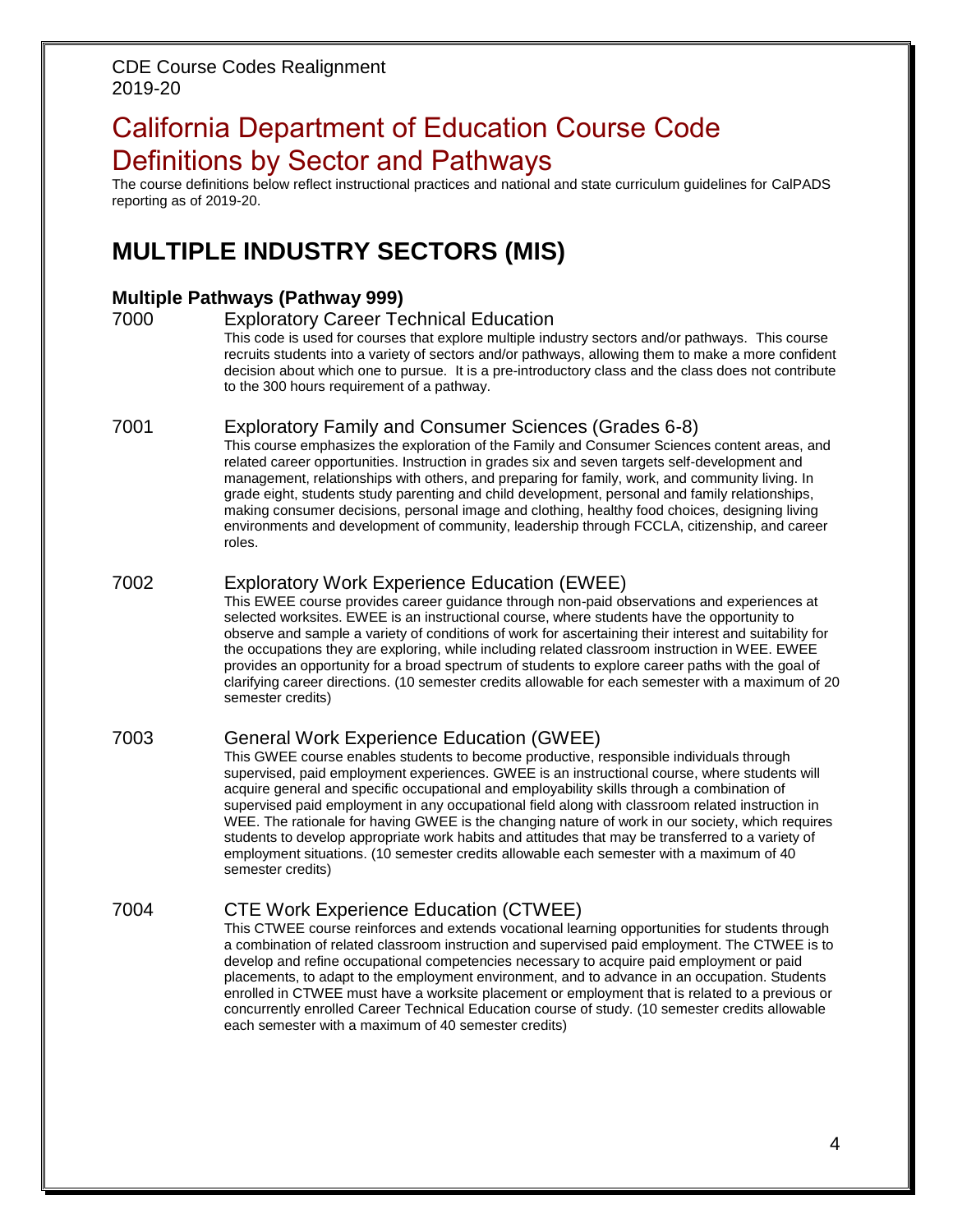# **AGRICULTURE AND NATURAL RESOURCES SECTOR (AGR)**

The Agriculture and Natural Resources sector is designed to provide a foundation in agriculture for all agriculture students in California. Students engage in an instructional program that integrates academic and technical preparation and focuses on career awareness, career exploration, and skill preparation in seven pathways. The pathways emphasize real-world, occupationally relevant experiences of significant scope and depth in Agricultural Business, Agricultural Mechanics, Agriscience, Animal Science, Forestry and Natural Resources, Ornamental Horticulture, and Plant and Soil Science. Integral components of classroom and laboratory instruction, supervised agricultural experience projects, and leadership and interpersonal skills development prepare students for continued training, advanced educational opportunities, or entry to a career.

# **Multiple Pathways (Pathway 999)**

7100 Intro to Agricultural and Natural Resources This course typically will include content related to Earth Science in Agriculture or Agriculture Biology. Other Agriscience topics of an introductory nature are also appropriate.

# **Agricultural Business (Pathway 100)**

7110 Introduction to Agricultural Business This course is offered to first year agriculture students to provide insight to the different pathways available in agriculture including their application to agriculture business. It has been designed to provide students with a unique perspective of agriculture and its impact on American Society.

#### 7111 Intermediate Agricultural Business (Concentrator)

This course will include topics related but not limited to human relationships and effective communication, issue analysis, decision-making and problem-solving, leadership qualities and styles, and ensuring successful completion of group activities. The students then learn and enhance their written and oral communication skills by presenting their views and opinions to the class. Students learn how to arrange and present debates, speeches, and interviews to be effective leaders in today's society.

# 7112 Advanced Agricultural Business (Capstone)

This course prepares individuals to perform tasks related to agribusiness, marketing, sales, agricultural economics, and management of farm and agriculturally related enterprises. It comprises the study of agribusiness-related careers, farm safety management, responsibilities of management, government organizations and regulations, basic microeconomics and macroeconomics, agricultural credit, record keeping and accounting, cash flow, introduction to taxes, marketing, history and current activities of agricultural cooperatives, purchasing, laws of significance to agriculture, and management decision aids.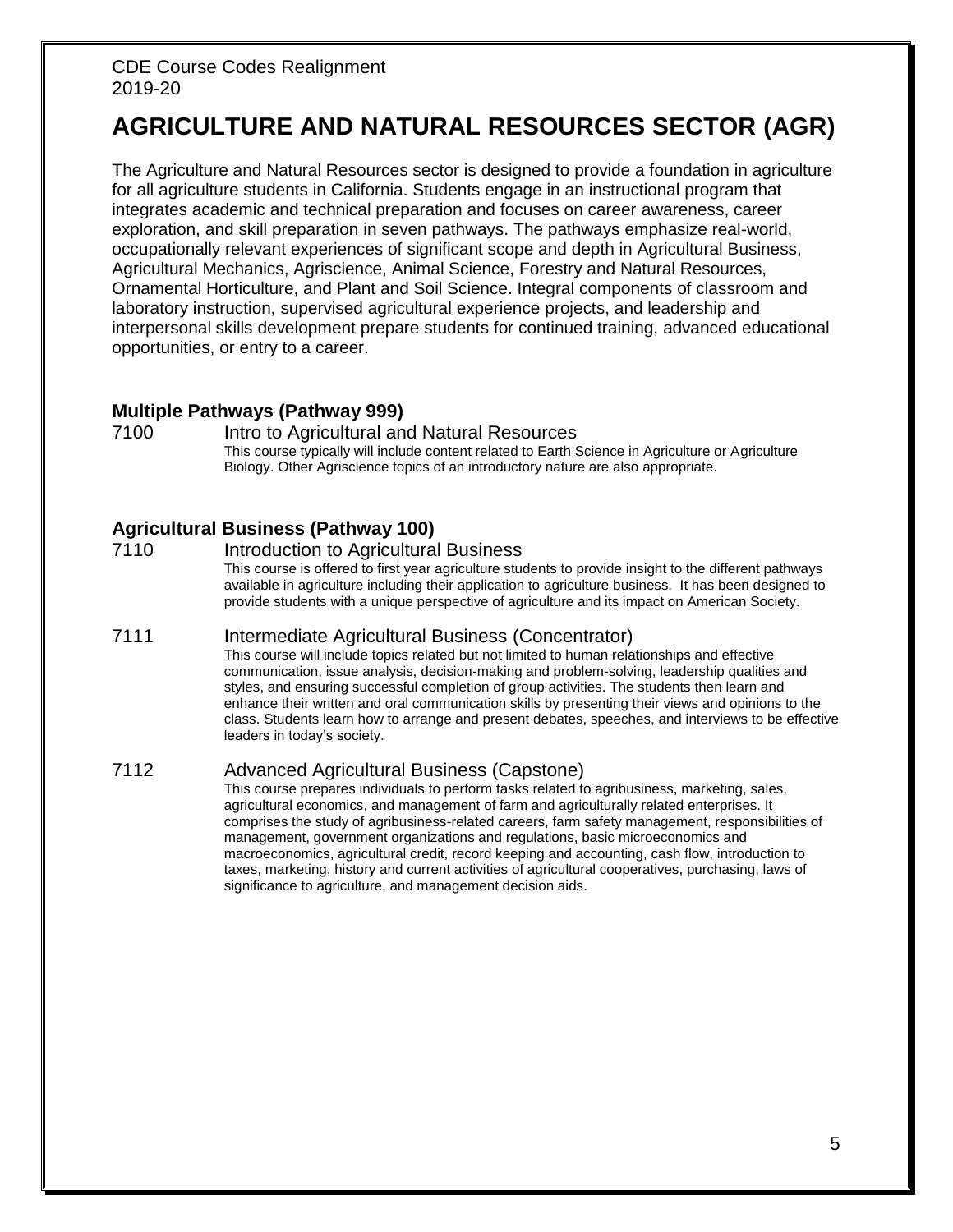# **Agricultural Mechanics (Pathway 101)**

7120 Introduction to Agricultural Mechanics This course provides theory and hands-on experiences that provide opportunities for students to develop basic knowledge and skills in agricultural mechanics. Instructional areas include the basic fundamentals of maintaining and repairing small gasoline engines, basic electricity, welding, construction, cold metal work, and operating agricultural equipment safely. 7121 Intermediate Agricultural Mechanics (Concentrator) This course in agriculture mechanics focuses on specialized skill development in welding, fabrication, equipment operation and repair. 7122 Advanced Agricultural Mechanics (Capstone) This course may include advanced skill development in welding, fabrication, equipment operation and repair.

# **Agriscience (Pathway 102)**

7130 Introduction to Agriscience This course typically will include content related to Earth Science in Agriculture or Agriculture Biology. Other Agriscience topics of an introductory nature are also appropriate.

#### 7131 Intermediate Agriscience (Concentrator)

This course will be the second in a sequence and require a prerequisite course. Similar topics as found with introductory courses and would include Agriculture Chemistry.

#### 7132 Advanced Agriscience (Capstone) Advanced level Agriscience Courses will typically be the third course in a sequence. Courses might focus on Physics applied to agriculture.

# **Sustainable Agriculture (Sub-Pathway 102A)**

#### 7133 Introduction to Sustainable Agriculture

This course number is intended for the content of the UCCI adopted course Biology and Sustainable Agriculture. Sustainability is based on a simple principle: Everything that we need for our survival and well-being depends, either directly or indirectly, on our environment. Sustainability creates and maintains the conditions under which humans and the biotic world can exist in productive harmony, that permit fulfilling the social, economic and other requirements of present and future generations.

#### 7134 Intermediate Sustainable Agriculture (Concentrator)

This course number is intended for the content of the UCCI adopted course Chemistry and Agriscience. This course explores the physical and chemical nature of soil as well as the relationships between soil, plants, animals and agricultural practices. Students will examine properties of soil and land and their connections to plant and animal production.

#### 7135 Advanced Sustainable Agriculture (Capstone)

This course number is intended for the content of the UCCI adopted course Advanced Interdisciplinary Science for Sustainable Agriculture. This integrated class combines an interdisciplinary approach to laboratory science and research with agricultural management principles. Using skills and principles learned in the course, students design systems and experiments to solve agricultural management issues currently facing the industry.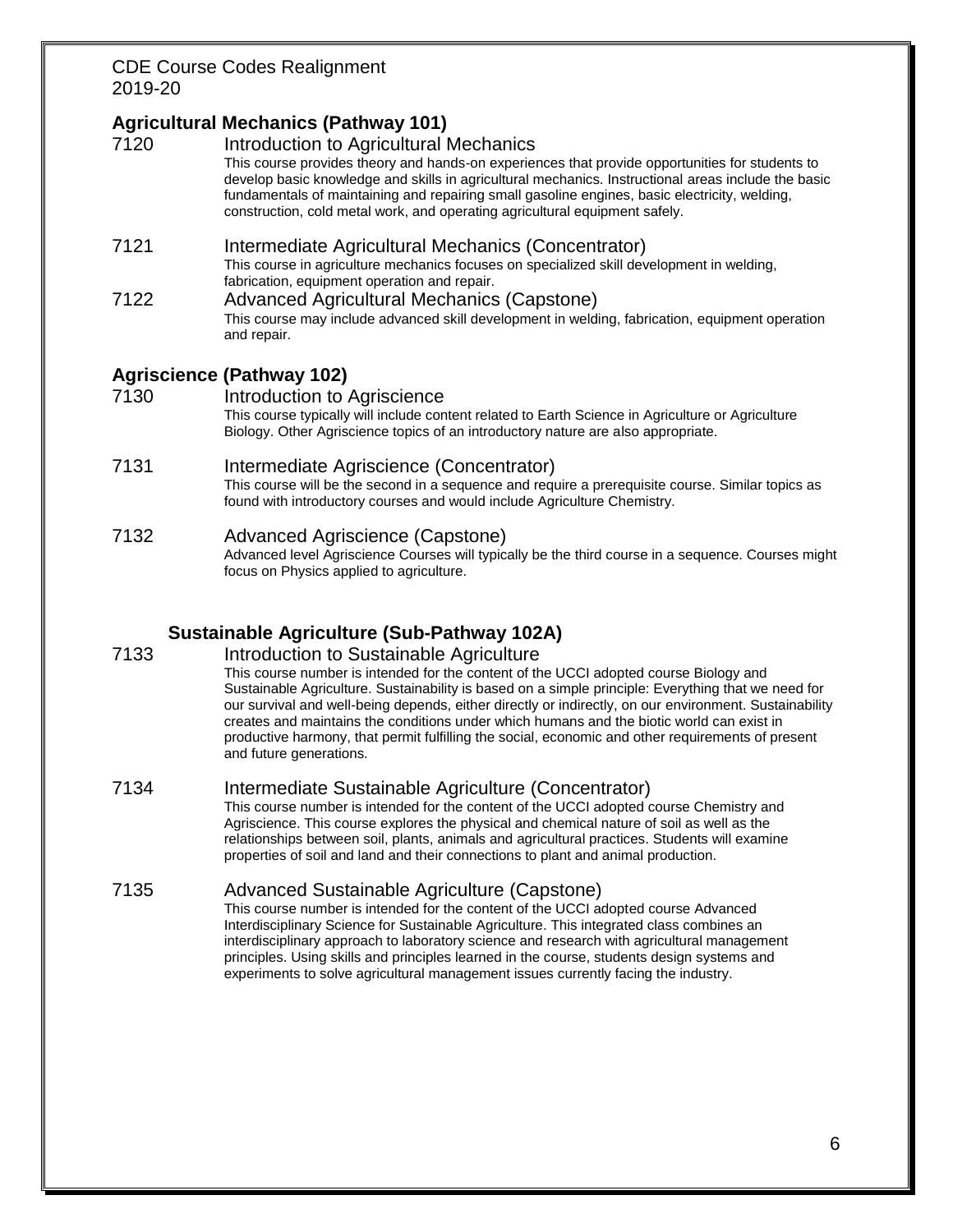# **Animal Science (Pathway 103)**

#### 7140 Introduction to Animal Science

This course imparts information about the care and management of domestic and farm animals. These courses may cover animal nutrition, health, behavior, selection, reproduction, anatomy and physiology, facilities, product processing, and marketing. Students will be introduced to various species of large and small livestock or they may learn how to care for and maintain livestock as a more inclusive study.

#### 7141 Intermediate Animal Science (Concentrator)

This course focuses in a more specific area such as Small Animal Care, Large Animal Care, Aquaculture, Veterinary Science, Animal Anatomy, Animal Nutrition, Animal Reproduction, Dairy Science, Equine Science or other areas of animal agriculture.

#### 7142 Advanced Animal Science (Capstone)

This course focuses in a specific area such as Small Animal Care, Large Animal Care, Aquaculture, Veterinary Science, Animal Anatomy, Animal Nutrition, Animal Reproduction, Dairy Science, Equine Science or other areas of animal agriculture. Additionally, capstone courses will address, marketing, sales, agricultural economics, cash flow and management of farms, ranches and animal agriculture related enterprises.

### **Forestry and Natural Resources (Pathway 104)**

- 7150 Introduction to Forestry and Natural Resources This course provides insight to the different careers and industry related to Forestry and Natural Resources. Courses will include a focus on the an understanding of the importance of forest ecology, recognizing species of trees and forest plants, tree and plant growth and development, forest and fire management, harvesting, timber stand improvement in both wild land and urban forests.
- 7151 Intermediate Forestry and Natural Resources (Concentrator) This course provides a more specific area of focus such as wildlife management, resource management, forestry and the development of management plans.

#### 7152 Advanced Forestry and Natural Resources (Capstone)

This course provides a more specific area of focus such as wildlife management, resource management, forestry and the development of management plans. This will include marketing, sales, economics, cash flow and management of forest, wildlife and natural resource related enterprises.

#### **Ornamental Horticulture (Pathway 105)**

#### 7160 Introduction to Ornamental Horticulture

This course exposes students to the art and science of growing plants, shrubs, trees, flowers, fruits, and vegetables. They provide information regarding the care and propagation of plants, flowers, trees, and shrubs, but place a special emphasis on those used for decorative and aesthetic purposes. In doing so, they cover a wide variety of topics, including greenhouse and nursery operations, soils and media mixtures, fruit and vegetable production, turf/golf course management, interior and exterior plantscaping, irrigation systems, weed and pest control.

#### 7161 Intermediate Ornamental Horticulture (Concentrator)

This course addresses more specific areas of focus to include Landscape Design, Turf Grass propagation, Greenhouse and Nursery production.

#### 7162 Advanced Ornamental Horticulture (Capstone)

This course expands on the areas of Landscape Design, Turf Grass propagation, Greenhouse and Nursery production. Additionally, the marketing, sales, economics, cash flow and management of landscape design, greenhouse, nursery and related enterprises.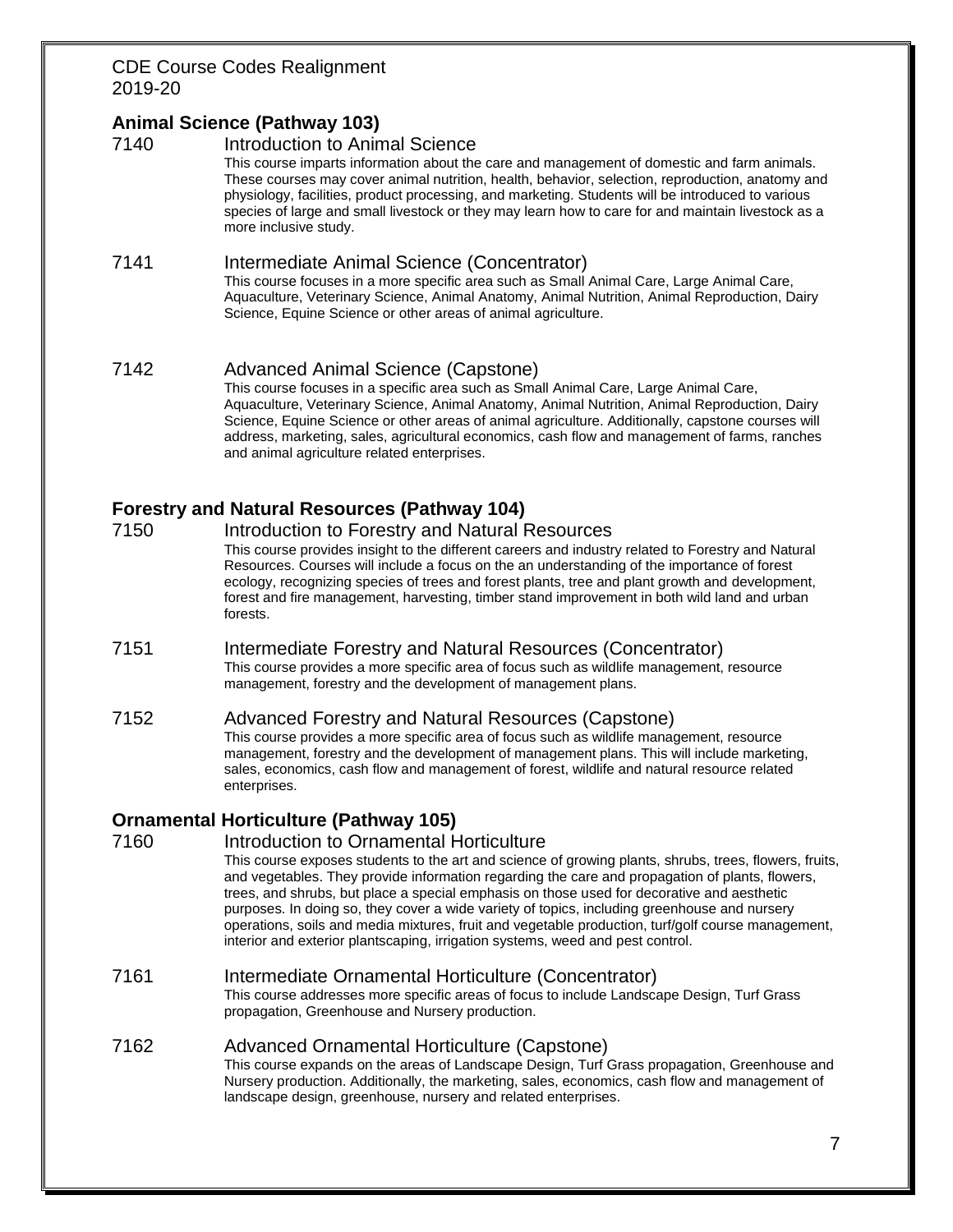# **Floral Design (Sub-Pathway 105A)**

7163 Introduction to Floral Design

This course focuses on the art applied to floral design, care and handling of cut flowers, and the mechanics of floral design.

### 7164 Intermediate Floral Design (Concentrator)

This course builds on the introductory course with increased focus on the art of design, handling of cut flowers and the mechanics of floral design while including the selection of quality flowers and greens, budgeting, retail pricing and presentation.

#### 7165 Advanced Floral Design (Capstone)

This course builds on the concentrator course with the addition of marketing, sales, economics, cash flow and management of the retail and wholesale floral business. This will include how to prepare a bid for floral products and services for events.

# **Plant and Soil Science (Pathway 106)**

#### 7170 Introduction to Plant Science

This course provides knowledge about the propagation of plants for food and fiber. These courses may cover such topics as plant growth and health, irrigation, pest and weed control, food and fiber processing, and farm operations. They may also cover the knowledge and skills needed to produce all types of crops or may emphasize a particular area of the agricultural industry.

#### 7171 Intermediate Plant Science (Concentrator)

This course will focus on more specific areas of plant science such as soil science, viticulture, vegetables, grains, specialty crops. Irrigation and weed and pest control may also be addressed.

#### 7172 Advanced Plant Science (Capstone)

This course will continue to focus on more specific areas such as soil science, viticulture, vegetables, grains specialty crops, irrigation, weed and pest control. Additionally, the marketing, sales, economics, cash flow and management of crops and related enterprises will be addressed.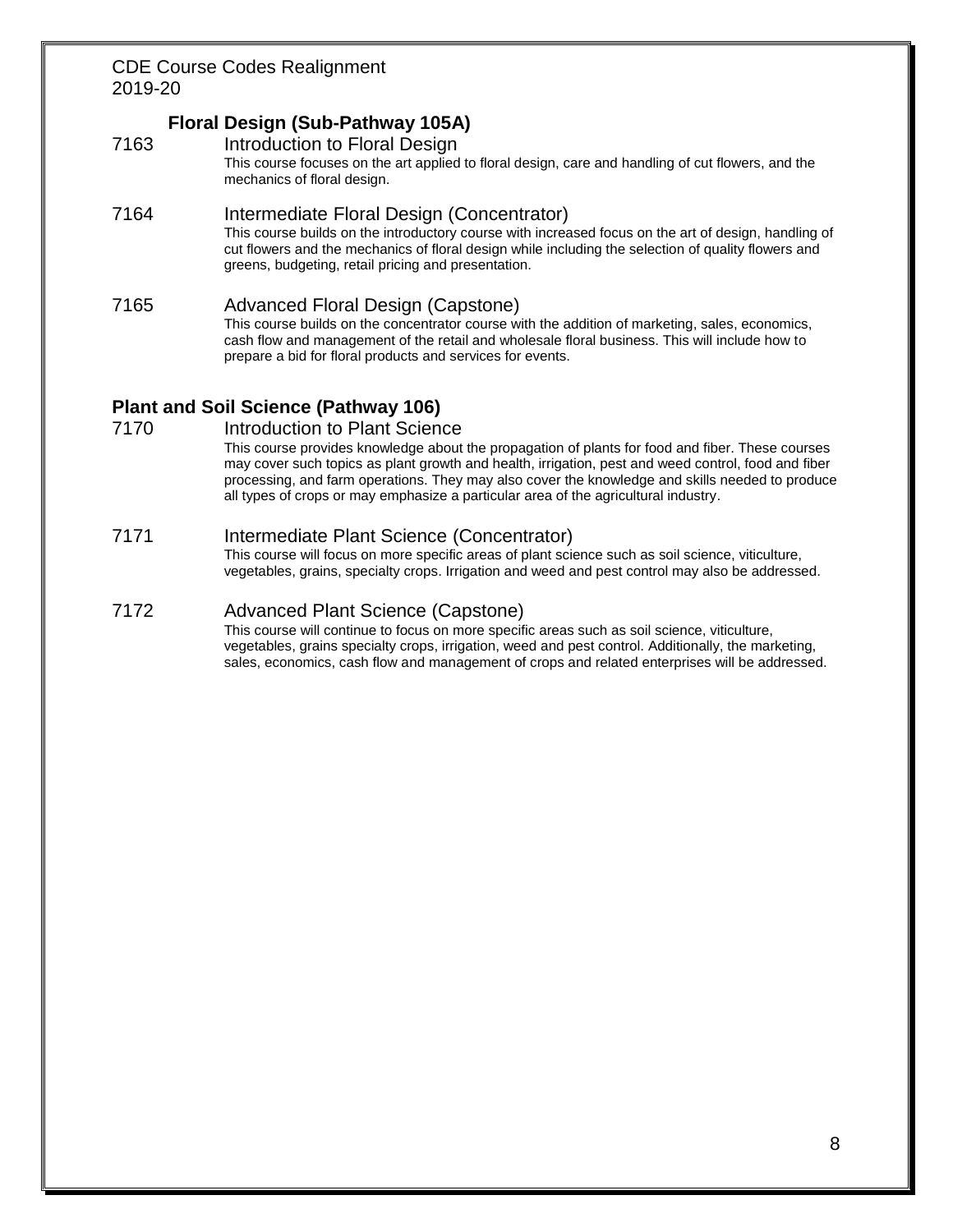# **ARTS, MEDIA, AND ENTERTAINMENT SECTOR (AME)**

Of all the career industries, the Arts, Media, and Entertainment sector requires per-haps the greatest cross-disciplinary interaction because the work in this sector has a propensity to be largely project-based, requiring both independent work and interdependent management skills for career success. New technologies are also constantly reshaping the boundaries and skill sets of many arts career pathways. Consequently, core arts-sector occupations demand constantly varying combinations of artistic imagination, metaphoric representation, symbolic connections, and technical skills. Successful career preparation involves both broad and indepth academic and technical preparation as well as the cultivation of twenty-first-century skill assets, such as flexibility, problem-solving abilities, and interpersonal skills. Careers in the Arts, Media, and Entertainment sector fall into four general pathways: Design, Visual, and Media Arts; Performing Arts; Production and Managerial Arts; and Game Design and Integration. The anchor and pathway standards make explicit the appropriate knowledge, skills, and practical experience students should have in order to pursue their chosen profession, whether that profession requires postsecondary education, graduate training, or apprenticeship.

Learning the skills and knowledge for creating, refining, and sharing work in the Arts, Media, and Entertainment industry sector promotes teamwork, communication, creative thinking, and decision-making abilities—traits that are necessary to function successfully in the competitive and media-rich twenty-first century. Through the manipulation of sight, sound, and motion, those choosing a pathway from this sector reach out in unique ways to enhance the quality of life for those around them.

# **Multiple Pathways (Pathway 999)**

#### 7200 Introduction to Arts, Media, and Entertainment This code is used for AME courses that are introductory to and include content for more than one pathway within the AME sector. This course recruits students into a variety of AME pathways, allowing them to make a more confident decision about which one to pursue.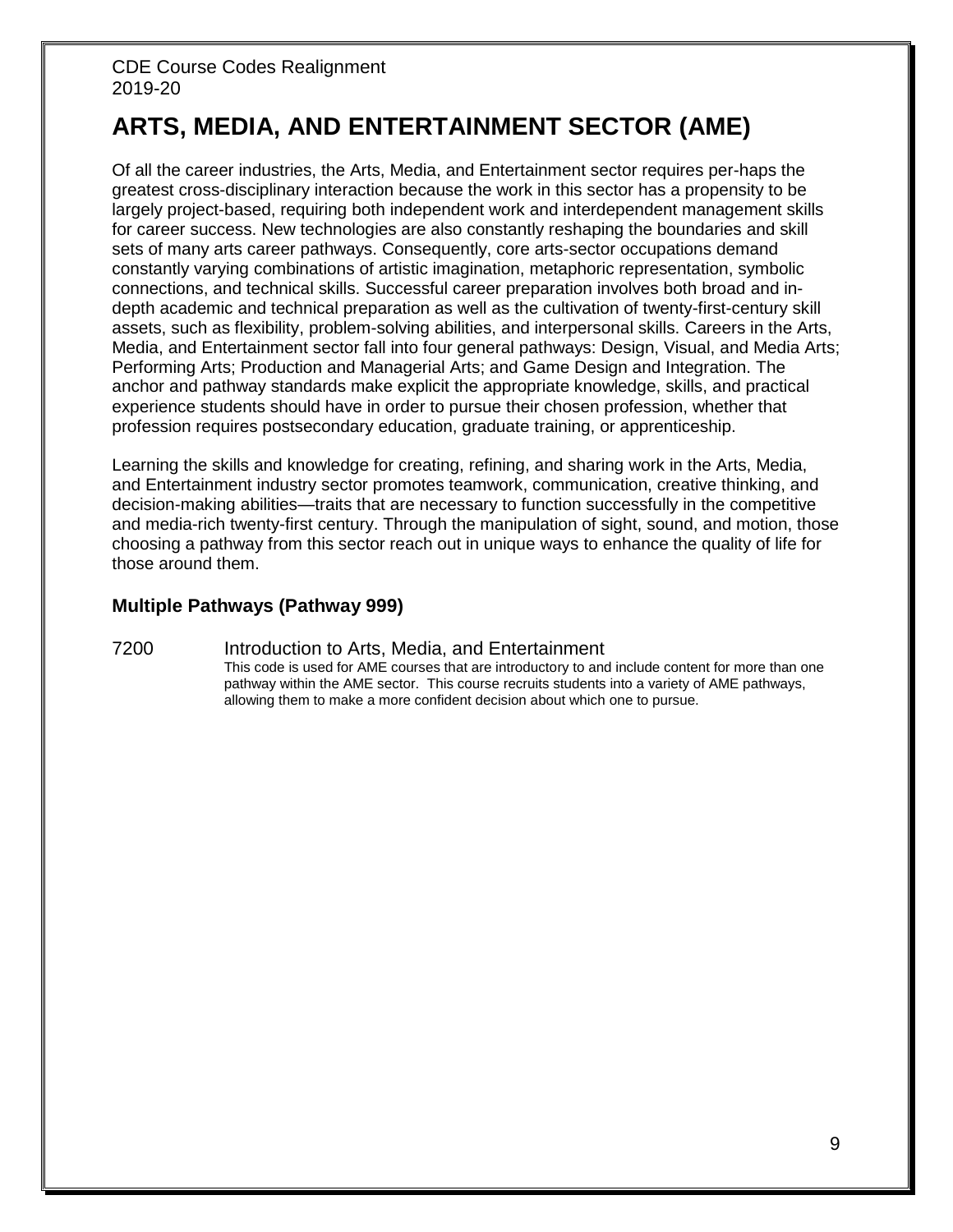# **Design, Visual, and Media Arts (Pathway 111)**

### **Graphic Design (Sub-Pathway 111A)**

#### 7210 Introduction to Graphic Design

This course provides students with a foundational understanding of digital design, tools, processes and systems common to careers in graphic arts and digital production. Exploration topics include printing enterprise, art and copy preparation, graphic design, image generation and assembly, production photography, graphic reproduction operations, binding and/or finishing related to digital imaging, printing, and digital production. This course serves as an introductory course to a variety of AME Pathways including, Graphic Arts, Professional, Photography, Animation, and Game Design.

### 7211 Intermediate Graphic Design (Concentrator)

This course provides students with an in depth experience with digital design tools, processes and systems common to careers in graphic arts and digital production. Career examination and skill building include printing enterprise, art and copy preparation, graphic design, image generation and assembly, production photography, graphic reproduction operations, binding and/or finishing related to digital imaging, printing, and digital production.

### 7212 Advanced Graphic Design (Capstone)

This capstone course provides students with an in depth understanding of digital design tools, processes and systems common to careers in graphic arts and digital production. Close examination of topics include printing enterprise, art and copy preparation, graphic design, image generation and assembly, production photography, graphic reproduction operations, binding and/or finishing related to digital imaging, printing, and digital production. This course serves as the Capstone course to Graphic Design.

# **Animation (Sub-Pathway 111B)**

#### 7213 Introduction to Animation

This course introduces students to the artistic and technological foundations to create animated presentations for industry and entertainment. Students will develop basic drawing and design skills, learn the fundamentals and physics movement, the concept of communication to a given audience, and techniques for self-expression through a variety of animated formats. They will explore the careers and requisite skills required by animators in both entertainment and the business world.

#### 7214 Intermediate Animation (Concentrator)

This course will build on foundational artistic and technical animation skills to prepare students for specific career paths in the Animation industry. Students will refine artistic skills and competencies and examine the variety of jobs in creating and producing within the professional animation industry. Students will explore the career options and opportunities in their particular career path.6

# 7215 Advanced Animation (Capstone)

This capstone course will provide students with the opportunity to function in a variety of roles within the animation production team. Students will utilize skills acquired in introductory and concentration level animation courses to solve authentic industry problems and to produce a variety of professional quality animation products.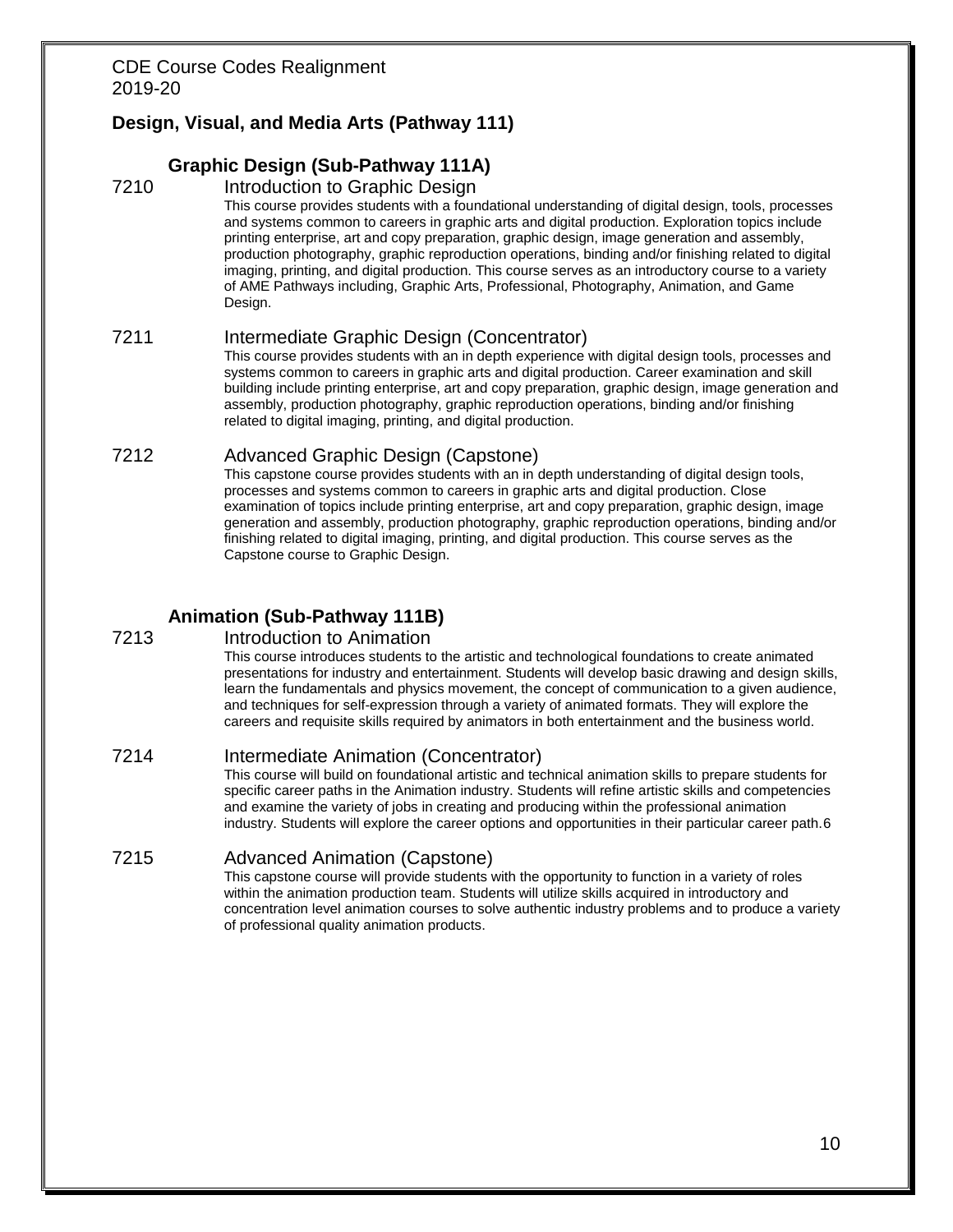# **Visual/Commercial Art (Sub-Pathway 111C)**

7216 Introduction to Visual/Commercial Art This course provides an introduction to the commercial application of design principles to communicate on a two-dimensional plane. Students will create, manipulate, and analyze artistic elements and media used to express feelings and communicate ideas. Students will study the historical and cultural development of two-dimensional arts and its impact as a communications tool. Students will become familiar with current practices and applications including computer design and career focused traditional arts disciplines.

#### 7217 Intermediate Visual/Commercial Art (Concentrator)

This course will emphasize the manipulation of artistic elements, media, and competencies in and beyond the two-dimensional plane. Students will use a variety of media to create industry relevant two and three-dimensional works that are personally and culturally expressive and industry relevant. Courses will cover client relations, the aesthetic and practical applications of design principles in art across disciplines, in architecture, fashion, and other creative industries.

#### 7218 Advanced Visual/Commercial Art (Capstone)

This capstone course in the Visual/Commercial Art sequence applies learning from Introductory and Intermediate Visual /Commercial Art in a project based environment. Course work will focus on 2-D and 3-D artistic products and their application to an industry/commercial environment. Skills and knowledge will be demonstrated in both the educational and work based setting. Instruction will focus on applying student knowledge of drawing, painting, graphic design, photo, and 3 –D forms in industry environments. Students will create artistic products that demonstrate entry level workforce skills and comprehensive knowledge of industry practices.

# **Media Arts (Sub-Pathway 111D)**

#### 7219 Introduction to Media Arts

This course will combine competencies in film, video, computer, and live production, as well as foundational knowledge in design to introduce students to a variety of jobs in the multimedia/communications/game design workforce. Instruction will focus on the interaction between media sources in live, recorded, and web-based productions. Students will develop skills in computer design, film and video production, lighting, sound, and projection design, and print media design. Students will also explore career options within this rapidly expanding industry sector.

#### 7220 Intermediate Media Arts (Concentrator)

This course builds on competencies in film, video, computer, and live production design, as well as foundational knowledge in design. Coursework will focus on particular careers in the multimedia/communications /game design workforce. Instruction will focus on the interaction between media sources in live, recorded, and web-based productions. Coursework will deepen specific skills in computer design, film and video production, lighting, sound, and projection design, and print media design in preparation for a content specific Capstone course.

#### 7221 Advanced Media Arts (Capstone)

This capstone course in the Media Arts sequence applies learning from Introductory and Intermediate Media Arts in a project based environment. Course work will focus on creative components film, video, computer, and live production application in both the educational and work based setting. Instruction will focus on applying student knowledge of computer and print media, film and video production, digital lighting sound and projection design, in industry environments. Students will create media arts products that demonstrate entry level workforce skills and comprehensive knowledge of industry practices.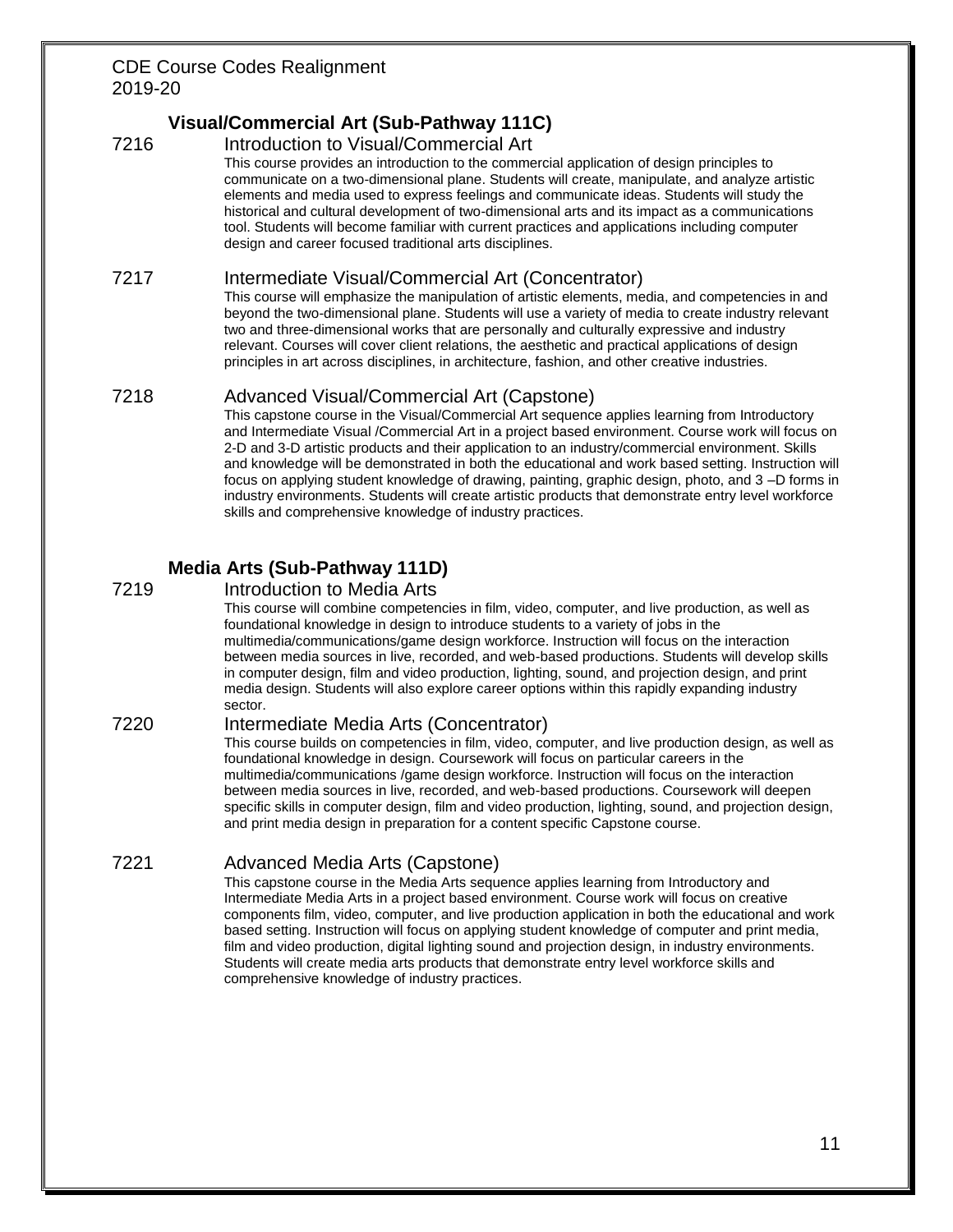# **Performing Arts (Pathway 112)**

#### **Dance/Choreography (Sub-Pathway 112A)**

- 7230 Introduction to Dance/Choreography This course explores the variety of career pathways available in dance. It introduces dance technique, choreography. Students will explore the variety of dance genre (modern, jazz, ballet, tap, and contemporary). Students gain an appreciation of dance as an art form and develop the skills necessary to pursue a variety of careers in dance. The course includes application of the elements and principles of dance, study of historical and contemporary dance, and exploration of the art form from a careers perspective.
- 7231 Intermediate Dance/Choreography (Concentrator) This course will refine dance and choreographic skills and introduce production elements (i.e., staging, lighting, and sound) and company organization and management in professional dance careers.

#### 7232 Advanced Dance/Choreography (Capstone)

This course will apply dance and choreographic skills to create project based performances for live, film and video production. Students will prepare audition or choreographic portfolios, learn business/managerial skills, and develop a professional career plan.

### **Professional Music (Sub-Pathway 112B)**

#### 7233 Introduction to Professional Music

This course explores the variety of career pathways available in Professional Music. It introduces performance technique, in a variety of musical genre including jazz, classical, modern and pop. Students will explore choral, solo performance, and ensemble music. Students gain an appreciation of music as an art form and develop the skills necessary to pursue a variety of careers in professional music. The course includes music theory and performance as well as the study of historical and contemporary music, with a focus on musical careers.

#### 7234 Intermediate Musical Performance (Concentrator)

This course will build on foundational music theory and technical knowledge to prepare students for specific career paths in music creation, performance, or production. Students will refine skills and competencies in their particular pathway of the professional music industry. Students will explore the career options and opportunities in their particular career path.

#### 7235 Advanced Professional Music (Capstone)

This course will build on music theory and technical knowledge to prepare students for specific career paths in music creation, arrangement, and production. Students will explore music as an interpretive form of artistic expression and as a practical communications tool. Students will be trained to compose and appreciate music in a variety of genre. The historical and cultural context of composition will also be examined. The psychological impact on audience and market will be evaluated to maximize the effectiveness of a composition or arrangement. Students will explore the spectrum of career options ranging from artistic communication to entertainment to marketing and identify the effective use of musical composition in each pathway.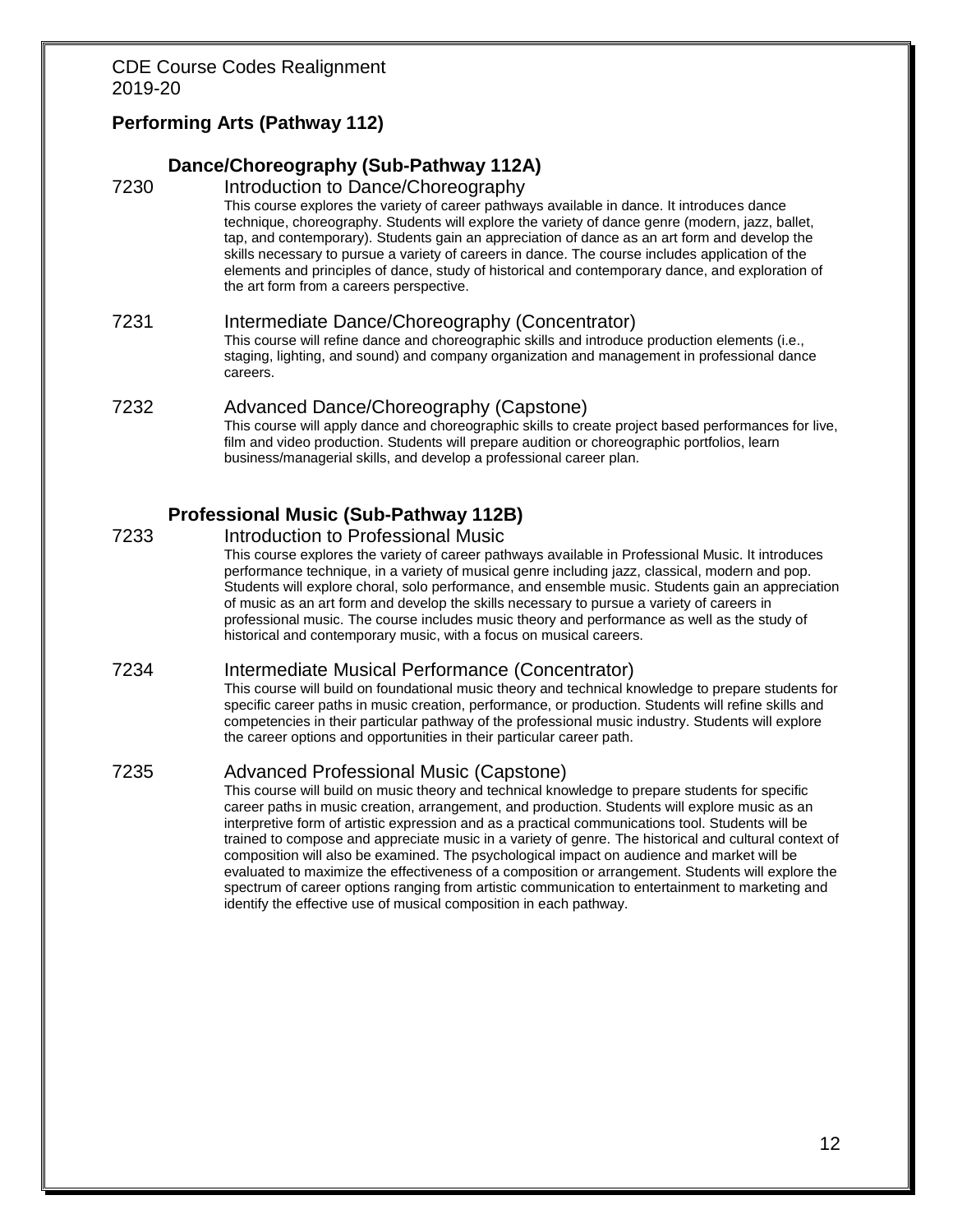# **Professional Theatre (Sub-Pathway 112C)**

7236 Introduction to Professional Theatre This course introduces the variety of careers in professional theater. Students will study a range of professional models from Broadway to regional to community theatre to identify established practices and basic competencies required to create professional theatre. 7237 Intermediate Professional Theatre (Concentrator) This course will build on the foundational skills in a variety of technical and performance disciplines to create project-based live performances in theatre and musical theatre. Students will explore portfolio preparation for live and film/video performance. Students will also be introduced to the business/managerial careers associated with live theatrical performance. 7238 Advanced Professional Theatre (Capstone) This course will apply skills theatrical performance to create project based performances in theatre,

musical theatre, film and video production. Students will prepare audition or direction portfolios, learn business/managerial skills, and develop a professional career plan.

# **Production and Managerial Arts (Pathway 113)**

# **Stage Technology (Sub-Pathway 113A)**

7240 Introduction to Stage Technology

This course introduces the techniques and processes involved in stage management, prop construction, lighting, the setup and operation of sound systems, and the operation of projection equipment. The program develops basic construction techniques for stage property and scenery; affords practice in stage crew work, which includes the erection and striking of scenery; and provides an overview of related occupations in radio and television.

# 7241 Intermediate Stage Technology (Concentrator)

This course will train students in the use and management of the various elements of technical production during a dance, music, or theatrical performance. These elements include the rigging and movement of sets, scenery, and lighting equipment, the use of computerized switching systems for lighting and sound, the management and distribution of stage properties, etc. Students will also be taught to manage the complex support tasks that are involved in a performance. They will explore apprenticeship, higher education options career training, and professional placement.

# 7242 Advanced Stage Technology (Capstone)

This course will build on foundation skills in Stage Technology and Production to include design in variety of theatrical productions. Students will use analytical skills to interpret literary material to create a design concept. Students will be familiar with design elements, drafting techniques, computer software, and modeling skills necessary to prepare designs and models of theatrical sets. They will be trained to interpret mechanical drawings to safely use appropriate power equipment to construct sets based on artist's designs. They will also become familiar with the diverse array of production materials and techniques used to augment live theatrical productions.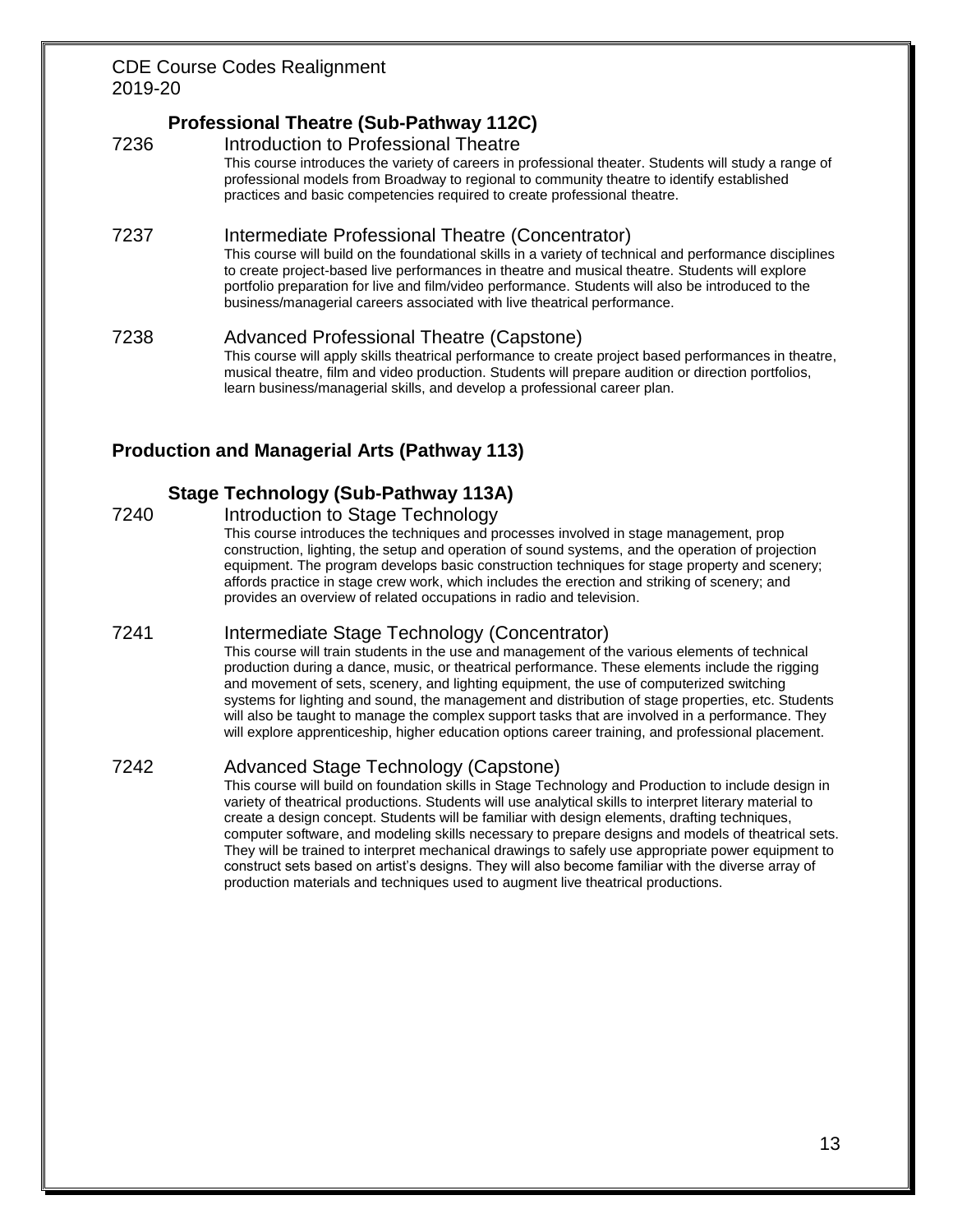# **Film/Video Production (Sub-Pathway 113B)**

#### 7243 Introduction to /Film/Video Production

This course trains students to use film as a tool for communication and self-expression in entertainment and industry. Students will study the history and aesthetics of film as a complex, collaborative art form. They will explore the foundational elements of writing, photography, visual perception, and elements of design as they apply to cinematic expression. Students will analyze the use of film and video to share ideas and influence culture. They will also be trained in the multiple technical competencies required to communicate through film and the rich variety of employment opportunities available in the field.

#### 7244 Intermediate Film/Video Production (Concentrator)

This course covers the history and development of the cinema, documentaries, and other new media and film technologies. Students learn skills and practices in various aspects of cinema and video production by applying the elements of art, principles of design, integration of technology for the effective visual communication of their ideas, feelings, and values. Students develop skills, including camera/recording operation, framing and composition, manipulations of space and time, idea development and communication, the mechanics and psychology of editing, script writing or text creation, light and sound, and impact.

# 7245 Advanced Film/Video Production (Capstone)

This course will examine specific uses of film and video technology in various entertainment and industry sectors. Students receive advanced training in pre and post production jobs and competencies, current and emerging technologies, and the collaborative nature of the creative process involved in video production.

# **Multimedia Production (Sub-Pathway 113C)**

#### 7246 Introduction to Multimedia Production

This course will provide foundational competencies in film, video, computer, and live production, as well as foundational knowledge in design to prepare students for employment in a variety of jobs in the multimedia/communications workforce. Instruction will focus on the interaction between media sources in live, recorded, and web-based productions. Students will develop skills in computer design, film and video production, lighting, sound, and projection design, and print media design.

# 7247 Intermediate Multimedia Production (Concentrator)

This course provides students skills and competencies in broadcast media including television, radio, web/pod casting, and emerging broadcasting technologies. Students will become familiar with current and emerging technology and practices and the variety of career opportunities that present themselves in the live broadcasting pathways (see Television Production and Radio Presentation for further information).

# 7248 Advanced Multimedia Sound Production (Capstone)

This course will allow students to examine the multiple uses of radio as a broadcast medium in various entertainment and industry sectors. They will receive task oriented training in pre, post, and "on air" production jobs and competencies, current and emerging technologies, and the collaborative nature of the creative process involved in radio production. In addition to "on air" performance techniques, students will examine the technological interface of sound, recording, audio switching, and computer modification involved in radio broadcast production.

# 7249 Advanced Multimedia Film/Video Production (Capstone)

This Capstone course for the Multimedia Production pathway examines the specific uses of film and video technology in various creative industry applications. Students will demonstrate advanced knowledge and skills in pre-production, production, and postproduction practices in an educational and work based environment. Students will create film and/or video and sound products that demonstrate comprehensive knowledge of professional film and video and sound production.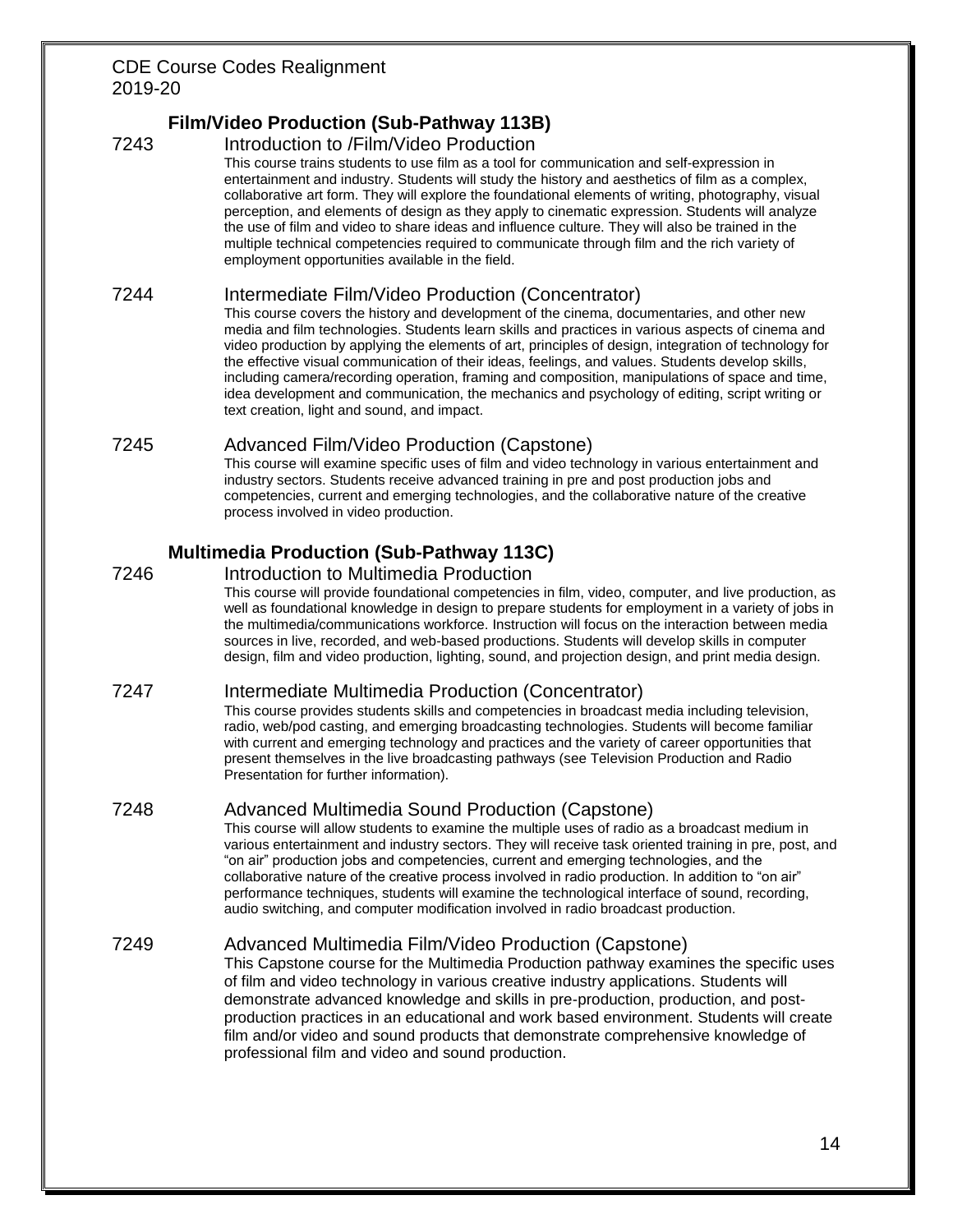# **Game Design and Integration (Pathway 114)**

7260 Introduction to Game Design

This course introduces students to the rapidly developing field Game Design and production. They will explore current technologies, media and art applications, and emerging technological advances that impact this ever expanding field. They will combine foundations in design, animation, graphic imaging, and multimedia production to prepare for employment, advanced training, or higher education in project or software design.

### 7261 Intermediate Game Design (Concentrator)

This course refines student skills and expands student knowledge in current technologies, media and art applications, and emerging technological advances that impact the game design field. Students will refine skills in design, animation, graphic imaging, coding and multimedia production to prepare for employment, advanced training, or higher education in project or software design. Students will explore other industry application including a mobile application design and technology

#### 7262 Advance Game Design (Capstone)

This course will prepare students for entry level careers or continuing education in a particular area of game design. Students will use advanced skills to create collaborative projects, evaluate peer designs, and create a design portfolio and career plan.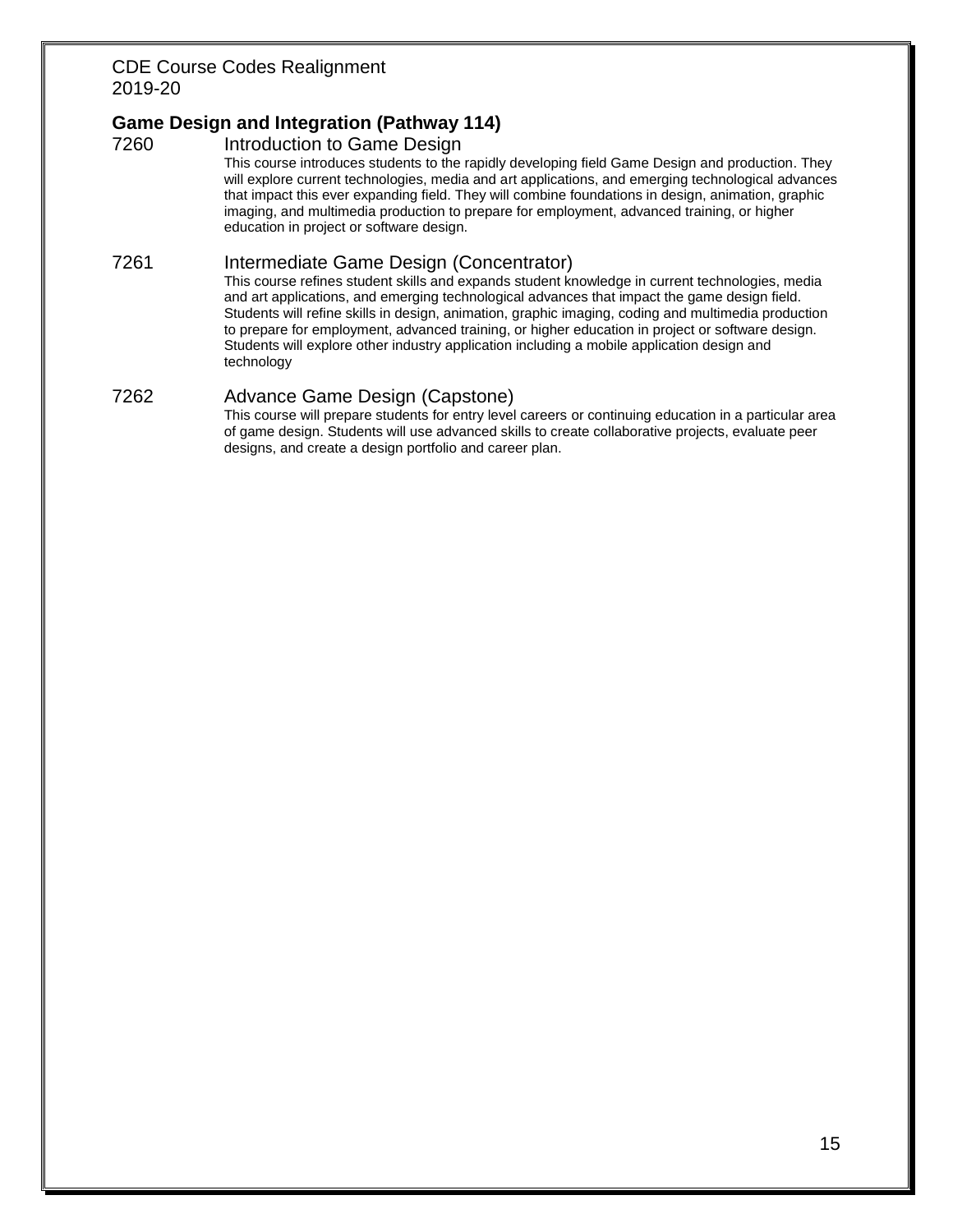# **BUILDING AND CONSTRUCTION TRADES SECTOR (BLD)**

This sector provides a foundation in the Building and Construction Trades industry for secondary students in California. Students engage in an instructional program that integrates academic and technical preparation and focuses on career awareness, career exploration, and skill preparation in the Building and Construction Trades industry. The sector encompasses four career pathways: Cabinetry, Millwork, and Woodworking; Engineering and Heavy Construction; Mechanical Systems Installation and Repair; and Residential and Commercial Construction. These pathways emphasize processes, systems, and the way in which structures are built. The knowledge and skills are acquired in a sequential, standards-based pathway program that integrates hands-on, project-based, and work-based instruction. Standards included in the Building and Construction Trades sector are designed to prepare students for technical training, postsecondary education, and entry to a career.

### **Multiple Pathways (Pathway 999)**

#### 7300 Introduction to Building and Construction Trades

This course provides students with an overview of the building and construction trades sector, which emphasizes processes, systems, and the way in which structures are built. It also provides students with insight into the different pathways available within the sector and the different career opportunities associated with each pathway.

# **Cabinetry, Millwork, and Woodworking (Pathway 120)**

7310 Introduction to Cabinetry, Millwork, and Woodworking This course introduces students to career opportunities within the sector and provides an overview of the planning, design, layout, and technical drawing interpretation for practical use in woodworking, cabinetmaking, and millworking. It may also cover different cabinet and furniture styles used, various wood products and materials, and proper tool selection. Students will be introduced to the different construction processes in the cabinetmaking, furniture making, and millworking industries. .

#### 7311 Intermediate Cabinetry, Millwork, and Woodworking (Concentrator) This course will build on foundational skills attained in the introductory course(s). Students will gain competence in the planning, design, layout, and technical drawing interpretation for practical use in woodworking, cabinetmaking, and millworking. They may learn about: furniture and cabinet styles, wood products and materials, finishes, countertops, and the use of laminates and veneers. They will gain competence in various construction processes in the cabinetmaking, furniture making, and millworking industries. They will demonstrate proper techniques for furniture building as well as cabinet and countertop construction and installation.

#### 7312 Advanced Cabinetry, Millwork, and Woodworking (Capstone)

This course allows students to demonstrate mastery in skills attained in concentrator courses. This may include demonstrating competency in the planning, construction, and installation of furniture, cabinets, countertops, and/or other millwork products. Students will demonstrate competence in the design, layout, and technical drawing interpretation for practical use in woodworking, cabinetmaking, and millworking. They will demonstrate mastery of various construction processes by building and/or installing furniture, cabinets, countertops, or any number of millwork products.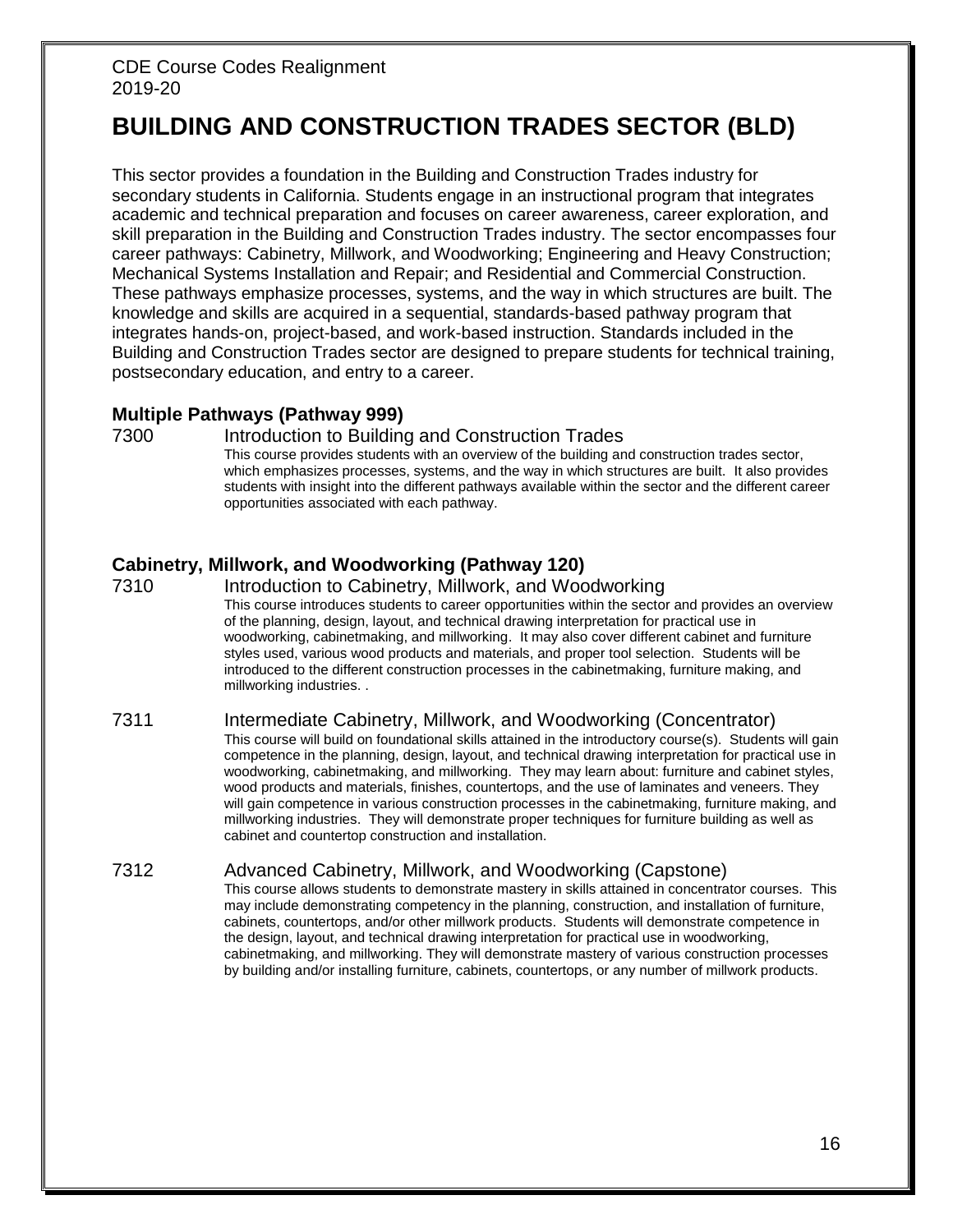# **Engineering and Heavy Construction (Pathway 121)**

7320 Introduction to Engineering and Heavy Construction This course will introduce students to career opportunities within the sector and provide an overview of heavy industrial construction and the way in which roads, highways and subdivisions are built. Students will learn the basics of construction equipment, operation, and safety. They may also be introduced to soil properties, surveying and mapping, grading and drainage, water and wastewater systems, and masonry.

#### 7321 Intermediate Engineering and Heavy Construction (Concentrator)

This course will build on foundational skills attained in the introductory course(s). Students will learn about soil properties, survey and mapping, grading and drainage, and water and wastewater systems. They will also learn about basic concrete maintenance and repair, and heavy equipment use, operation, and safety standards. Students may also learn about project management for heavy construction projects, internal and external impacts on the construction industry, and how to recognize building phases, systems, and techniques.

# 7322 Advanced Engineering and Heavy Construction (Capstone)

This capstone course allows students to demonstrate mastery in skills attained in concentrator courses. Student may demonstrate mastery by: interpreting soil reports, performing a survey or mapping, operating various heavy equipment in a safe manner, and/or mixing, pouring and finishing concrete. Students will demonstrate understanding of water and wastewater systems, the importance of safety rules and regulations, and knowledge of building codes and other applicable environmental laws and regulations as they relate to heavy construction projects. Students may also demonstrate understanding of project management procedures and processes as they relate to heavy construction projects.

# **Mechanical Systems Installation and Repair (Pathway 122)**

- 7330 Introduction to Mechanical Systems Installation and Repair This course will introduce students to career opportunities within the sector and provide an overview of the theories and concepts of heating, ventilation, air-conditioning (HVAC), refrigeration, and appliance installation, maintenance, and repair. Students will be introduced to basic electricity and electrical control systems. The pathway includes preparation for a Class C California License and EPA certification.
- 7331 Intermediate Mechanical Systems Installation and Repair (Concentrator) This course will build on foundational skills attained in the introductory course(s). Students will learn to install, operate, test, repair, and maintain commercial and domestic heating and airconditioning systems. Students may also learn how to operate, maintain, and repair such building systems as plumbing, electrical, and other mechanical systems. Students will learn to fabricate tubing, piping, and fittings to industry standards, and troubleshoot electrical control systems, motors, and their components. Students will develop skills that prepare them for a Class C California License and EPA certification.
- 7332 Advanced Mechanical Systems Installation and Repair (Capstone) This course allows students to demonstrate mastery in skills attained in concentrator courses. Students will: fabricate tubing, piping, and fittings to industry standards; service or repair heating and/or air-conditioning systems; and troubleshoot electrical control systems, motors, and their components. Students will demonstrate understanding of: basic electricity; the basic components and concepts of heating, air-conditioning, and refrigeration; methods and devices used to improve air quality, and scientific theories and properties of heat and matter. They may also demonstrate practical knowledge of combustion heating systems. Students may be prepared for a Class C California License and EPA certification.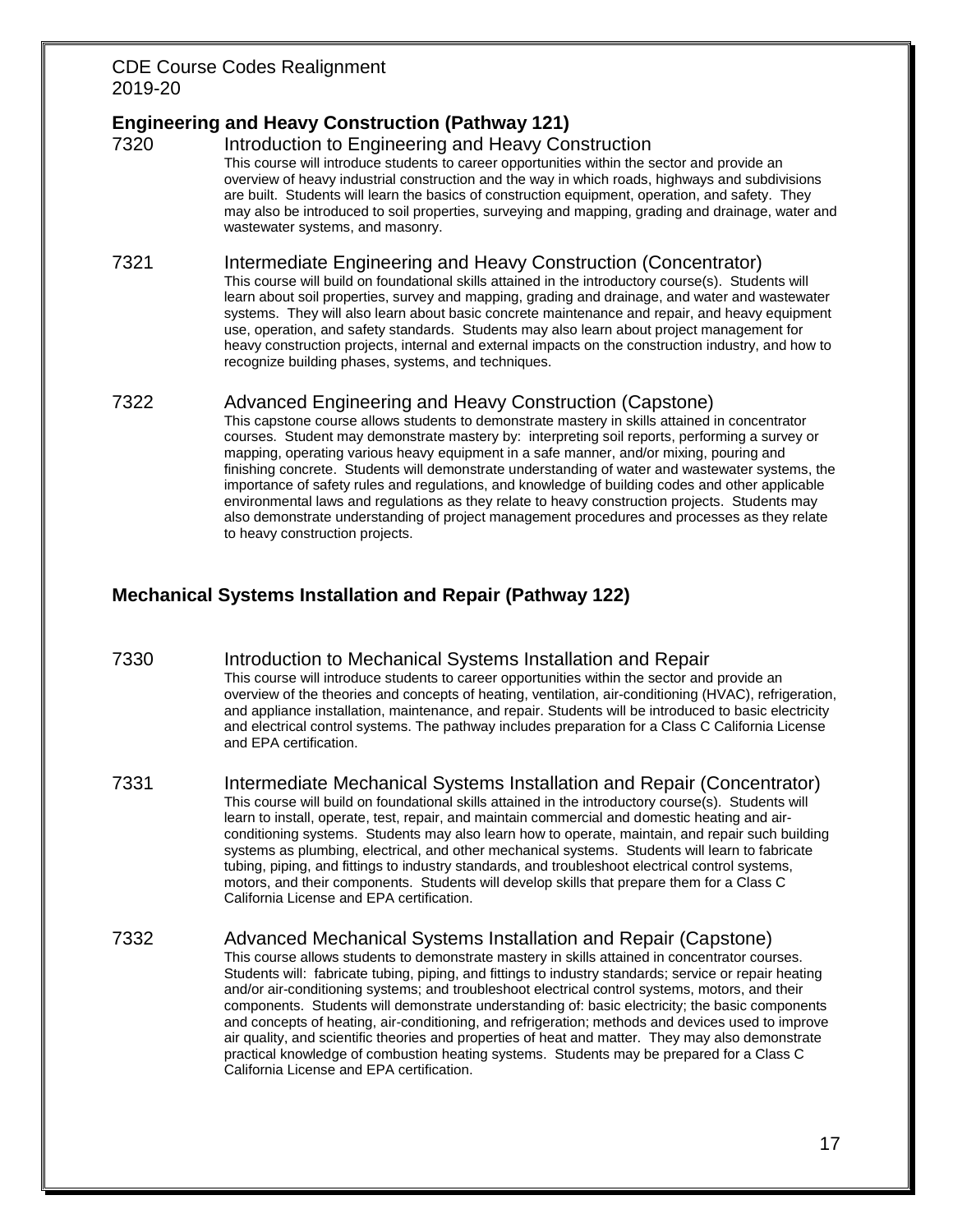# **Residential and Commercial Construction (Pathway 123)**

7340 Introduction to Residential and Commercial Construction This course will introduce students to career opportunities within the sector and focuses on the manner in which residential and commercial structures are designed and built. The course covers construction and building design, performance, and sustainability, the study of safety, hand and power tools, planning and design, applicable mathematics, blueprint reading, trade nomenclature, residential and commercial construction standards, construction manufacturing standards, and other specialized skills. The pathway includes preparation for a Class B California License.

#### 7341 Intermediate Residential and Commercial Construction (Concentrator)

This course will build on foundational skills attained in the introductory course(s). Students will learn the impact of financial, technical, environmental, and labor trends on the construction industry. They will gain competence in mathematical calculations that are used in the trades, and interpret technical drawings and schedules. The course will cover techniques for proper site preparation and foundation layout. Students will gain competence in carpentry skills that prepare them to lay out, fabricate, erect, install and repair wooden structures and fixtures. Topics covered may also be: framing, installing drywall and interior/exterior finishes, building walls and partitions, and installing roof systems, floors and floor coverings, and electrical wiring. Students will learn to integrate and employ sustainable construction practices, and may develop skills that prepare them for a Class B California License.

#### 7342 Advanced Residential and Commercial Construction (Capstone)

This course allows students to demonstrate mastery in skills attained in concentrator courses. Students will apply appropriate mathematical calculations, interpret technical drawings, and demonstrate techniques for proper site preparation and foundation layout. They will demonstrate carpentry techniques for the construction of a single-family residence, proper installation techniques of internal and external materials and finishes, employ sustainable construction practices, and install plumbing and electrical systems that adhere to industry standards. Students may be prepared for a Class B California License.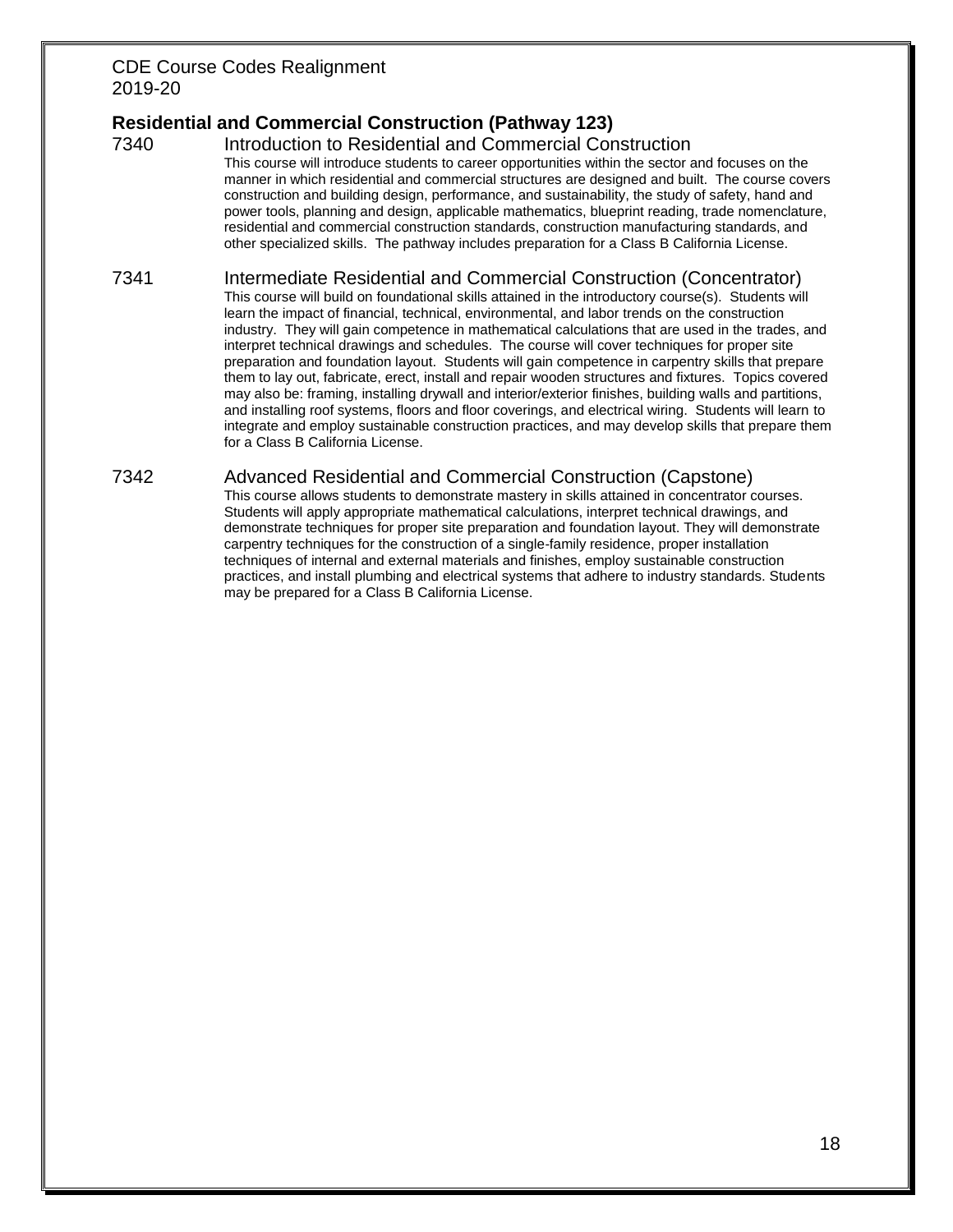# **BUSINESS AND FINANCE SECTOR (FIN)**

Persons trained in fields such as business management, international trade, and various financial services specialties (e.g., accounting, banking, and investing) will find that their skills are highly marketable. Students master basic business principles and procedures before proceeding to the career path specializations. The specializations emphasize concepts of accounting and finance, including computer applications, taxes, investments, and asset management as well as pathways in international business and business management. Because almost every business and organization has a financial and management component, students will find that opportunities exist in many career paths in addition to those in business and finance.

# **Multiple Pathways (Pathway 999)**

#### 7400 Introduction to Business and Finance

This course introduces students to key business concepts found in the Business Management, Financial Services, and International Business pathways. Students are introduced to the financial world and develop financial literacy through the study of income and wealth; financial institutions; how businesses raise capital; and study key investment-related terms and concepts. Students learn key concepts for managerial accounting, including manufacturing and cost accounting and budgeting. Students develop an understanding of how and why businesses choose to expand operations into other countries. Students examine careers in business, both as employees and as business owners.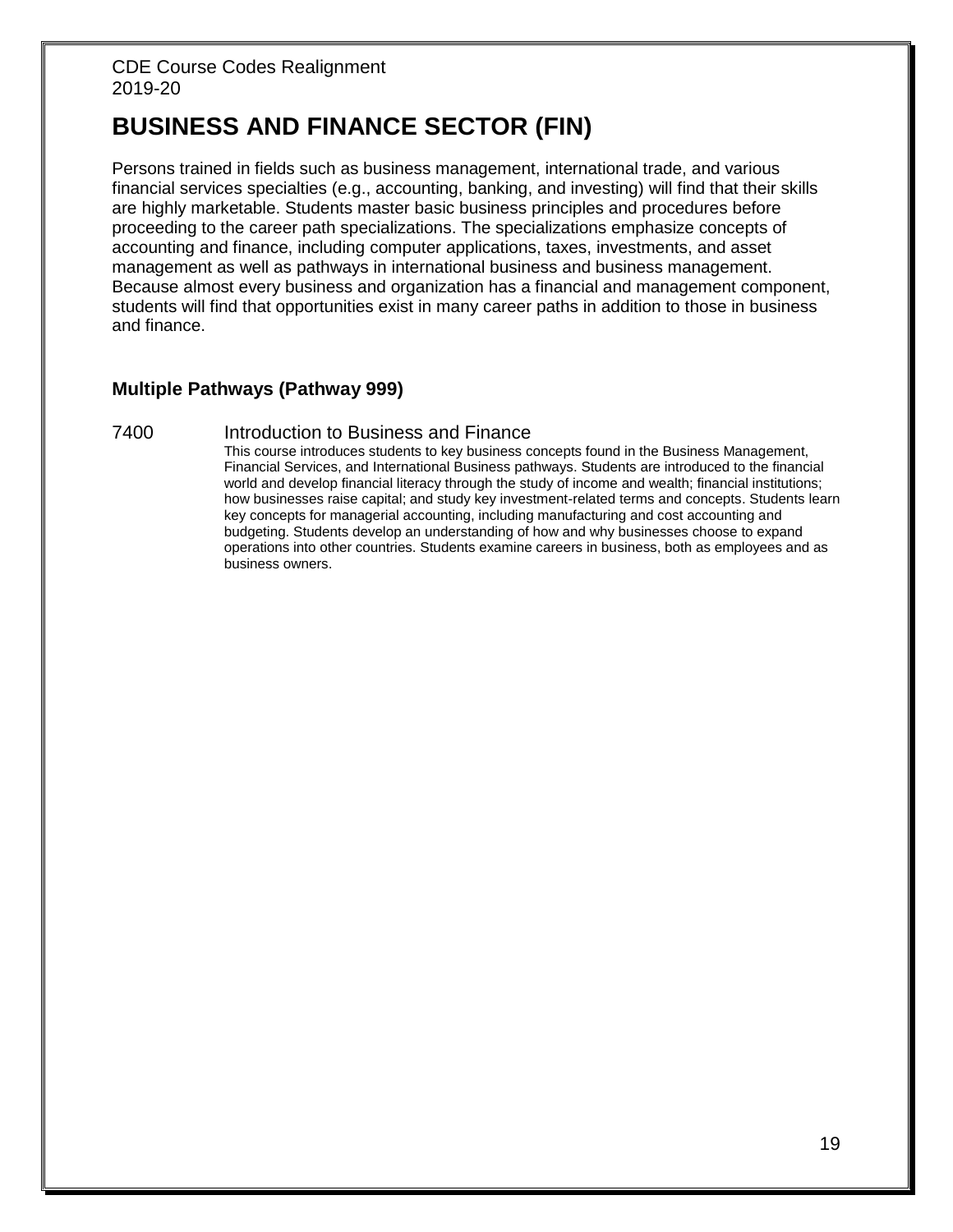# **Business Management (Pathway 182)**

7410 Intermediate Business Communication Technologies (Concentrator) This course provides an in-depth, hands-on introduction to business technologies used for business communication. Topics include communication through digital documents, presentations, data computation and presentation, as well as how to represent themselves through digital media to society. This course applies the principles of ethical and effective communication in the creation of business letters, memos, emails, as well as written and oral reports for a variety of business situations. Concepts taught in this course will satisfy local computer literacy requirements and prepares individuals to create business correspondence, reports, publications, and forms by using computer operating systems; word processing; database, spreadsheet, and desktop publishing software; hardware and peripherals. Related topics in this course include human relationships and effective communication, issue analysis, decision-making and problem-solving, leadership qualities and styles, and ensuring successful teamwork.

#### 7411 Intermediate Business Management Technologies (Concentrator)

This course provides a comprehensive overview of the technologies present in today's business environment. Students are exposed to business practices that streamlines and promotes more effective operations. Students will understand how computer hardware and software are used to solve business problems and create business opportunities using entrepreneurship skills. Students will learn how the Internet was developed and how it is used today gaining an understanding of basic information technology protocols and the basics of connectivity in a global environment. Students will learn how to install and use common Web browsers and how to configure common browser preferences, including fonts, home pages, history, browser cache, image loading, bookmarks/favorites and security settings. Students will learn about Multimedia on the Web and how to install and upgrade common plug-ins, add-ons and applications. Students will understand the importance of computer security and understand how Virus, Worms, Trojans, Spyware, and illicit servers can affect computers and business networks.

#### 7412 Advanced Business Management Enterprise and Project Management (Capstone)

This course prepares students to perform marketing and management functions and tasks associated with starting, owning, and operating a business. Students learn the principles and methods of organizing a business firm and for combining resources to produce goods and services, taking account of costs, profits, and the nature and extent of competition in markets. This course describes management functions and project management skills, project life cycle and project triangle as they are used to accomplish organizational goals. Program content addresses organizational theory; human resource development; management principles and styles; policy and strategy formation; production and operations management, planning and development; and economic theory and practice. Students are provided work-based learning opportunities and opportunities to obtain industry certification to demonstrate their mastery of career-ready skills.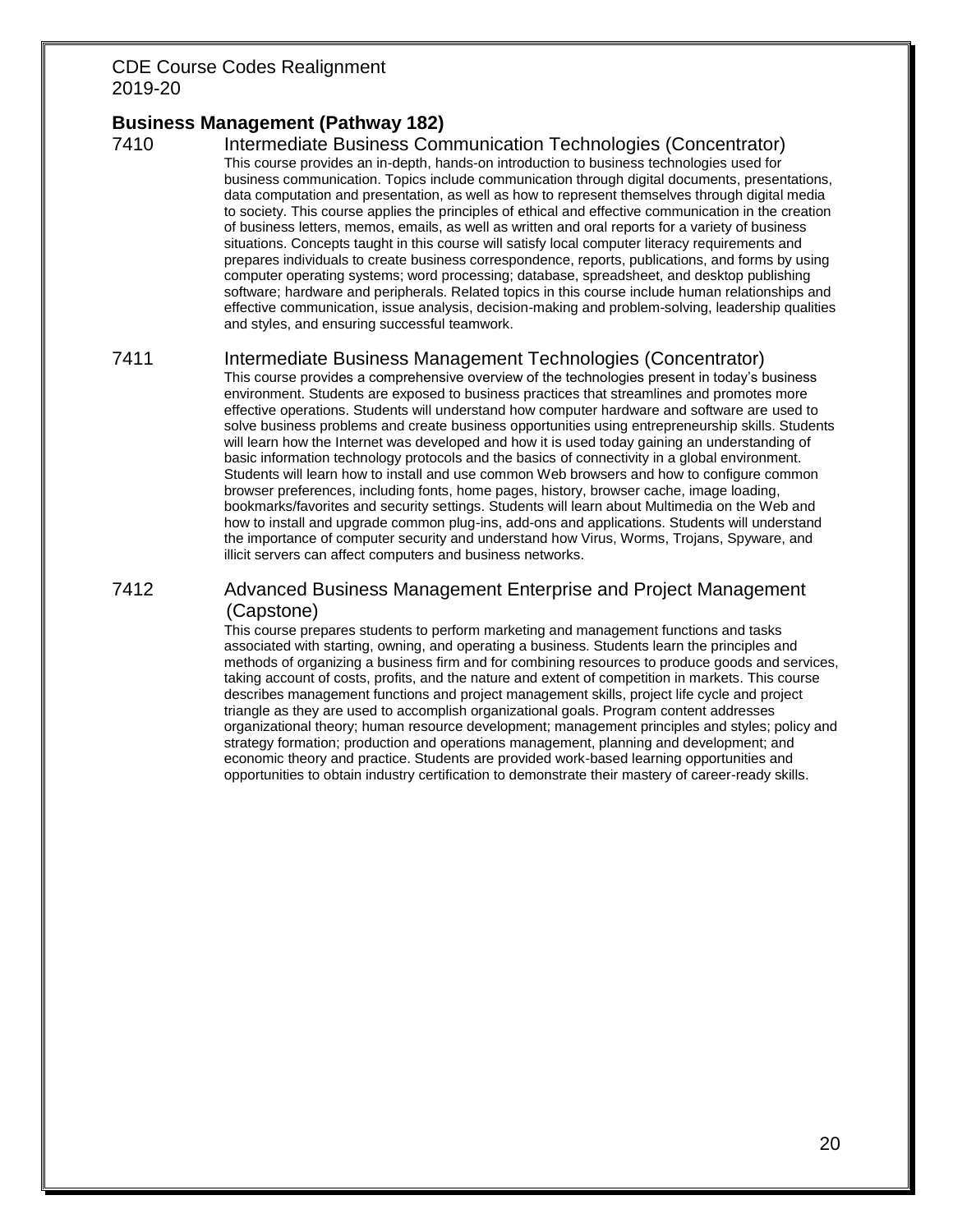# **Financial Services (Pathway 180)**

# 7420 Intermediate Financial Services and Banking (Concentrator)

This course introduces students to the financial world through the study of income and wealth; financial institutions; how businesses raise capital; and study key investment-related terms and concepts. Students learn the history of how banking practices evolved and how businesses operate, grow, and thrive in our ever-changing world. This course includes principles on how to make good personal financial decisions and will cover major functions of financial institutions. Related topics in this course include modern trends in the finance industry, credit functions, loan creation, debt collection, and stocks and bonds. Students will learn the importance of integrity and professional ethics in business relationships; and the tools effective leaders use to instill an ethical workplace culture.

#### 7421 Intermediate Financial Services Management and Business Economics (Concentrator)

This course discusses the economy and the factors that influence the success of businesses and products. Students will understand the roles of citizens, workers and consumers and the importance of planning, organizing, and controlling the monetary resources of a business. This course describes forms of business ownership, discusses the relationship of labor and business, and applies techniques for managing human resources to maximize operational efficiencies and effectiveness. Students will demonstrate characteristics of professionalism in working relationships with customers and employees. This Course integrates economic principals with entrepreneurship/business concepts.

#### 7422 Advanced Financial Services Business Accounting (Capstone)

This course provides students with an understanding of how accounting processes are used to provide important financial information to internal and external stakeholders. Student apply the accounting cycle for both a service and merchandising business through closing the books for a sole proprietorship, partnership, and corporation; select and use appropriate computer hardware and software to develop, process, and maintain accounting records and create reports. Students complete accounting simulations and business case studies and analyze revenue streams and revenue forecasting. Related topics include: subsidiary ledgers, financial statements, asset acquisition and disposition, depreciation methods, flexible budgets, and capital budgeting decisions. Students are provided work-based learning through professional organizations like the American Institute of CPAs (certified public accountants) and earn industry certifications to demonstrate their mastery of career-ready skills.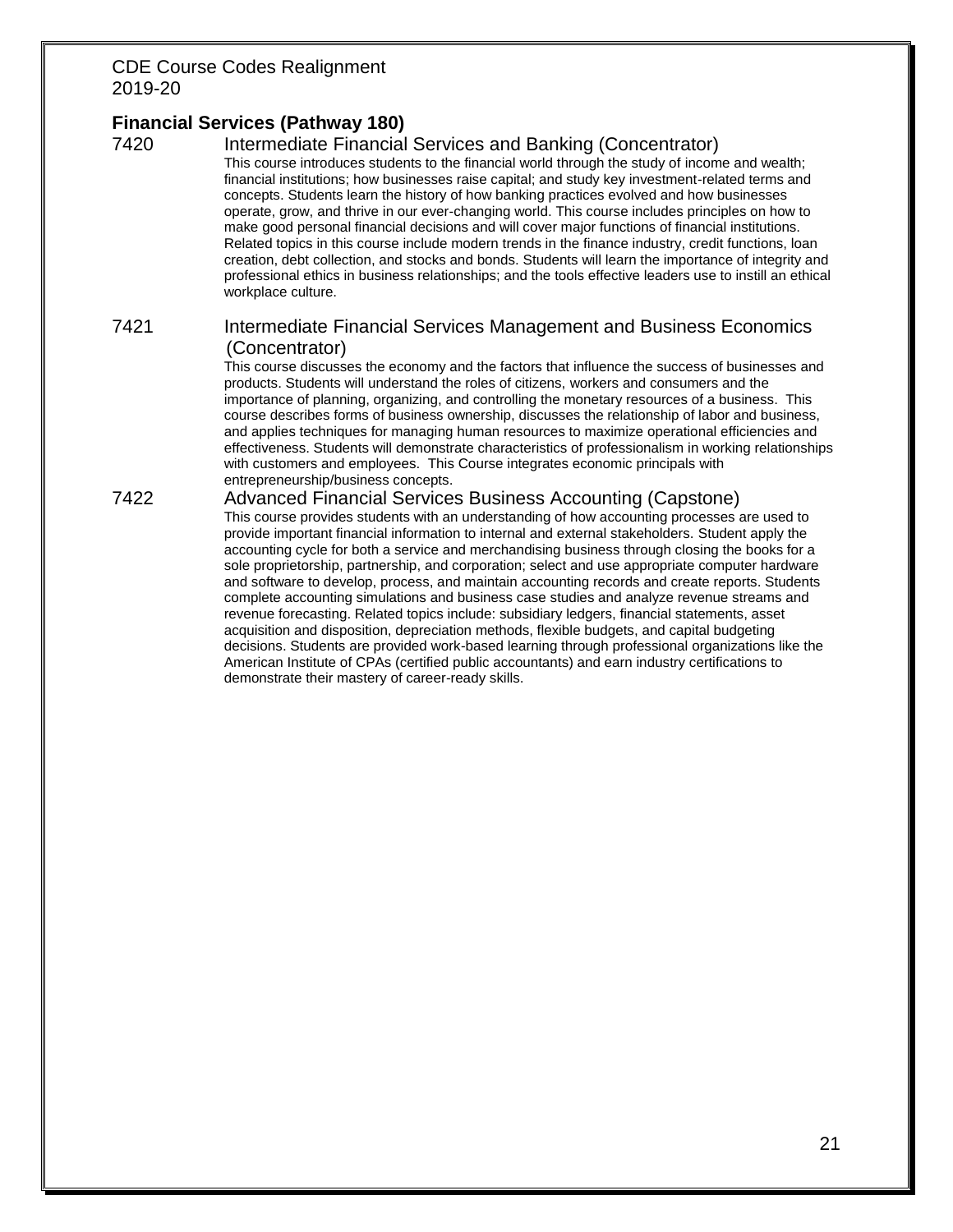# **International Business (Pathway 181)**

#### 7430 Intermediate International Business (Concentrator)

This course provides an in-depth, hands-on introduction to business technologies used for business communication. Topics include communication through digital documents, presentations, data computation and presentation, as well as how to represent themselves through digital media to society. This course applies the principles of ethical and effective communication in the creation of business letters, memos, emails, as well as written and oral reports for a variety of business situations. Concepts taught in this course will satisfy local computer literacy requirements and prepares individuals to create business correspondence, reports, publications, and forms by using computer operating systems; word processing; database, spreadsheet, and desktop publishing software; hardware and peripherals. Related topics in this course include human relationships and effective communication across cultures, issue analysis, decision-making and problem-solving, leadership qualities and styles, and ensuring successful teamwork.

#### 7431 Intermediate International Business Communications (Concentrator)

This course provides an in-depth, hands-on introduction to business technologies used for business communication. Topics include communication through digital documents, presentations, data computation and presentation, as well as how to represent themselves through digital media to society. This course applies the principles of ethical and effective communication in the creation of business letters, memos, emails, as well as written and oral reports for a variety of business situations. Concepts taught in this course will satisfy local computer literacy requirements and prepares individuals to create business correspondence, reports, publications, and forms by using computer operating systems; word processing; database, spreadsheet, and desktop publishing software; hardware and peripherals. Related topics in this course include human relationships and effective communication across cultures, issue analysis, decision-making and problem-solving, leadership qualities and styles, and ensuring successful teamwork.

# 7432 Advanced International Business Enterprise (Capstone)

This course prepares students to perform marketing and management functions and tasks associated with starting, owning, and operating an international business. Students learn the principles and methods of organizing a business firm and for combining resources to produce and import and export goods and services, taking account of costs, profits, and the nature and extent of competition in markets. This course describes management functions and project management skills, project life cycle and project triangle as they are used to accomplish organizational goals. Program content addresses organizational theory; human resource development; management principles and styles; policy and strategy formation; production and operations management, planning and development; and economic theory and practice. Students are provided work-based learning opportunities to work with international organizations and opportunities to obtain industry certification to demonstrate their mastery of career-ready skills.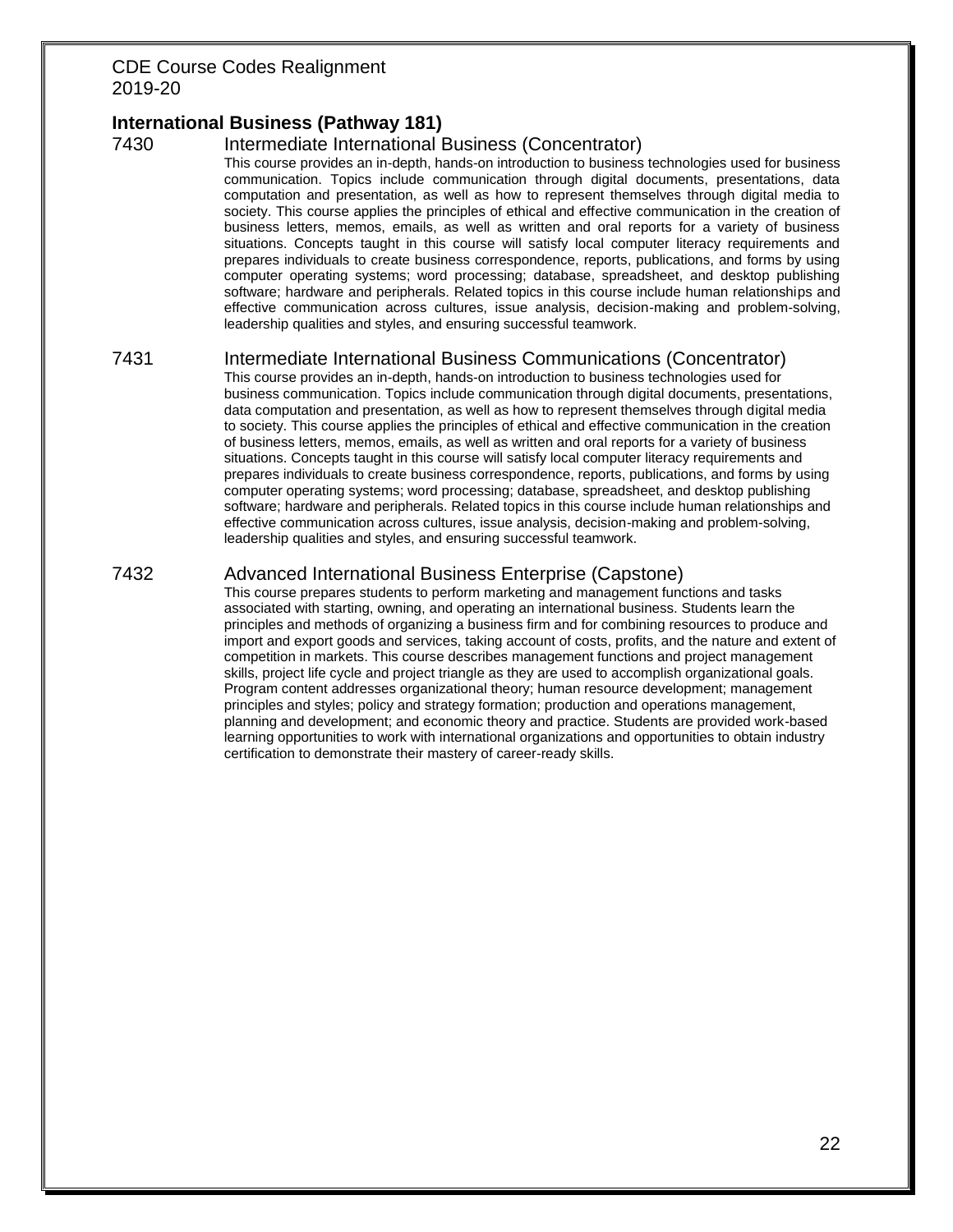# **EDUCATION, CHILD DEVELOPMENT, & FAMILY SERVICES SECTOR (EDU)**

The Education, Child Development, and Family Services sector provides students with the academic and technical preparation to pursue high-skill, high-demand careers in these related and growing industries. The sector encompasses four distinct, yet interrelated, career pathways: Child Development, Consumer Services, Education, and Family and Human Services. The Child Development pathway provides students with the skills and knowledge they need to pursue careers in child care and related fields, and the Education pathway emphasizes the preparation of students to become teachers. The Consumer Services pathway gives students the employment and management skills needed in careers that involve helping consumers. The Family and Human Services pathway provides students with skills needed for careers related to family and social services. The standards are designed to integrate academic and career technical concepts. The anchor standards include Consumer and Family Studies comprehensive technical knowledge and skills that prepare students for learning in the pathways. The knowledge and skills are acquired within a sequential, standards-based pathway program that integrates hands-on projects, work-based instruction, and leadership development—for example, through Family, Career and Community Leaders of America (FCCLA). Standards in the Education, Child Development, and Family Services sector are designed to prepare students for technical training, postsecondary education, and entry to a career.

# **Multiple Pathways (Pathway 999)**

7500 Introduction to Education, Child Development, and Family Services This introductory course for the Education, Child Development, and Family Services sector is the first in a sequence of courses that provides instruction in the eight content areas of Family and Consumer Sciences. The focus is on preparing students for personal and life management, and providing a strong foundation for Family and Consumer Sciences education related career paths. Instruction in the content areas of child development and guidance; consumer education; family and human development; education; fashion, textiles, and apparel; food and nutrition; housing and furnishings; individual and family health; and leadership is designed to prepare students with the knowledge, skills, and attitudes to function effectively as family members, leaders, workers, and citizens.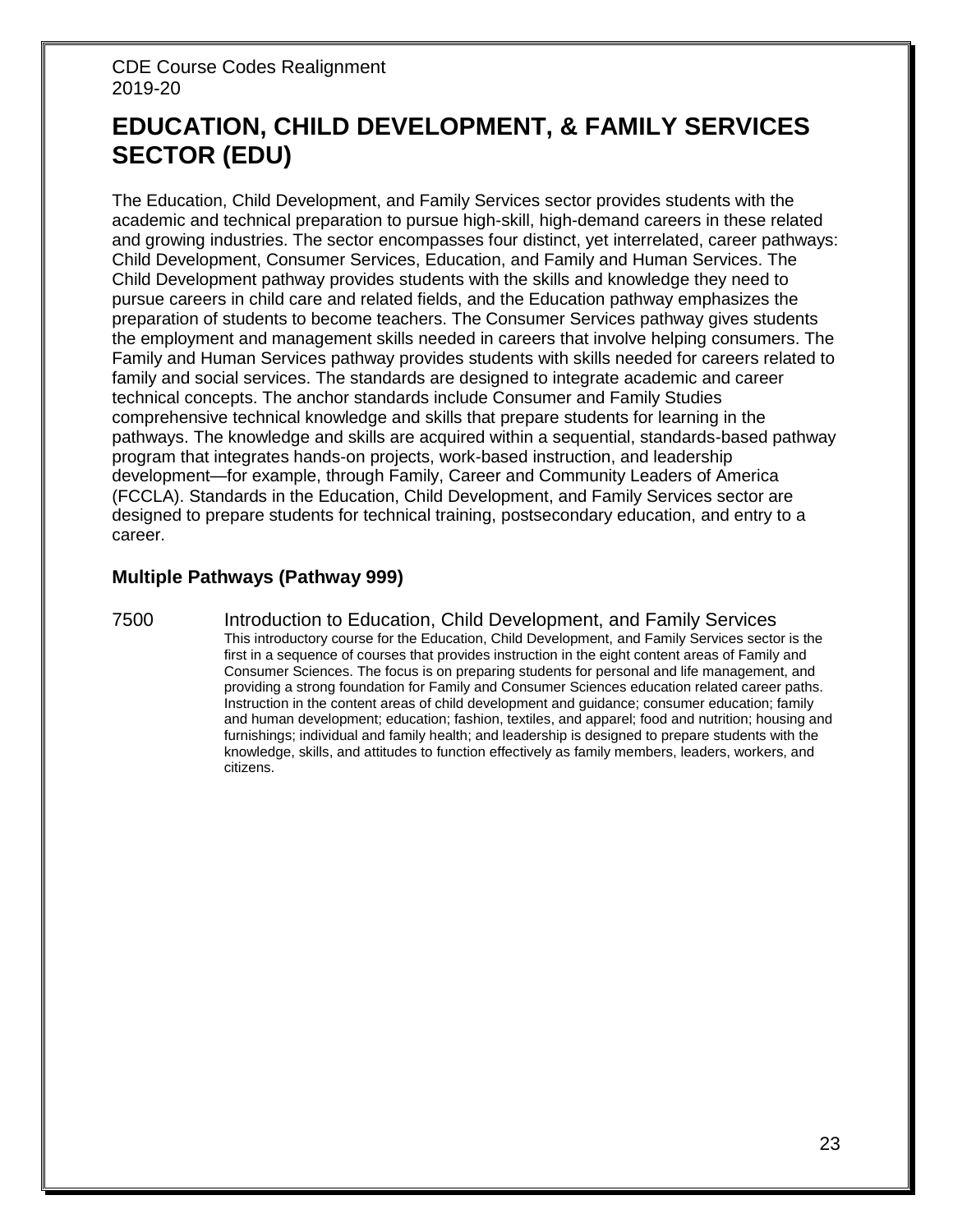# **CHILD DEVELOPMENT (Pathway 130)**

### 7510 Intermediate Child Development (Concentrator)

This concentration course prepares students to understand children's physical, mental, emotional, and social growth and development, as well as provide for their care and guidance. Instruction includes prenatal developments; research theories in human growth and development from prenatal stages of development to puberty and beyond; inherited characteristics; health and safety; guidance and discipline; cultural diversity; child abuse and neglect; and children with special needs. This course provides a solid foundation for any career that involves working with children, including child care and education.

#### 7511 Advanced Child Development (Capstone)

This capstone course prepares students for employment in the care and guidance of young children under the supervision of professional personnel. Instruction includes child and growth and development; nutrition; program planning and management; health and safety; guidance; recreational and play activities; child abuse and neglect; developmentally appropriate practices; interpersonal relationships; regulations; operational procedures; emergency and disaster procedures; policies, standards, and licensing; supervision and maintenance of children's environments; professionalism; and classroom management.

# **CONSUMER SERVICES (Pathway 131)**

#### 7520 Intermediate Consumer Services (Concentrator)

This concentration course prepares students to understand, analyze, manage, and maintain values, needs, wants, goals and resources, in order to make decisions that contribute to personal, family, and work life. Instruction includes decision making; earning an income, taxes, money management, financial planning, family economics, understanding the marketplace, selling methods, retail information; consumer rights and responsibilities, managing credit; housing decisions, equipment selection, energy saving techniques; the consumer as part of the national and global economy; and the organization of activities in the home as a means of successfully combining work and family roles. This course provides the background needed in a variety of careers that involve consumer information and purchasing, financial literacy, as well as financial planning.

#### 7521 Advanced Consumer Services (Capstone)

This capstone course prepares students for employment in occupations in personal and financial services; product development, test and demonstration; energy; environment; and consumer communications. Instruction includes comparison shopping; consumer laws and regulations; selection and use of products and equipment; demonstration of new products; energy conservation methods; preparation of materials for publication, broadcast or telecast; interpretation of consumer needs to manufacturers, and methods of responding to customer inquiries. Students develop skills to process mail and phone orders; prepare reports; use industry technology; set up and arrange displays; determine customer needs and wants; select merchandise and products; and assist clients in the selection of services.

# **EDUCATION (Pathway 132)**

# 7530 Intermediate Education (Concentrator)

This concentration course prepares students for professional or learning support positions in education, prekindergarten through grade twelve. Students study human development; standards, regulations, and codes; positive guidance and counseling techniques; age-appropriate and gradeappropriate learning strategies; learning theories; and standards-based curriculum and instructional design.

#### 7531 Advanced Education (Capstone)

This capstone course builds on concentration course content and is the final course taken in the Education pathway sequence. Students are prepared for a career or further postsecondary training. Students can apply and practice their knowledge and skills at a variety of elementary and secondary education sites.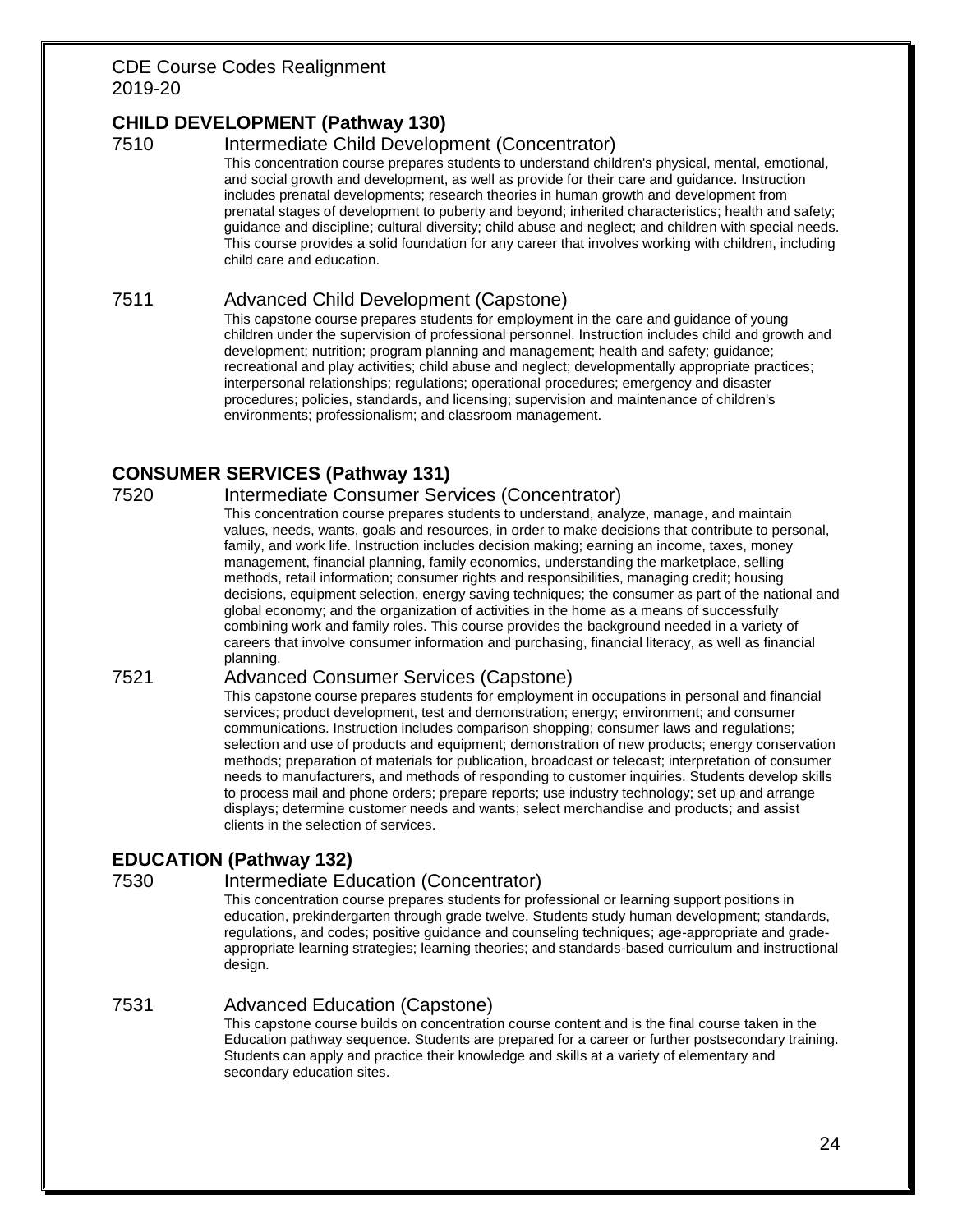# **FAMILY AND HUMAN SERVICES (Pathway 133)**

#### 7540 Intermediate Family and Human Services (Concentrator)

This concentration course prepares students to understand the basis, function, and significance of the interpersonal and family relations, human development, and individual needs throughout the life cycle. Instruction includes the meaning of family; quality relationships; love and commitment; marriage; major life adjustments; and parenting. Other topics of instruction can be good health habits; positive mental attitudes; management of stress; good nutrition; body systems; substance use and abuse; managing manipulation; relationships; pregnancy; diseases and infections; safety and emergency care; maintaining a healthy environment; values; goals; decision-making; interpersonal relationships and communication skills; and managing personal and family crisis. This course provides the needed background for a variety of careers involved with assisting in the care of children and family, family and human services, as well as the elderly.

#### 7541 Advanced Family and Human Services (Capstone)

This concentration course expands on the comprehensive core and prepares students to understand the principles of personal and family health care and the importance of responsible behavior. Instruction includes good health habits, positive mental attitudes, management of stress, good nutrition, body systems, substance use and abuse, family life, managing manipulation, relationships, pregnancy, diseases and infections, safety and emergency care and maintaining a healthy environment. This course may meet a local health requirement and provides a solid background for home economics-related careers.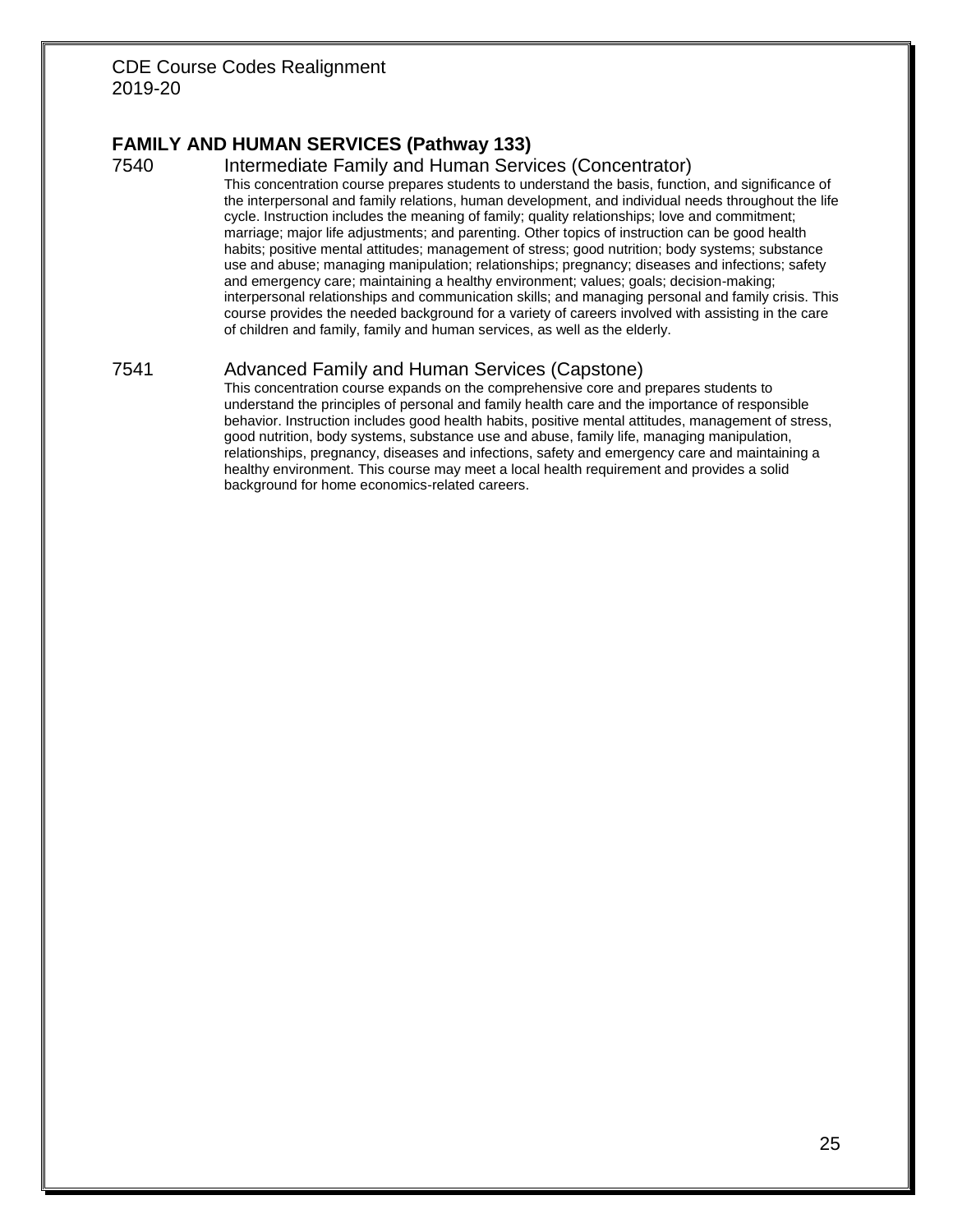# **ENERGY, ENVIRONMENT, AND UTILITIES SECTOR (NRG)**

This sector is designed to provide a foundation of knowledge and skills in careers related to energy, environment, and utilities. The pathways emphasize real-world, occupationally relevant knowledge, skills, and experiences of significant scope and depth in Environmental Resources, Energy and Power Technology, and Telecommunications. The standards integrate academic and technical preparation and focus on career awareness, career exploration, preparation for entry to technical-level employment, and alignment with postsecondary programs focused on energy, utilities, and related fields.

### **Multiple Pathways (Pathway 999)**

#### 7600 Introduction to Energy, Environment, and Utilities

This course provides students with an overview of the energy, environment and utilities sector, focuses on the principles of power and energy, and emphasizes sustainability practices and processes. It provides students with insight into the different pathways available within the sector and the different career opportunities associated with each pathway.

# **Environmental Resources (Pathway 141)**

#### 7610 Introduction to Environmental Resources

This course will introduce students to career opportunities within the sector and provides an overview of the principles of power and energy, alternative/green/sustainable technologies, and the fundamentals of electrical power systems. It may also introduce students to the principles, concepts, and operations of residential and commercial energy and utilities industries.

#### 7611 Intermediate Environmental Resources (Concentrator)

This course will build on foundational skills attained in the introductory course(s). Students will explore basic conventional and emerging principles and concepts of the energy industry, including energy production, energy transmission, and alternative energy technologies. The course may also cover nuclear and non-nuclear power generation technologies, their fuel sources, and plant operations (including: coal, oil, natural gas, solar, wind, geothermal power, hydroelectric, or biofuel). Students may learn research methods of energy procurement, transmission, distribution, and storage, and gain an understanding of interrelationships among components of electrical systems.

#### 7612 Advanced Environmental Resources (Capstone)

This capstone course allows students to demonstrate mastery in skills attained in concentrator courses. Students will demonstrate understanding of the conventional and emerging principles and concepts of the energy industry, including energy production, energy transmission, and alternative/green/sustainable/renewable energy technologies. They will demonstrate understanding of the different types of electric power generation technologies and their fuel sources, the advantages and disadvantages of each, and their effect on the environment. Student may demonstrate mastery by explaining the components of electrical systems, the fission process, principles of biomass conversion, nuclear power generation; summarizing the basic operating principles of fossil, hydroelectric, and internal combustion systems; or being able to explain and apply Ohm's Law.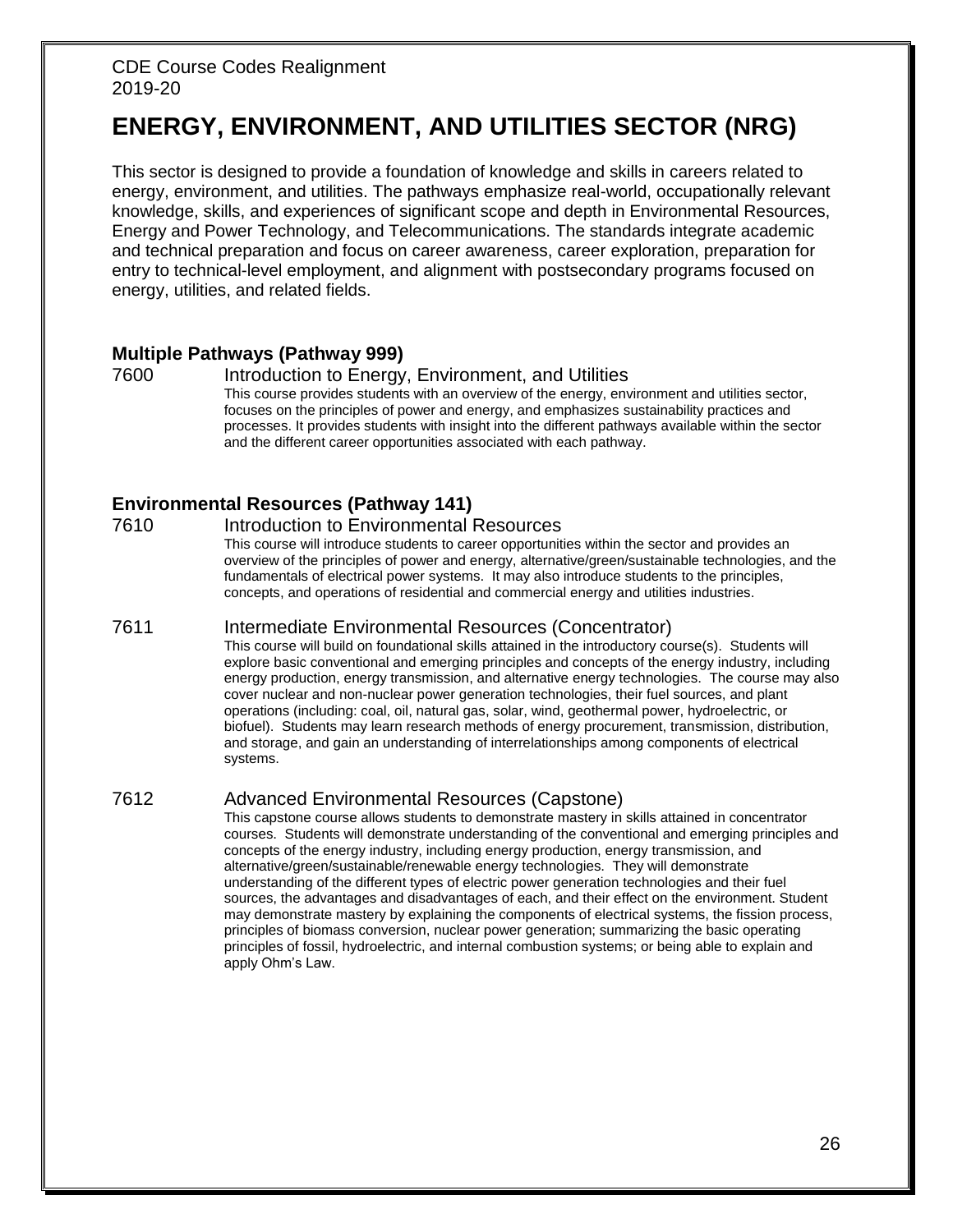# **Energy and Power Technology (Pathway 143)**

7620 Introduction to Energy and Power Technology This course will introduce students to career opportunities within the sector and provides an overview of emerging energy and environmental technologies, such as include solar, wind, nuclear, renewable and non-renewable energy sources, and the associated environmental issues and societal response.

#### 7621 Intermediate Energy and Power Technology (Concentrator) This course will build on foundational skills attained in the introductory course(s). Students gain a deeper understanding of the science and technology of current and future energy sources along with the associated environmental problems and societal response. The course may cover concepts and principles of environmental resources, the role of law and policy in regulation and management of natural resources and the environment, and water and land use, including efficiency, quality, scarcity, and waste management.

# 7622 Advanced Energy and Power Technology (Capstone)

This capstone course allows students to demonstrate mastery in skills attained in concentrator courses. Students will demonstrate understanding of: energy resources and their effects on the environment; global interactive systems and elements that create and sustain climate; land use, air quality, and drinking water management systems, and their potential for environmental impact; storm water, rivers, and groundwater systems, and environmental legislation and regulations. Student may demonstrate mastery by evaluating regional interactive systems and elements that create harmful environmental effects, identifying the role and impact of waste management systems, implementing processes to support energy efficiency, and/or preparing an efficient solar heated water design and installation plan.

# **Telecommunications (Pathway 142)**

7630 Introduction to Telecommunications This course will introduce students to career opportunities and provide an overview of basic telecommunications principles and concepts. It may also examine the role and function of satellites, explore privacy and security issues, and examine the differences between fixed-wire and wireless telecommunications systems.

#### 7631 Intermediate Telecommunications (Concentrator)

This course will build on foundational skills attained in the introductory course(s). Students will learn the basic and emerging technologies in the telecommunications industry and further examine the role and functions of satellites in telecommunications. Topics covered may also include: researching the components, interaction, and operations of fixed-wire and wireless telecommunications systems, and privacy and security issues related to telecommunications systems.

# 7632 Advanced Telecommunications (Capstone)

This capstone course allows students to demonstrate mastery in skills attained in concentrator courses. Students will demonstrate understanding of the basic and emerging technologies in the telecommunications industry and the role and functions of satellites in telecommunications. They may also demonstrate understanding of the components, interaction, and operations of fixed-wire and wireless telecommunications systems, privacy and security issues, and proficiency in customer relations within the telecommunications industry.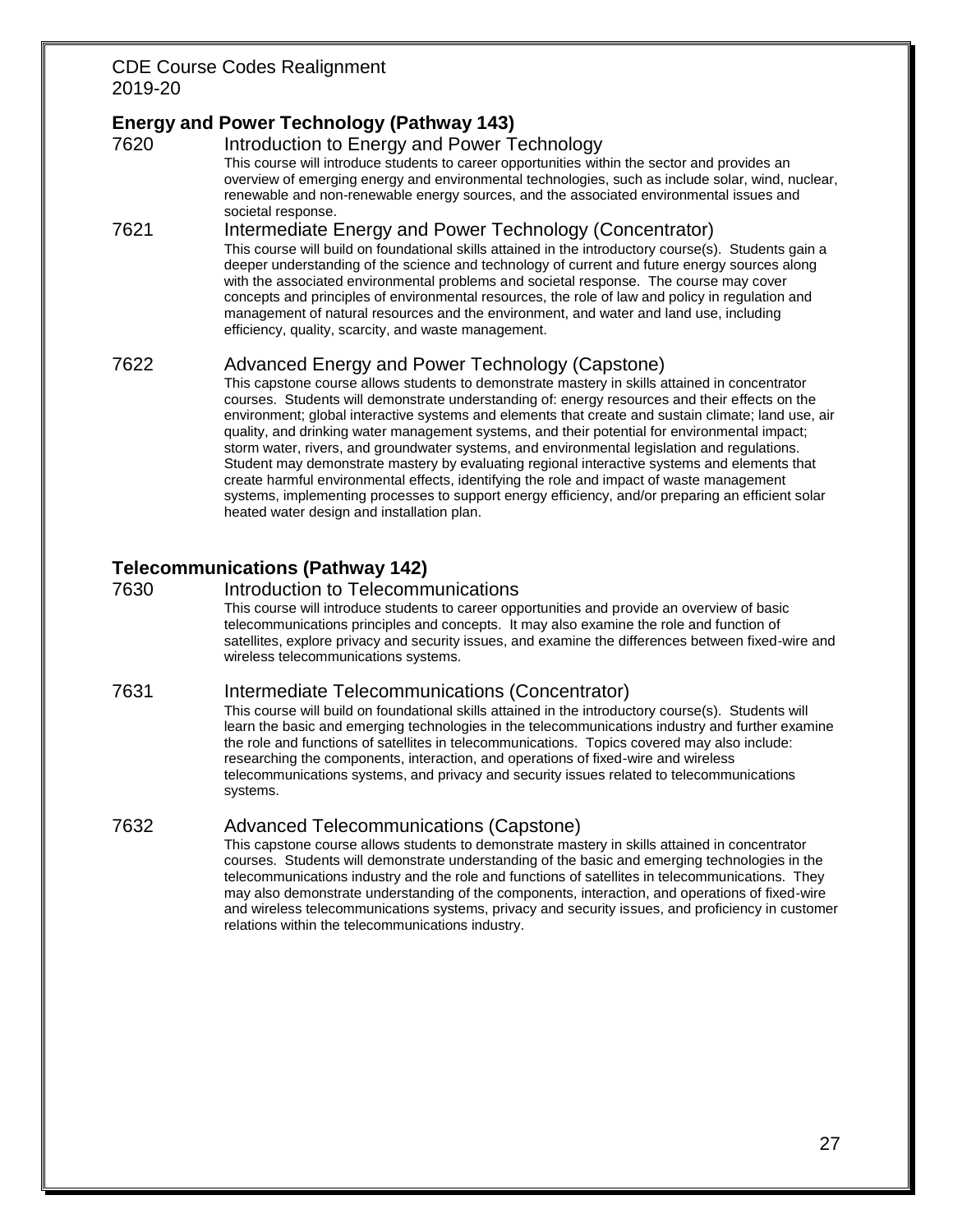# **ENGINEERING AND ARCHITECTURE SECTOR (ENG)**

This sector is designed to provide a foundation in engineering and architecture sector pathways and occupations for students in California. Students are engaged in an instructional program that integrates academic and technical preparation and focuses on career awareness, career exploration, and career preparation in four pathways that emphasize real-world, occupationally relevant experiences of significant scope and depth: Architectural Design; Engineering Technology; Engineering Design; and Environmental Engineering. To prepare students for continued training, advanced educational opportunities, and direct entry to a career, the Engineering and Architecture programs offer the following components: classroom, laboratory, and hands-on contextual learning; project- and work-based instruction; and leadership and interpersonal skills development.

### **Multiple Pathways (Pathway 999)**

#### 7700 Introduction to Engineering and Architecture

This introduction course provides students with the foundational concepts required for pursuing career pathways within this industry sector. The skills and content knowledge helps prepare students to continue their education in multiple pathway concentrator courses within this industry sector.

# **Architectural Design (Pathway 150)**

#### 7710 Intermediate Architectural Design (Concentrator)

This concentrator course builds upon the Engineering and Architecture introduction course and provides students with additional concepts and experiences required for career readiness and pursuing further education in Architectural Design career pathway, which precedes this pathway's capstone course. This concentrator course leads to the capstone course in the Architectural Design pathway's sequence of courses.

#### 7711 Advanced Architectural Design (Capstone)

This capstone course further builds upon the Engineering and Architecture introduction course, and is the final course taken. This career technical education capstone course provides content, skill development and leadership training which prepare students for the world of work and to pursue further education such as industry certifications and a postsecondary degree.

# **Engineering Technology (Pathway 153)**

#### 7720 Intermediate Engineering Technology (Concentrator)

This concentrator course builds upon the Engineering and Architecture introduction course and provides students with additional concepts and experiences required for career readiness and pursuing further education in Engineering Technology career pathway, which precedes this pathway's capstone course. This concentrator course leads to the capstone course in the Engineering Technology pathway's sequence of courses.

# 7721 Advanced Engineering Technology (Capstone)

This capstone course further builds upon the Engineering and Architecture introduction course, multiple pathway concentrator courses, and is the final course taken which prepares students to work and pursue further education in multiple career pathways. This career technical education capstone course provides content, skill development and leadership training which prepare students for the world of work and to pursue further education such as industry certifications and a postsecondary degree.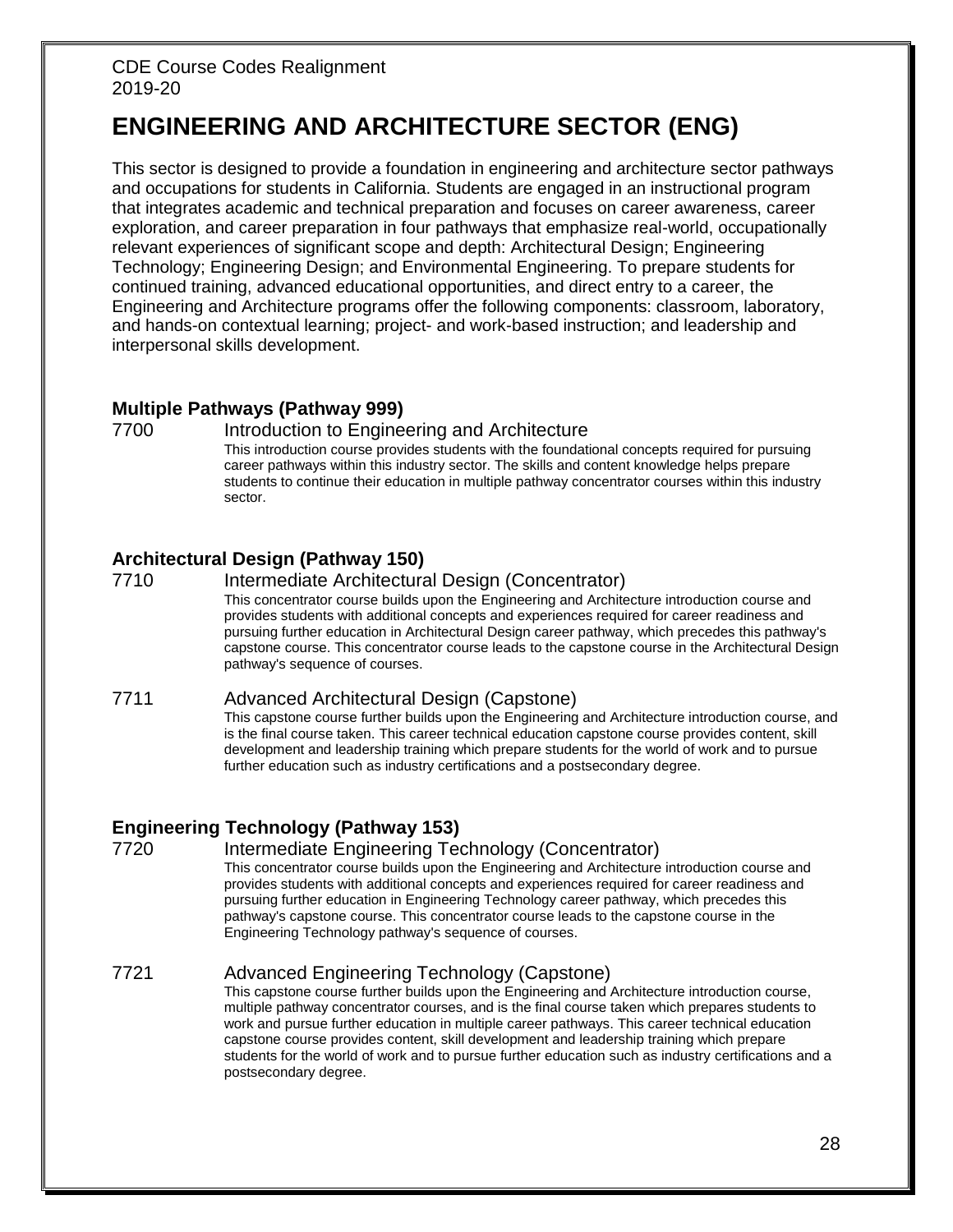# **Engineering Design (Pathway 152)**

7730 Intermediate Engineering Design (Concentrator) This concentrator course builds upon the Engineering and Architecture introduction course and provides students with additional concepts and experiences required for career readiness and to pursue further education in the Engineering Design career pathway. This concentrator course leads to the capstone course in the Engineering Design pathway's sequence of courses.

#### 7731 Advanced Engineering Design (Capstone)

This capstone course further builds upon the Engineering and Architecture introduction course, and Engineering Design pathway concentrator course/s, in this sector. The capstone is the final course taken in the complete sequence of courses. This career technical education capstone course provides content, skill development and leadership training which prepare students for the world of work and to pursue further education such as industry certifications and a postsecondary degree.

# **Environmental Engineering (Pathway 154)**

#### 7740 Intermediate Environmental Engineering (Concentrator)

This concentrator course builds upon the Engineering and Architecture introduction course and provides students with additional concepts and experiences required for career readiness and pursuing further education in Environmental Engineering career pathway, which precedes this pathway's capstone course. This concentrator course leads to the capstone course in the Environmental Engineering pathway's sequence of courses.

### 7741 Advanced Environmental Engineering (Capstone)

This capstone course further builds upon the Engineering and Architecture introduction course and concentrator course/s, in this sector. The capstone is the final course taken in the complete sequence of courses. This career technical education capstone course provides content, skill development and leadership training which prepare students for the world of work and to pursue further education such as industry certifications and a postsecondary degree.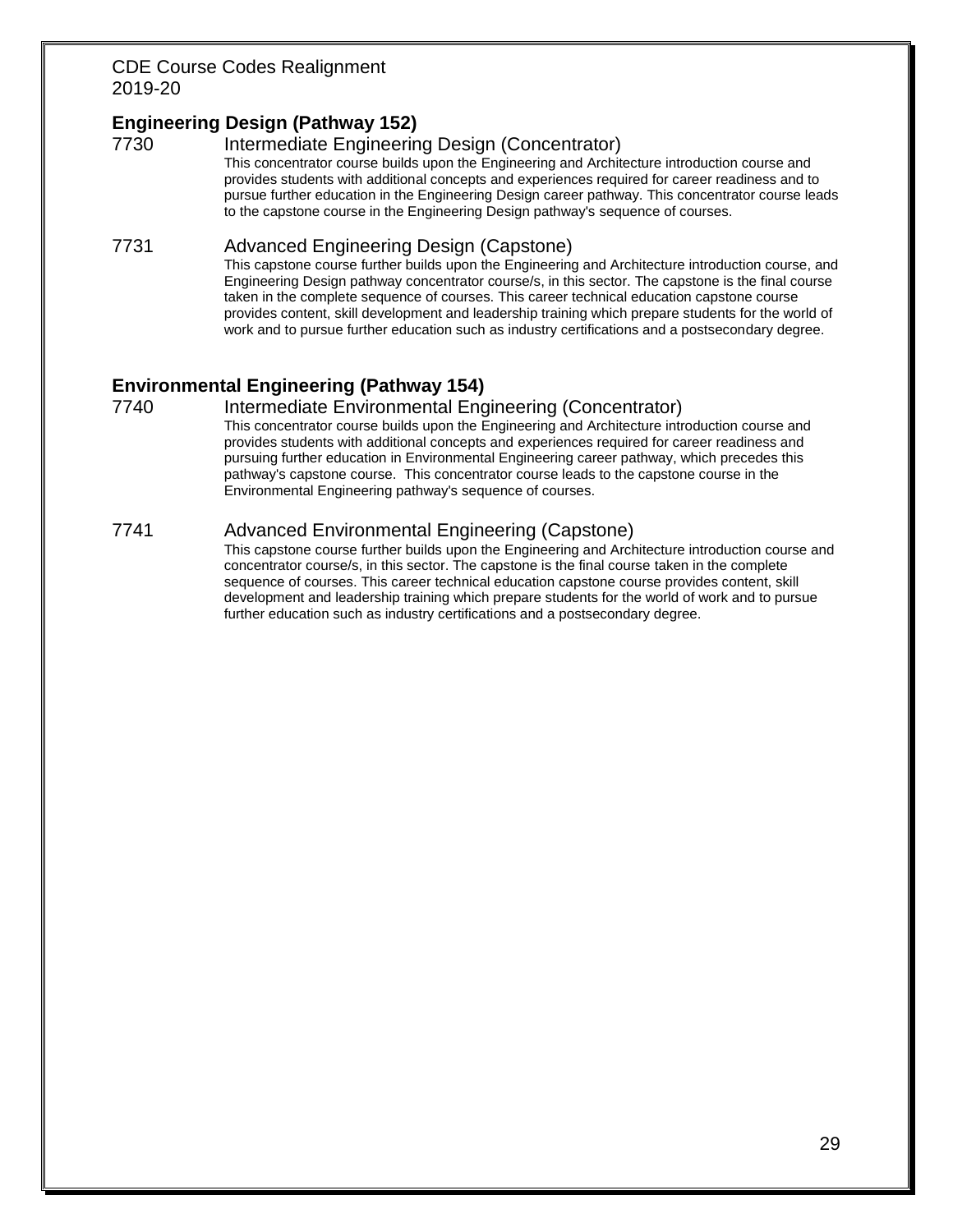# **FASHION AND INTERIOR DESIGN SECTOR (FSN)**

The Fashion and Interior Design sector provides students with the academic and technical preparation necessary to pursue high-skill, high-demand careers in these related and growing industries. The sector encompasses three distinct career pathways: Fashion Design and Merchandising, Interior Design, and Personal Services. The standards are designed to integrate academic and career technical concepts. The anchor standards include Consumer and Family Studies comprehensive technical knowledge and skills that prepare students for learn-ing in the pathways. The knowledge and skills are acquired within a sequential, standards-based pathway program that integrates hands-on projects, work-based instruction, and leadership development such as that offered through Family, Career and Community Leaders of America (FCCLA). Standards in this sector are designed to prepare students for technical training, postsecondary education, and entry to a career.

### **Multiple Pathways (Pathway 999)**

#### 7800 Introduction to Fashion and Interior Design

This introductory course for the Fashion and Interior Design sector is the first in a sequence of courses that provides instruction in the eight content areas of Family and Consumer Sciences. The focus is on preparing students for personal and life management, and providing a strong foundation for Family and Consumer Sciences education related career paths. Instruction in the content areas of child development and guidance; consumer education; family and human development; education; fashion, textiles, and apparel; food and nutrition; housing and furnishings; individual and family health; and leadership is designed to prepare students with the knowledge, skills, and attitudes to function effectively as family members, leaders, workers, and citizens.

# **Fashion Design and Merchandising (Pathway 160)**

# 7810 Intermediate Fashion Design and Merchandising (Concentrator)

This concentration course expands on the comprehensive core and prepares students to understand the social, psychological, physiological and design aspects of fashion, textiles, and apparel. Instruction includes apparel and behavior; elements and principles of design; color theory, wardrobe planning, history of apparel, specialized clothing, wardrobe budgets, retail options, textiles, garment care, alterations, personal and family clothing selection and purchase; design and construction of clothing, utilizing of advanced construction techniques; couture design elements; and modification of clothing to meet the special needs of individuals. This course is highly recommended for students interested in pursuing a career in the fashion industry.

# 7811 Advanced Fashion Design and Merchandising (Capstone)

This concentration course provides an in-depth study of advanced apparel design. Instruction includes personal and family clothing selection and purchase; design and construction of clothing, utilizing advanced construction techniques; couture design elements; and modification of clothing to meet the special needs of individuals. Emphasis is given to fashion design techniques. This course is highly recommended for students interested in pursuing a career in the fashion industry. Course titles may include: Introduction to Clothing; Apparel Construction; or Garment Design and Construction.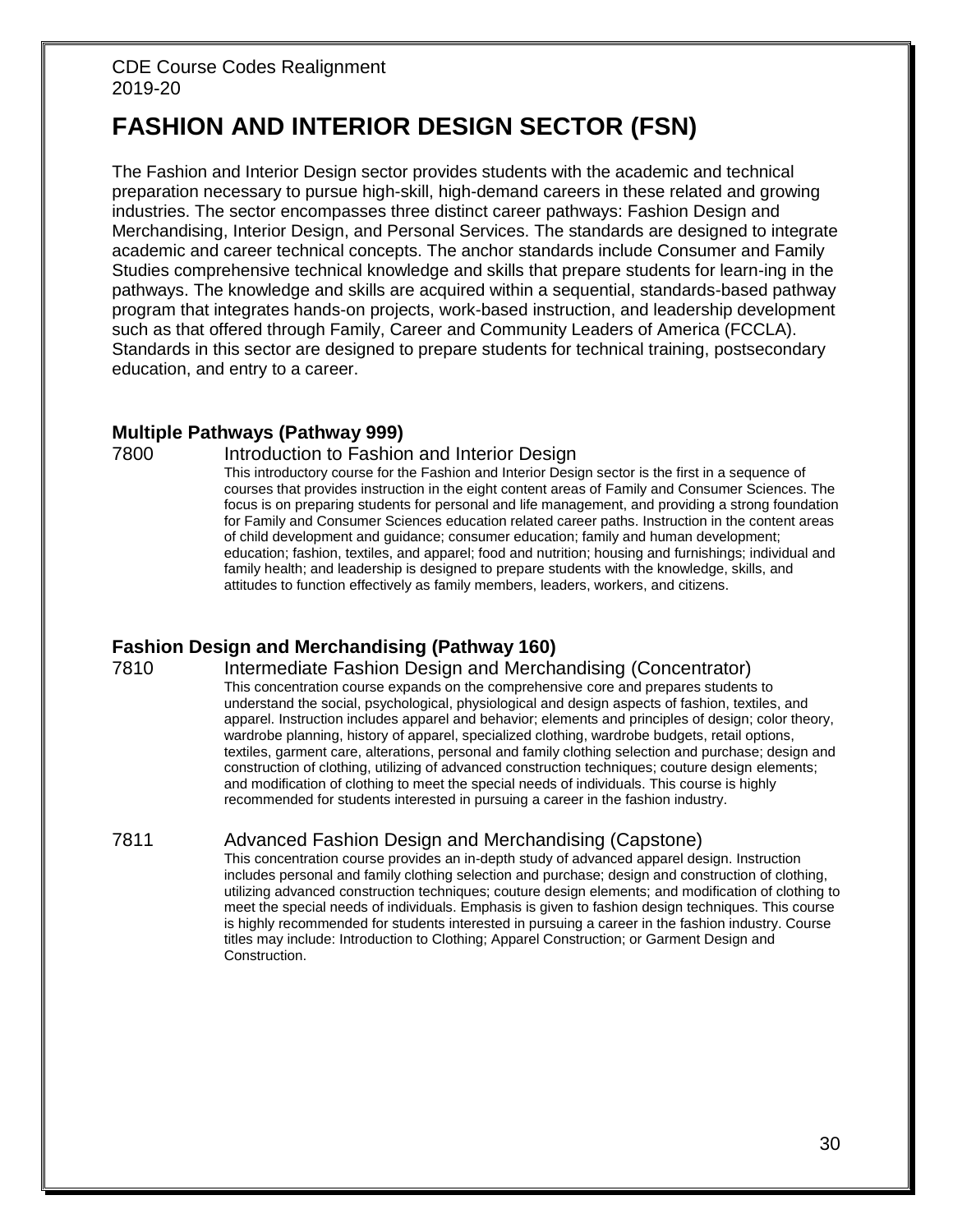# **Interior Design (Pathway 161)**

# 7820 Intermediate Interior Design (Concentrator)

This concentration course expands on the comprehensive core and prepares students to understand the physical, psychological, and social influences on complex housing decisions. The course includes the study of environmental concerns that impact housing, such as conservation of resources, materials, and construction technology, as well as the analysis of cultural, psychological, functional and aesthetic design concepts. Topics include design principles and elements; housing decisions; materials, furnishings, accessories, and equipment; color theory; space planning; textiles and finishes; landscaping; historical periods of architecture and furniture styles and the conditions that influenced them, and population trends. This course provides a background for a variety of careers in residential and commercial furnishings, interior design, and interior maintenance.

### 7821 Advanced Interior Design (Capstone)

This capstone course prepares students for employment in occupations concerned with furnishing and decorating residential and commercial properties. Instruction includes assisting purchasers in selecting and maintaining suitable furnishings and/or equipment; assisting interior designers, decorators or professional home service directors; selection of slipcovers, draperies, curtain and window treatments; upholstery; designing accessories as floral arrangements or decorations; designing space to address needs; the care and maintenance of residential and commercial floor surfaces, wall coverings, furnishings and equipment; and personal management.

# **Personal Services (Pathway 162)**

# **Makeup Artistry (Sub-Pathway 162A)**

7830 Intermediate Makeup Artistry (Level 1) (Concentrator)

This is the introductory/intermediate level course of a multi-level hour program (300 of 600 clock hours). The introductory course gives the students comprehensive career opportunities and introductory skills in makeup artistry. Services in this level cover basic makeup applications, sanitation, color theory, skin conditions, health and safety of clients, product chemistry, and basic tools and equipment to perform services on clients for every day and special occasions, along with state laws/regulations.

#### 7831 Advanced Makeup Artistry (Level 2) (Capstone)

This is the capstone or advanced course of a multi-level hour program (300 of 600 clock hours). In this advanced or capstone course students will learn advanced techniques, products, and equipment for makeup applications for fashion, specialty, high definition, photography, theatrical or stage, special effects for film/TV makeup applications. Prerequisite: A grade of "C" or better in Introductory Make Artistry (Level 1).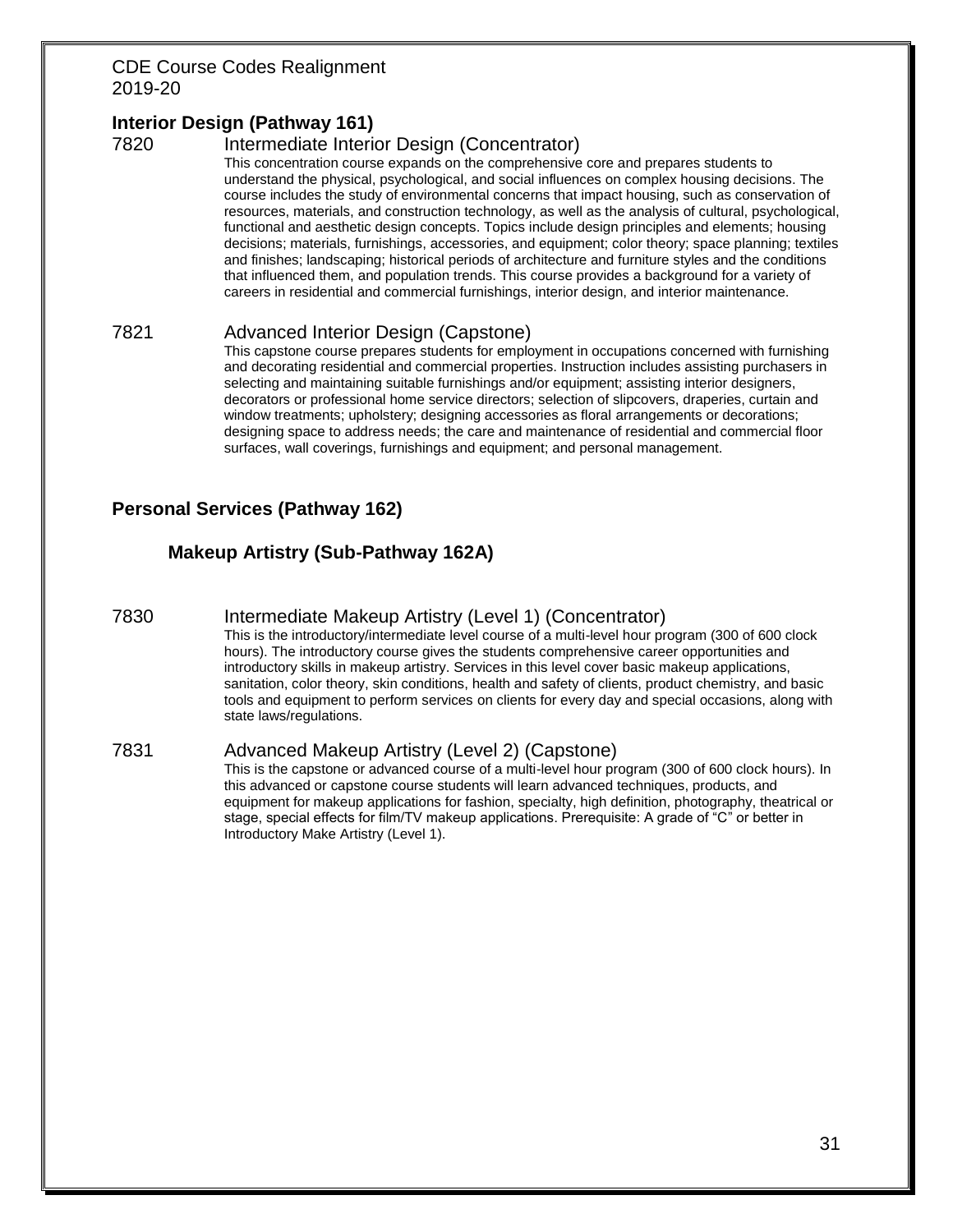### **Barbering (Sub-Pathway 162B)**

Note: Bolded language in the following descriptions represents California requirements.

7832 Introduction to Barbering

**This is the Intro level course of a multi-level hour program (180 of 1500 clock hours). This introductory course gives the students a comprehensive career opportunities and industry skills into barbering within this pathway.** Students will learn state laws/regulations, basic barbering concepts, health/safety regulations, licensing requirements for California, tools, products, and equipment used in barbering services.

7833 Intermediate Level 2 Barbering (Concentrator)

**This course continues with the multi-level hour program (360 of 1500 clock hours). In this intermediate level 2 course students will continue to learn the theoretical and practical skills needed in barbering through the equipment, products, and techniques.** Chemistry, haircutting, chemical services, shaving, and other components will be covered. Prerequisite: A grade of "C" or better in the Intro to Barbering.

7834 Intermediate Level 2 Barbering (Concentrator)

**This course continues with the multi-level hour program (540 of 1500 clock hours). In this concentrator level 3 course students will continue to develop and advance their skills in the practicum of barbering skills with tools, equipment, and products. Continued theoretical concepts in Barbering and preparing for state board licensure in California will be covered.** Prerequisite: A grade of "C" or better in the Intermediate – Level 2 Barbering.

7835 Advanced Level 4 Barbering (Capstone)

**This is the capstone or advanced level 4 course in the multi-level hour program (540 of 1500 clock hours) Students will prepare for state board licensure examination in California through theoretical and applied skills in hair styles, cutting, chemical services (i.e., bleaching, color, perms, and relaxers), facial care including shaving, health and safety for clients, disinfection/sanitation, and more for real world barbering skills.** Prerequisite: A grade of "C" or better is the Concentrator – Level 3 Barbering.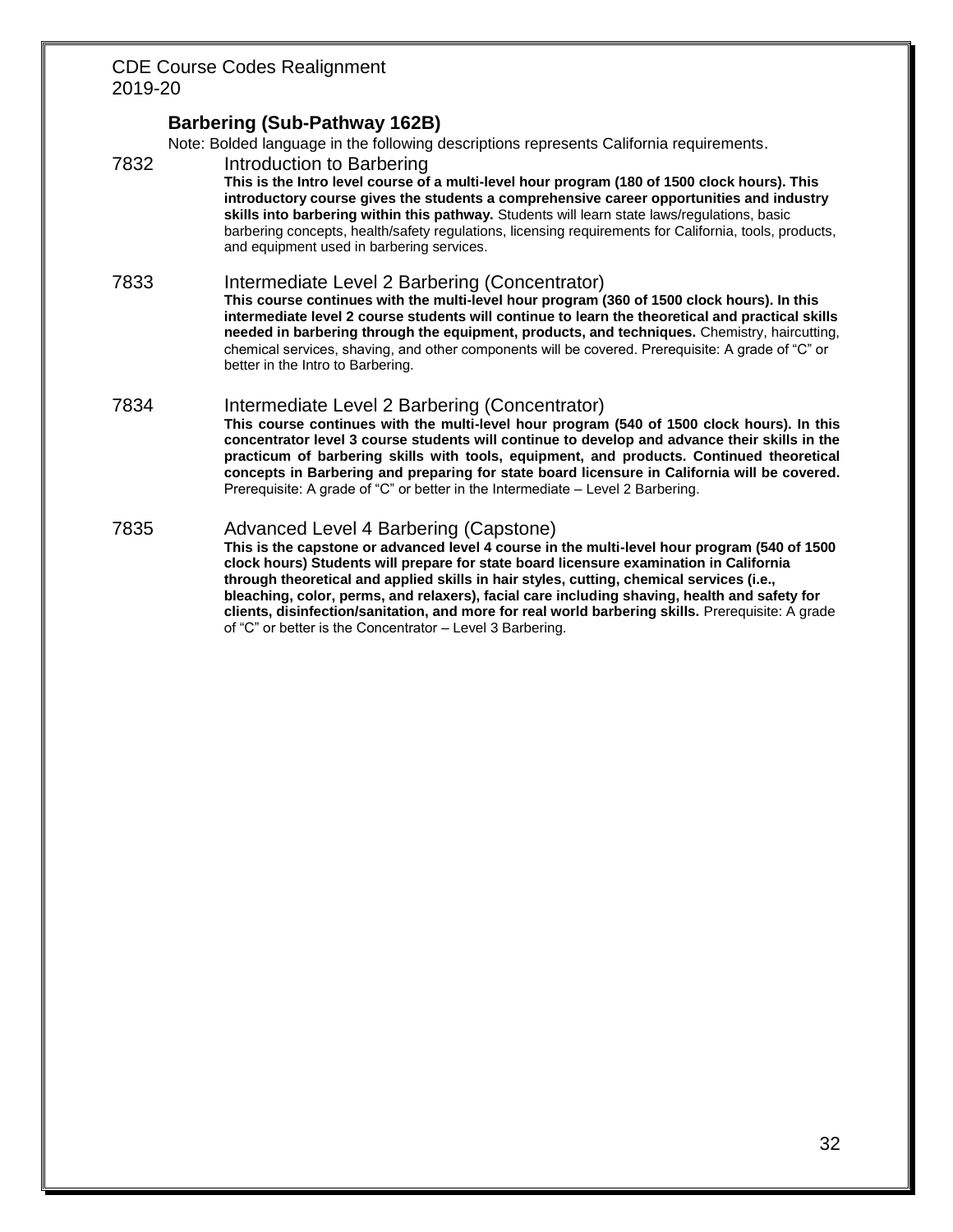# **Cosmetology (Sub-Pathway 162C)**

Note: Bolded language in the following descriptions represents California requirements.

7836 Introduction to Cosmetology

**This is the Intro level course of a multi-level hour program (180 of 1600 clock hours). This introductory course gives the students a comprehensive career opportunities and industry skills into cosmetology within this pathway**. Students will learn state laws/regulations, basic cosmetology concepts, health/safety regulations, licensing requirements for California, tools, products, and equipment used in cosmetology services.

#### 7837 Intermediate Level 2 Cosmetology (Concentrator)

**This course continues with the multi-level hour program (360 of 1600 clock hours). In this intermediate level 2 course students will continue to learn the theoretical and practical skills needed in cosmetology through the equipment, products, and techniques.** Chemistry, haircutting, chemical services, shaving, and other components will be covered. Prerequisite: A grade of "C" or better in the Intro to Cosmetology.

- 7838 Intermediate Level 3 Cosmetology (Concentrator) **This course continues with the multi-level hour program (540 of 1600 clock hours). In this concentrator level 3 course students will continue to develop and advance their skills in the practicum of cosmetology skills with tools, equipment, and products.** Continued theoretical concepts in Cosmetology and preparing for state board licensure in California will be covered. Prerequisite: A grade of "C" or better in the Intermediate – Level 2 Cosmetology.
- 7839 Advanced Level 4 Cosmetology **This is the capstone or advanced level 4 course in the multi-level hour program (540 of 1600 clock hours) Students will prepare for state board licensure examination in California through theoretical and applied skills in hair styles, cutting, chemical services (i.e., bleaching, color, perms, and relaxers), facial care including waxing, health and safety for clients, disinfection/sanitation, and more for real world cosmetology skills.** Prerequisite: A grade of "C" or better is the Concentrator – Level 3 Cosmetology.

# **Manicuring (Sub-Pathway 162D)**

Note: Bolded language in the following descriptions represents California requirements.

- 7840 Intermediate Level 1 Manicuring (Concentrator) **This is the Intro level course of a multi-level hour program (150 of 400 clock hours). The introductory course gives the students a comprehensive career opportunities and introductory skills in manicuring or nail technology.** Services in this level cover basic manicuring, pedicures, sanitation, color theory, nail conditions, health and safety of clients, product chemistry, and basic tools and equipment to perform services on clients for every day and special occasions, including state laws/regulations for licensure preparation.
- 7841 Advanced Level 2 Manicuring (Capstone) **This is the capstone or advanced course of a multi-level hour program (300 of 400 clock hours). In this advanced or capstone course students will learn advanced techniques, products, and equipment for manicuring or nail technology in natural and artificial nail applications for fashion, specialty, high definition, photography, theatrical or stage, special effects for film/TV makeup applications.** Prerequisite: A grade of "C" or better in Introductory Manicuring (Level 1).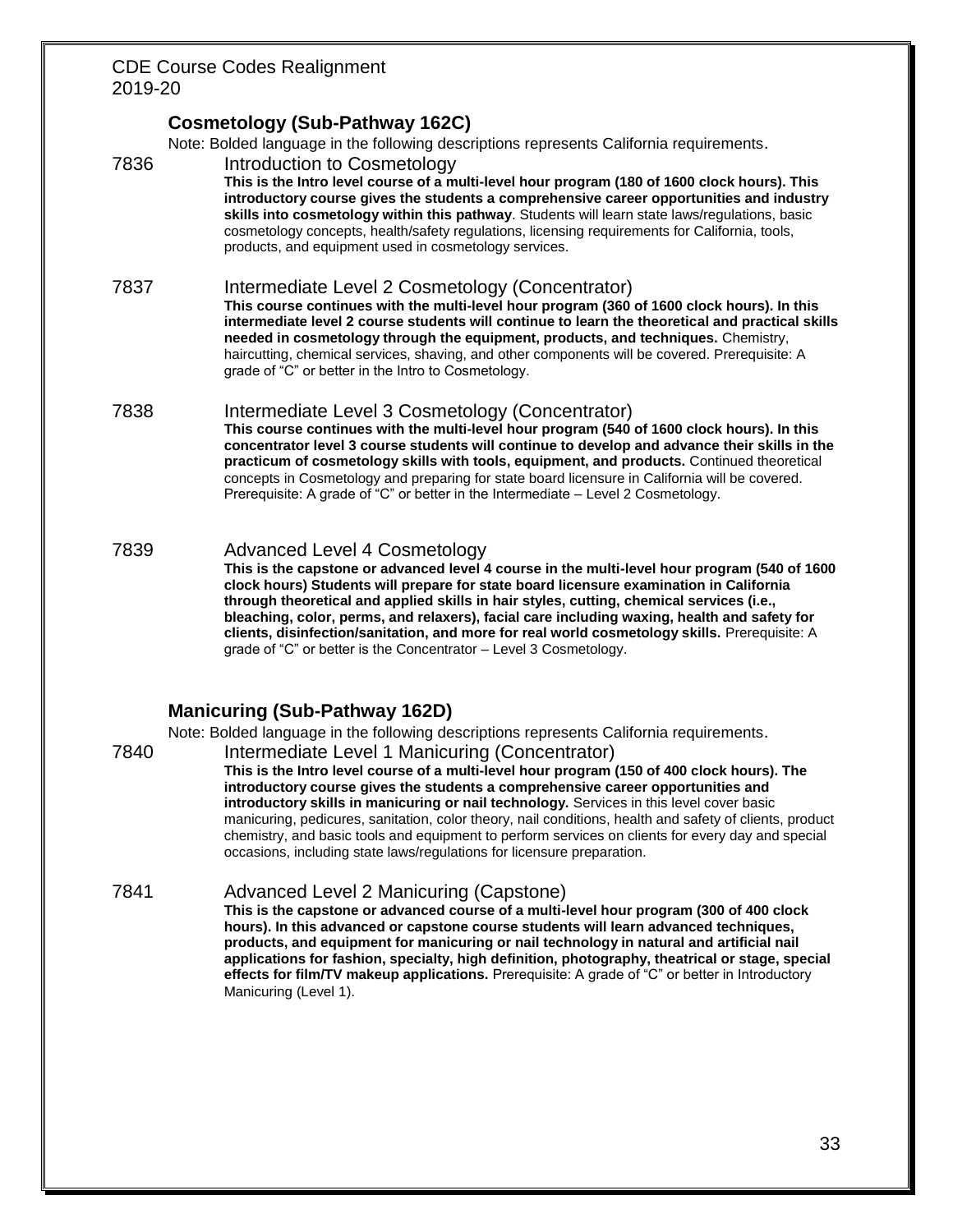# **HEALTH SCIENCE AND MEDICAL TECHNOLOGY SECTOR (HLT)**

The standards in this sector represent the academic and technical skills and knowledge students need to pursue a full range of career opportunities in health science and medical technology, from entry level to management as well as technical and professional career specialties. The standards describe what workers need to know and be able to do to contribute to the delivery of safe and effective health care. The six career pathways are grouped into functions that have a common purpose and require similar attributes. The pathways are Biotechnology, Patient Care, Health Care Administrative Services, Health Care Operational Support Services, Public and Community Health, and Mental and Behavioral Health. Standards for each career path build on and continue the anchor standards with more complexity, rigor, and career specificity.

### **Multiple Pathways (Pathway 999)**

#### 7900 Introduction to Health Science and Medical Technology

This Exploratory/Introduction to Health Science and Medical Technology course provides students with the awareness of a variety of career options examining careers that work diagnostic, supportive, and therapeutic services and the requirements to achieve their career goals. Exploratory courses provide the foundational concepts in which students can begin to form future career choices that meet their individual career interest. Students are exposed to the general requirements for various careers in the healthcare field. Exploratory courses provide the basic experiences and activities that will set a foundation for entry into any one of the Health Science and Medical Technology pathways at introductory level courses.

# **Biotechnology (Pathway 196)**

#### 7910 Introduction to Biotechnology

This introductory course is designed to provide students the necessary foundational technical skills of Health Sciences and integrated subject matter in science, mathematics, and English/language arts required to move to advanced curriculum and content in Health Science and Medical Technology. Student will have the opportunity to experience a variety of options leading to the broad career selection of a specific pathways with in Health Science and Medical Technology. Students will learn about the use of living systems and organisms to develop or make products, or "any technological application that uses biological systems, living organisms or derivatives thereof, to make or modify products or processes for specific use in Biotechnology.

### 7911 Intermediate Biotechnology (Concentrator)

This concentrator course is designed to provide students specific content knowledge and skills within the Biotechnology pathway. Courses are aligned to the basic knowledge levels necessary to learn and recognize word roots, prefixes, and suffixes used in medical language, understand the prevention, wellness, and disease process, and the associated skill application consistent with the Biotechnology pathways scope and practice in either direct or indirect client/patient services including short term certifications such as cardiopulmonary resuscitation, and automated external defilation.

# 7912 Advanced Biotechnology (Capstone)

This capstone course prepares students within a specific career in the various areas of Biotechnology that will enable them to complete the requirements for licensure, certification, or other industry recognized credentials; or students are prepared to enter into postsecondary education or training programs in the selected Biotechnology pathway. If applicable, course content will provide the knowledge and skills consistent with legislative requirements and the level of proficiency to perform skills within their identified scope of practice specific to employment.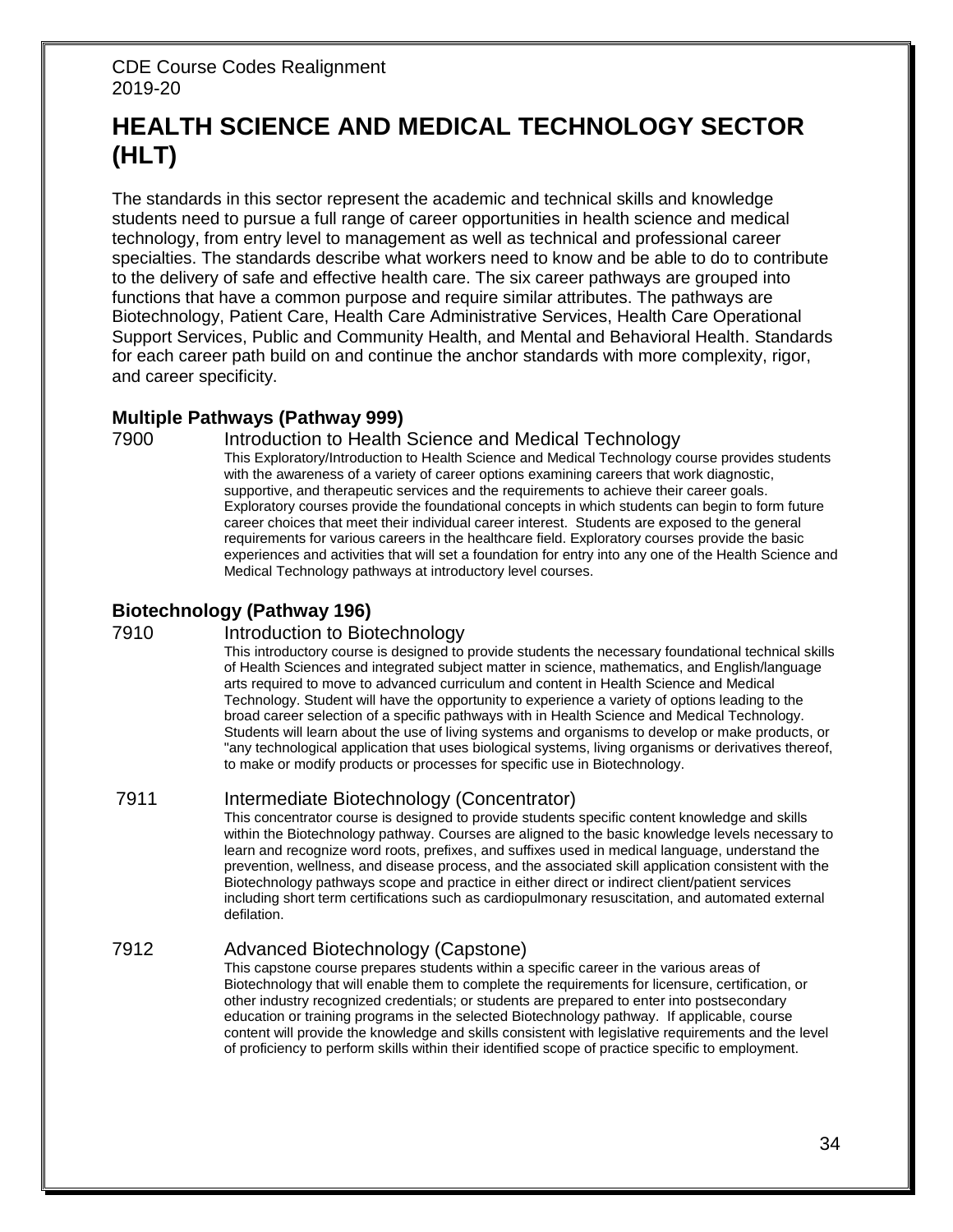# **Patient Care (Pathway 198)**

#### 7920 Introduction to Patient Care

This Introductory course is designed to provide students the necessary foundational technical skills of Health Sciences and integrated subject matter in science, mathematics, and English/language arts required to move to advanced curriculum and content in Health Science and Medical Technology. Students have the opportunity to experience a variety of options leading to the broad career selection of a specific pathways with in Health Science and Medical Technology. Student will be introduced to the requirements of working in patient care careers, understanding all aspects of the interactions and responsibilities in working with people in diagnostic and therapeutic areas of health care.

### 7921 Intermediate Patient Care (Concentrator)

This concentrator course is designed to provide students specific content knowledge with industry skills and leadership development within the Patient Care pathway. Courses are aligned to the basic knowledge levels necessary to learn and recognize word roots, prefixes, and suffixes used in medical language, understand the prevention, wellness, and disease process, and the associated skill application consistent with the Patient Care pathways scope and practice in either direct or indirect client/patient services including short term certifications such as cardiopulmonary resuscitation, and automated external defilation.

# 7922 Advanced Patient Care (Capstone)

This capstone course prepares students within a specific career in the various areas of patient care that will enable them to complete the requirements for licensure, certification, or other industry recognized credentials; or students are prepared to enter into postsecondary education or training programs in the selected Patient Care pathway. If applicable, course content will provide the knowledge, industry skills and leadership development consistent with legislative requirements and the level of proficiency to perform skills within their identified scope of practice specific to employment.

# **Healthcare Administrative Services (Pathway 250)**

#### 7930 Introduction to Healthcare Administrative Services

This introductory course is designed to provide students the necessary foundational technical skills of Health Sciences and integrated subject matter in science, mathematics, and English/language arts required to move to advanced curriculum and content in Health Science and Medical Technology. Student will have the opportunity to experience a variety of options leading to the broad career selection of a specific pathways with in Health Science and Medical Technology. Students will be exposed to the knowledge and skills necessary to communicate health/medical information accurately within legal/regulatory bounds, information coding and systems, health care operations and human resources.

#### 7931 Intermediate Healthcare Administrative Services (Concentrator)

This concentrator course is designed to provide students specific content knowledge and skills within the Healthcare Administrative Services pathway. Courses are aligned to the basic knowledge levels necessary to learn and recognize word roots, prefixes, and suffixes used in medical language, understand the prevention, wellness, and disease process, and the associated skill application consistent with the Healthcare Administrative Services pathways scope and practice in either direct or indirect client/patient services including short term certifications such as cardiopulmonary resuscitation, and automated external defilation.

# 7932 Advanced Healthcare Administrative Services (Capstone)

This capstone course prepares students within a specific career in the various areas of Healthcare Administrative Services that will enable them to complete the requirements for licensure, certification, or other industry recognized credentials; or students are prepared to enter into postsecondary education or training programs in the selected Healthcare Administrative Services pathway. If applicable, course content will provide the knowledge and skills consistent with legislative requirements and the level of proficiency to perform skills within their identified scope of practice specific to employment.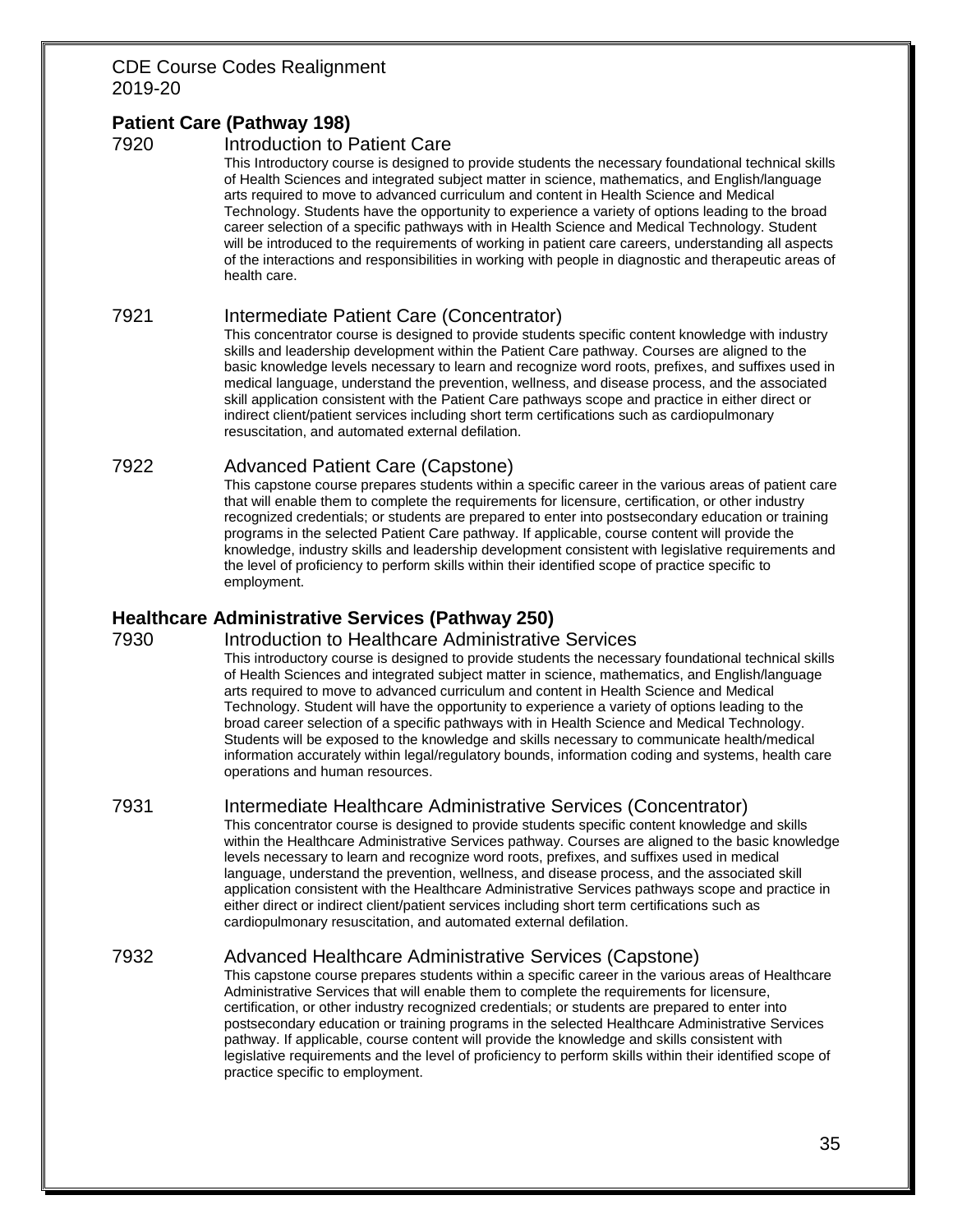# **Healthcare Operational Support Services (Pathway 197)**

7940 Introduction to Healthcare Operational Support Services This introductory course is designed to provide students the necessary foundational technical skills of Health Sciences and integrated subject matter in science, mathematics, and English/language arts required to move to advanced curriculum and content in Health Science and Medical Technology. Student will have the opportunity to experience a variety of options leading to the broad career selection of a specific pathways with in Health Science and Medical Technology. Students will learn about supportive services occurring in hospital, clinics and other healthcare delivery facilities that include healthy and safe physical environmental services, infection prevention processes and technology, quick and efficient transports, equipment maintenance, materials, and food services.

#### 7941 Intermediate Healthcare Operational Support (Concentrator)

This concentrator course is designed to provide students specific content knowledge and skills within the Healthcare Operational Support pathway. Courses are aligned to the basic knowledge levels necessary to learn and recognize word roots, prefixes, and suffixes used in medical language, understand the prevention, wellness, and disease process, and the associated skill application consistent with the Mental and Behavioral Health pathways scope and practice in either direct or indirect client/patient services including short term certifications such as cardiopulmonary resuscitation, and automated external defilation.

### 7942 Advanced Healthcare Operational Support (Capstone)

This capstone course prepares students within a specific career in the various areas of Healthcare Operational Support that will enable them to complete the requirements for licensure, certification, or other industry recognized credentials; or students are prepared to enter into postsecondary education or training programs in the selected Healthcare Operational Support pathway. If applicable, course content will provide the knowledge and skills consistent with legislative requirements and the level of proficiency to perform skills within their identified scope of practice specific to employment.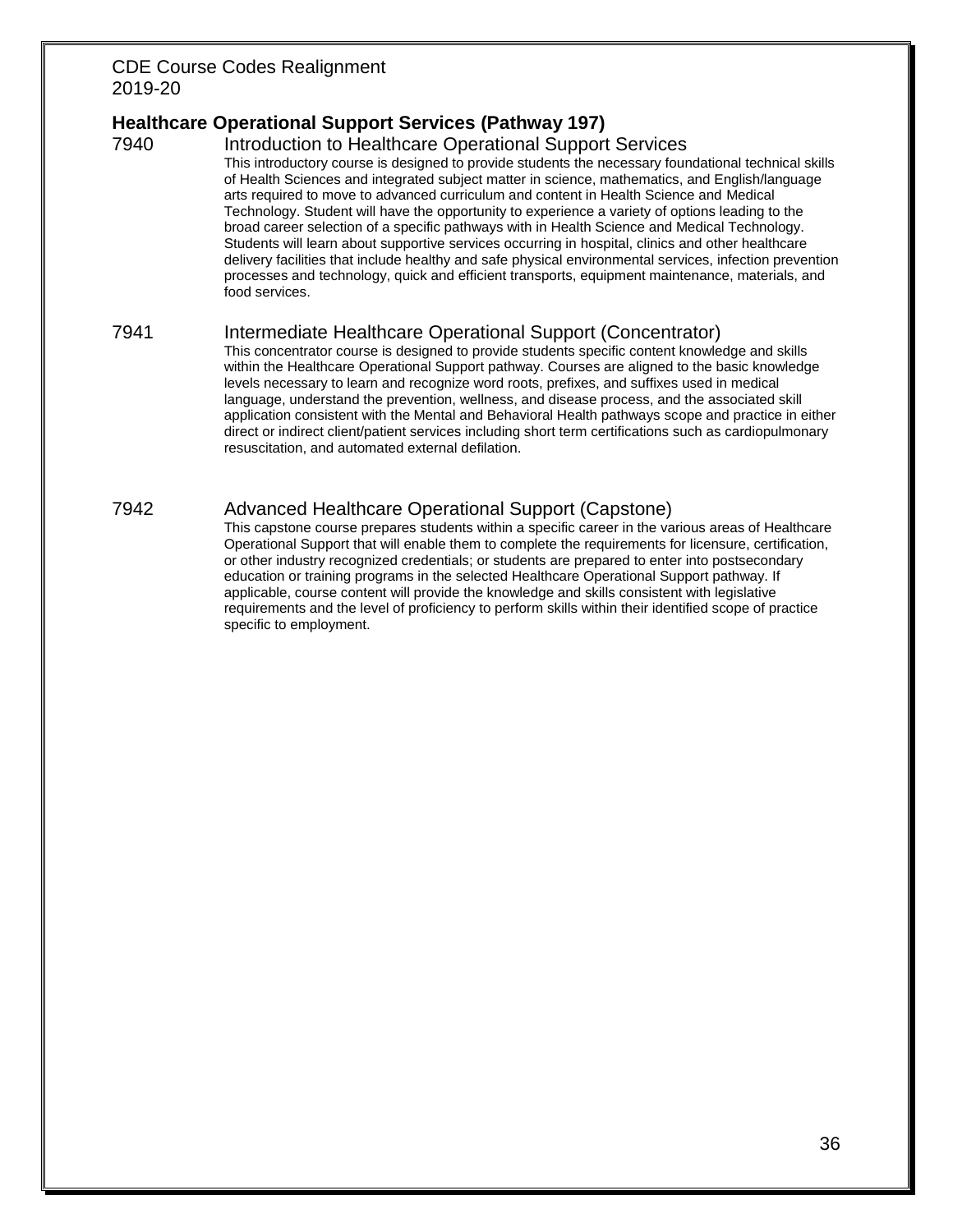# **Public and Community Health (Pathway 199)**

#### 7950 Introduction to Public and Community Health

This introductory course is designed to provide students the necessary foundational technical skills of Health Sciences and integrated subject matter in science, mathematics, and English/language arts required to move to advanced curriculum and content in Health Science and Medical Technology. Student will have the opportunity to experience a variety of options leading to the broad career selection of a specific pathways with in Health Science and Medical Technology. Student will be introduced to understand the science and art of preventing disease, prolonging life and promoting health through organized efforts, informed choices of society, organizations, public and private, communities and individuals. Public heal occupations look at the concerns and threats to health based on population health analysis.

#### 7951 Intermediate Public and Community Health (Concentrator)

This concentrator course is designed to provide students specific content knowledge and skills within the Public and Community Health pathway. Courses are aligned to the basic knowledge levels necessary to learn and recognize word roots, prefixes, and suffixes used in medical language, understand the prevention, wellness, and disease process, and the associated skill application consistent with the Public and Community Health pathways scope and practice in either direct or indirect client/patient services including short term certifications such as cardiopulmonary resuscitation, and automated external defilation.

#### 7952 Advanced Public and Community Health (Capstone)

This capstone course provides students within a specific careers in the various areas of Public and Community Health that will enable them to complete the requirements for licensure, certification, or other industry recognized credentials; or students are prepared to enter into postsecondary education or training programs in the selected Public and Community Health pathway. If applicable, course content will provide the knowledge and skills consistent with legislative requirements and the level of proficiency to perform skills within their identified scope of practice specific to employment.

# **Mental and Behavioral Health (Pathway 195)**

#### 7960 Introduction to Mental and Behavioral Health

This introductory course is designed to provide students the necessary foundational technical skills of Health Sciences and integrated subject matter in science, mathematics, and English/language arts required to move to advanced curriculum and content in Health Science and Medical Technology. Student will have the opportunity to experience a variety of options leading to the broad career selection of a specific pathways with in Health Science and Medical Technology. Student will be introduced to the requirements of working in mental and behavioral health occupations, understanding, diagnosis and treatment of an individual's emotional, psychological, and social aspect of maintaining and or achieving wellness.

# 7961 Intermediate Mental and Behavioral Health (Concentrator)

This concentrator course is designed to provide students specific content knowledge and skills within the Mental and Behavioral Health pathway. Courses are aligned to the basic knowledge levels necessary to learn and recognize word roots, prefixes, and suffixes used in medical language, understand the prevention, wellness, and disease process, and the associated skill application consistent with the Mental and Behavioral Health pathways scope and practice in either direct or indirect client/patient services including short term certifications such as cardiopulmonary resuscitation, and automated external defilation.

# 7962 Advanced Mental and Behavioral Health (Capstone)

This capstone course prepares students within a specific career in the various areas of Mental and Behavioral Health that will enable them to complete the requirements for licensure, certification, or other industry recognized credentials; or students are prepared to enter into postsecondary education or training programs in the selected Mental and Behavioral Health pathway. If applicable, course content will provide the knowledge and skills consistent with legislative requirements and the level of proficiency to perform skills within their identified scope of practice specific to employment.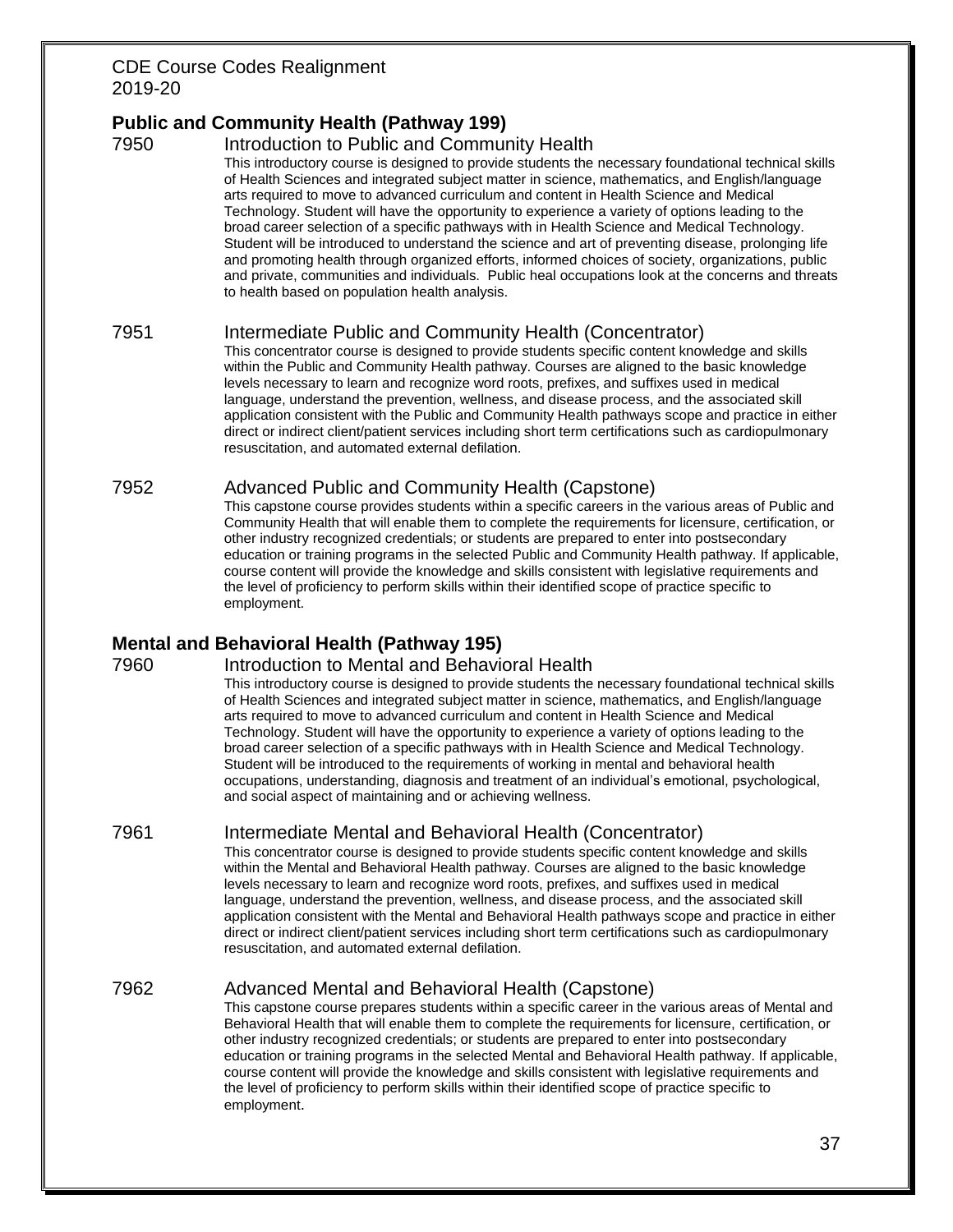# **HOSPITALITY, TOURISM, AND RECREATION SECTOR (HOS)**

The Hospitality, Tourism, and Recreation sector provides students with the academic and technical preparation necessary to pursue high-skill, high-demand careers in these related and growing industries. The sector encompasses three distinct, yet interrelated, career pathways: Food Science, Dietetics, and Nutrition; Food Service and Hospitality; and Hospitality, Tourism, and Recreation. The standards are designed to integrate academic and career technical concepts. The anchor standards include Consumer and Family Studies comprehensive technical knowledge and skills that prepare students for learning in the pathways. The knowledge and skills are acquired within a sequential, standards-based pathway program that integrates hands-on projects, work-based instruction, and leadership development such as that offered through Family, Career and Community Leaders of America (FCCLA). Standards in this sector are designed to prepare students for technical training, postsecondary education, and entry to a career.

#### **Multiple Pathways (Pathway 999)**

### 8000 Introduction to Hospitality, Tourism, and Recreation

This introductory course in the Hospitality, Tourism, and Recreation sector is the first in a sequence of courses that provides instruction in the eight content areas of Family and Consumer Sciences. The focus is on preparing students for personal and life management, and providing a strong foundation for Family and Consumer Sciences education related career paths. Instruction in the content areas of child development and guidance; consumer education; family and human development; education; fashion, textiles, and apparel; food and nutrition; housing and furnishings; individual and family health; and leadership is designed to prepare students with the knowledge, skills, and attitudes to function effectively as family members, leaders, workers, and citizens.

# **Food Science, Dietetics, and Nutrition (Pathway 200)**

8010 Intermediate Food Science, Dietetics, and Nutrition (Concentrator) This concentration course includes instruction in researching information to evaluate an individual's diet, and adequacy of essential nutrients supplied in the diet; physiology and utilization of nutrients by the body; contribution of nutrients to general health; dietary needs during the life cycle; food regulations by government agencies; impact of additives, environmental contaminants, food-borne illnesses, food faddism and quackery; cultural factors in food choices; new food technology; and the chemical and biological relation of food. This course provides a strong background for nutritional science, dietetics, as well as careers related to the food industry.

# 8011 Advanced Food Science, Dietetics, and Nutrition (Capstone)

This capstone course prepares students for employment in occupations in the food science and technology, dietetics, and nutrition industries. Instruction includes meeting nutritional and dietary needs; planning, selecting, purchasing and preparing of food to conserve nutrients; operational procedures; food safety and sanitation; using dietary and food guidelines to plan healthy diets; food preferences; data and statistics; and marketing. Students develop skills to utilize nutritional knowledge in preparing, inspecting, and serving meals to people with special counseling under the direction of a dietetic technician or professional dietitian; identifying qualities of various foods; collecting and testing food samples as directed; recording and comparing test results; purchasing and maintaining laboratory supplies and inventory.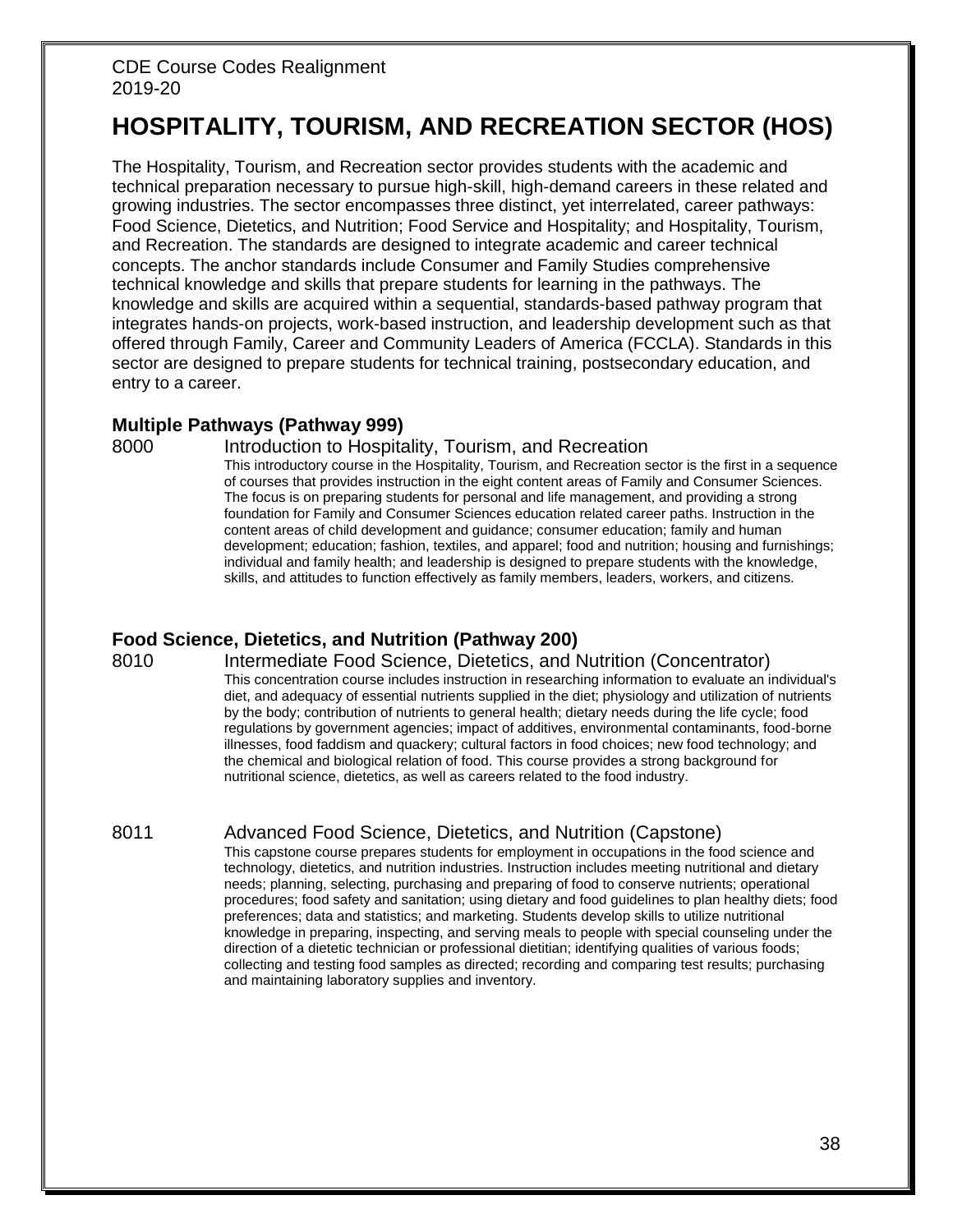# **Food Service and Hospitality (Pathway 201)**

### 8020 Intermediate Food Service and Hospitality (Concentrator)

This concentration course prepares students to understand the scientific principles of nutrition, the relationship of nutrition to health and well-being, and also prepares students with food production, preparation, and service skills. Instruction includes topics such as finding nutritive food values; planning, selecting, storing, purchasing, preparing, testing, serving and selling of quality food and food products; nutrition and health; safety and emergencies; food safety and sanitation; meal management; food preparation; food purchasing; food in culture; the science of food and nutrition; food costs and production; and food technology. This course provides a solid background for a wide range of careers such as food service and hospitality, food science, dietetics, and nutrition.

#### 8021 Advanced Food Service and Hospitality (Capstone)

This capstone course prepares students with food production, preparation, and service skills for employment institutional, commercial, or independently owned food establishments or other food and hospitality industry occupations. Instruction includes topics such as planning, selecting, storing, purchasing, preparing, testing, serving and selling of quality food and food products; nutritive values; safety and sanitation; use and care of commercial equipment; management of food establishments; cost and profitability analysis; side work and customer orders; and handling cash and credit transactions.

# **Hospitality, Tourism, and Recreation (Pathway 202)**

8030 Intermediate Hospitality, Tourism and Recreation (Concentrator) This concentration course prepares students for employment in occupations in hospitality, tourism, and recreation. Instruction includes providing hospitality services in diverse settings to meet the needs of a wide variety of clients; eco-tourism; guest services; geography of the continents; customs and culture of countries as tourist destinations; special documentation needed for international travel; planning events to client specifications; recreational opportunities related to onsite and off-site attractions; and environmental and ecological principles.

#### 8031 Advanced Hospitality, Tourism and Recreation (Capstone)

This capstone course prepares students with the skills, attitudes, and knowledge needed for employment in the lodging industry, travel-related service occupations, and/or theme parks, attractions, outdoor recreation, and exhibitions and event-planning. Topics covered include lodging terminology; the history of lodging; marketing; property management; guest psychology and relationships; lodging operations; food and beverage services; convention services; business management; industry awareness and policies; security and emergency procedures; salesmanship and guest satisfaction; computer applications; geography; culture and customs; reservations and ticketing; travel itineraries; international travel; and technology used in the industry. Additional instruction could include trade shows, fairs, and conferences; outdoor recreation and management; financial transactions; tourism; client information and planning specialized events to include themes, timelines, budgets, target audiences, objectives, agendas and public relations related to support services within the lodging industry. This program provides a strong background for careers in Hospitality, Tourism, and Recreation, as well as Lodging and Hotel Operations, and/or Theme Parks, Attractions, and Events.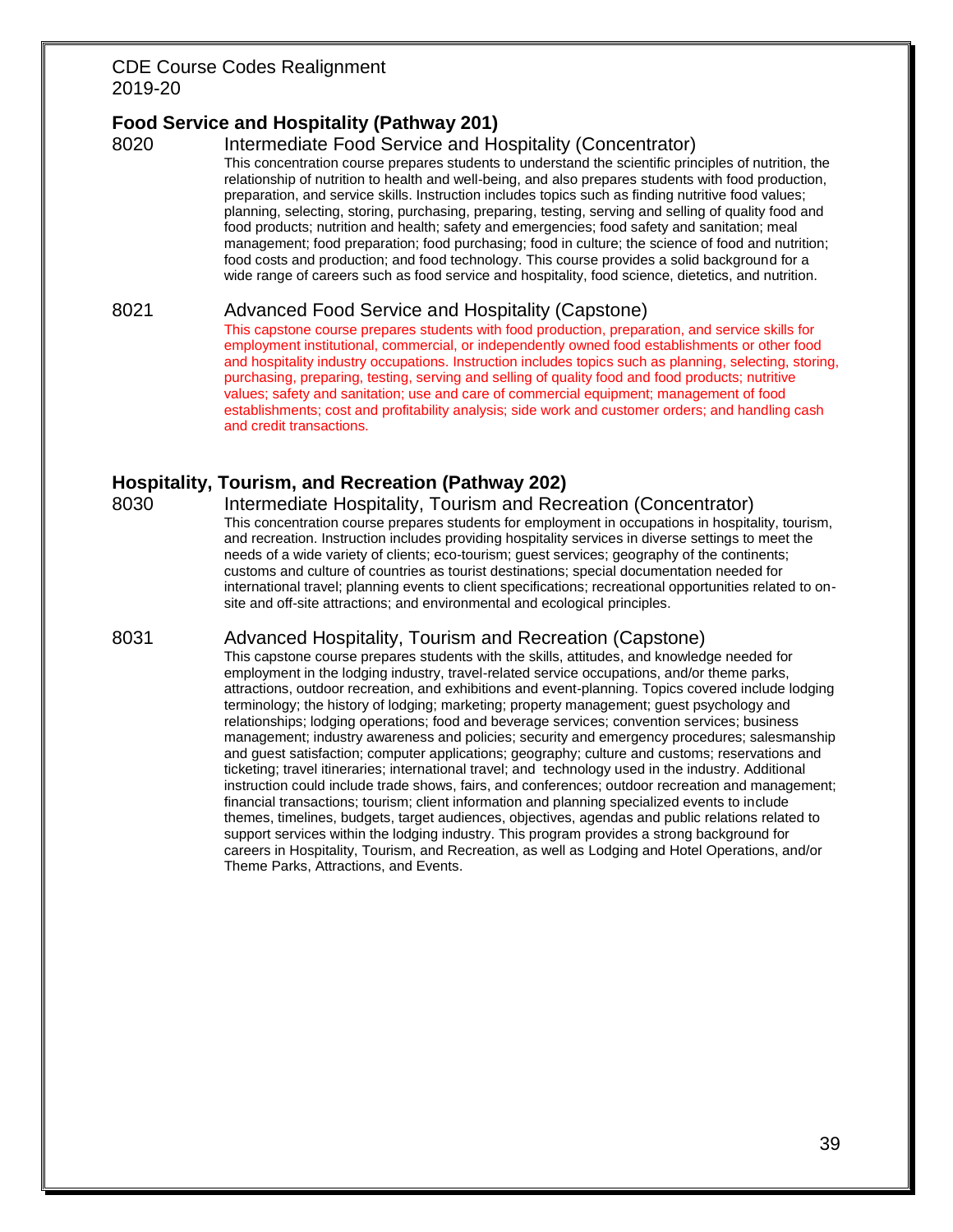# **INFORMATION AND COMMUNICATION TECHNOLOGIES SECTOR (INF)**

Information and Communication Technologies (ICT) have expanded the need for employees who can understand, manage, and support all rapidly emerging, evolving, and converging computer, software, networking, telecommunications, Internet, programming, and information systems. Essential skills for careers in the ICT sector include understanding systems that support the management and flow of data, the ability to work well and communicate clearly with people, and the ability to manage projects efficiently. The ICT sector meets national criteria for high demand, high wages, and high skills and provides students with excel-lent opportunities for interesting work and good pay. More than 70 percent of jobs in this sector will require a bachelor's degree or higher by 2018.

### **Multiple Pathways (Pathway 999)**

#### 8100 Introduction to Information and Communication Technologies

This course provides students with foundational knowledge of programming and computer science. Students will explore topics of human computer interaction, problem solving, web design, computer programming, data modeling, and robotics. Throughout the course, students will understand the algorithmic underpinnings of computer applications and gain technical expertise using computational tools. Other areas of the sector could be introduced such as software design, networking, game design, information support, and topics like artificial intelligence, and robotics. Social issues in ICT will be introduced such as hacking and cybersecurity, social media usage and protecting personal information, the digital divide, open government data, and ethical computing. Course titles may also include: Exploring Computer Science, Introduction to Computer Science A; Computer Principles; Introduction to Information and Communication Technologies; Introduction to Computer Technologies.

# **Information Support and Services (Pathway 170)**

#### 8110 **Introduction to Information Support Services**

This course will introduce students to computer usage and functionality, operating systems, the main system components, network connectivity, software installation, data backup, troubleshooting, and system administration. The role of ICT in organizations and business processes using tools such as organizational charts, flowcharts, and timelines will be discussed. Client relations and communications will be introduced along with information gathering techniques, and critical thinking and listening as part of problem solving.

#### 8111 Intermediate Information Support Services (Concentrator)

This course is project-based and designed to provide students with hands-on use of software applications while studying computer concepts such as accessing and transmitting information in a networked environment. Students will learn the processes associated with system administration and planning, acquiring, installing, and implementing of software and systems. Learning to work in teams in order to understand client needs, evaluate different possible solutions, pricing systems within budget constraints, and understanding continual improvement cycles are goals.

# 8112 Advanced Information Support Services (Capstone)

This course allows students to demonstrate management and implementation of various information, technology, and communication projects. Projects could take the form of enterprise information security plans that include identifying vulnerabilities and deciding what methods to use to achieve cybersecurity. Other projects include developing user training programs to enable simple problem resolutions, help-desk programs, system life-cycle programs that include planning, purchasing, implementing, and integrating of systems for continual improvement.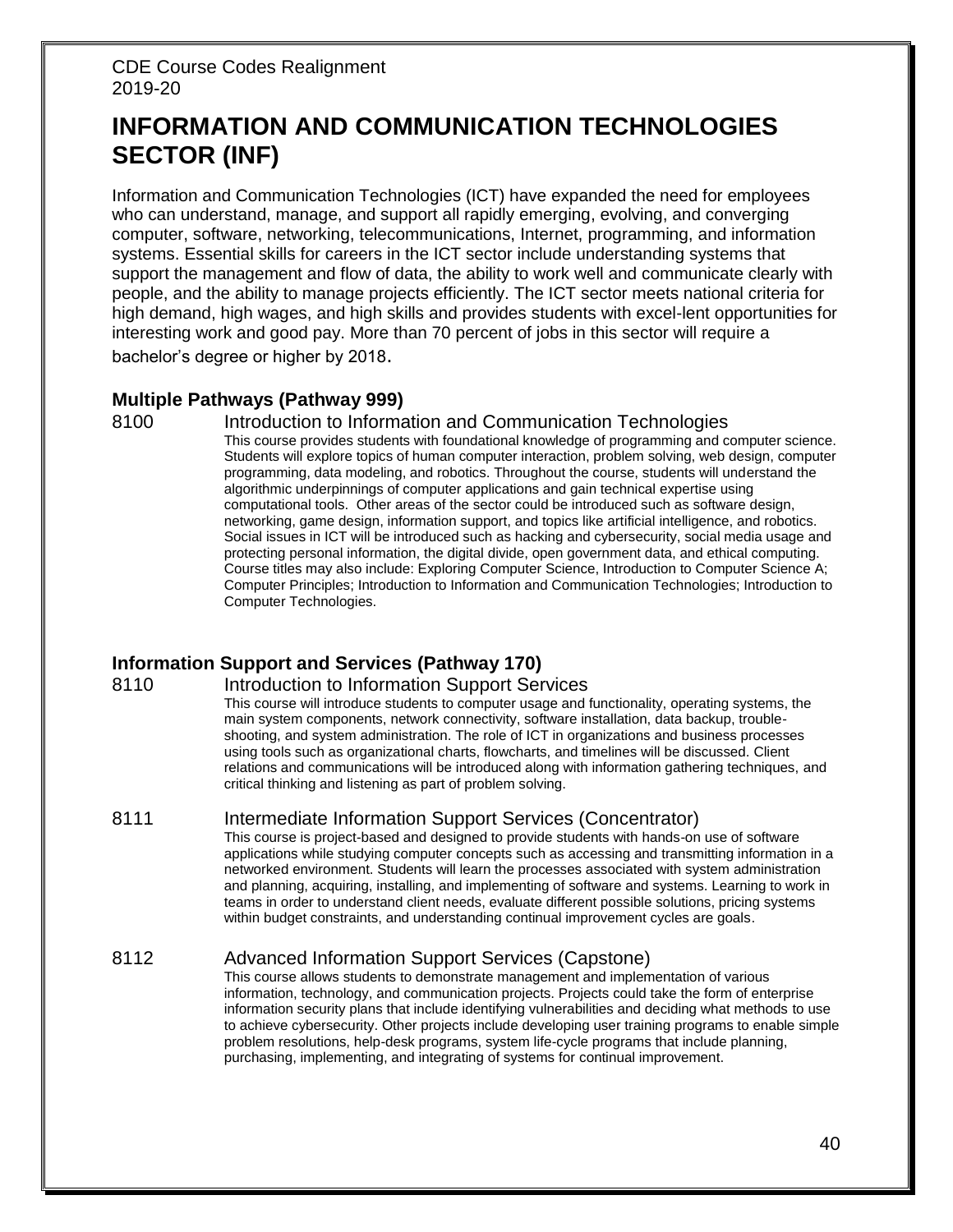# **Networking (Pathway 172)**

#### 8120 Introduction to Networking

This course introduces students to networking terminology and concepts as well as the principles of networking and various technologies, models, and protocols used in networking. Various types of network media and topologies will be introduced as well as network devices and their functions. Concepts covered include network standards of recognized organizations, Open System Interconnect (OSI) network layers, and transmission-control/internet protocol (TCP/IP) and the various network environments.

#### 8121 Intermediate Networking (Concentrator)

This course allows students to perform hands-on tasking and planning for implementing network systems and/or subsystems after receiving safety training handling network hardware and power supplies. Students will evaluate networking tasks and select network components, media, and protocols to solve networking challenges. Other skills learned include network addressing, configuring, troubleshooting, security, monitoring network traffic and reading system indicators to troubleshoot problems, network administration and accounts, and system backup.

### 8122 Advanced Networking (Capstone)

This course allows students to demonstrate network administration and management skills in various networking projects. Possible projects include implementing network security tools to identify network vulnerabilities and performing network security penetration testing, assessment, proposing resolutions, and forming security plans for implementation. Other projects include identifying network threats to cyber security and plans for disaster prevention and recovery, analyzing client networking needs and requirements and developing possible alternatives to meet client needs.

# **Software and Systems Development (Pathway 174) Systems Programming (Sub-Pathway 174A)**

#### 8130 Introduction to Systems Programming

This course will introduce the systems development process to students. Topics covered include the development life cycle, development models, specifications and requirements, working in development teams, use of versions, and diagramming processes using flowcharts and Unified Modeling Language.

# 8131 Intermediate Systems Programming (Concentrator)

This course provides students with the fundamental knowledge of computer programming for solving applied problems. Topics covered include using various programming languages, protocols, language syntax, data structures, object oriented concepts, interfaces, sorting and searching algorithms, and developing reports. Also covered, software testing, debugging, and improvement, integrated development using object-oriented programming and sensory information from robots to solve problems and meet challenges integrating STEM subjects.

# 8132 Advanced Systems Programming (Capstone)

This course emphasizes object-oriented programming methodology with a concentration on problem solving and algorithm development. Students apply discrete programming skills to make a video game, a virtual pet, a sound editor, etc. and will explore careers in programming, including wireless applications for iPhone, Android, and applications. It also includes the study of data structures, design, and abstraction. Other topics might include developing databases and data modeling.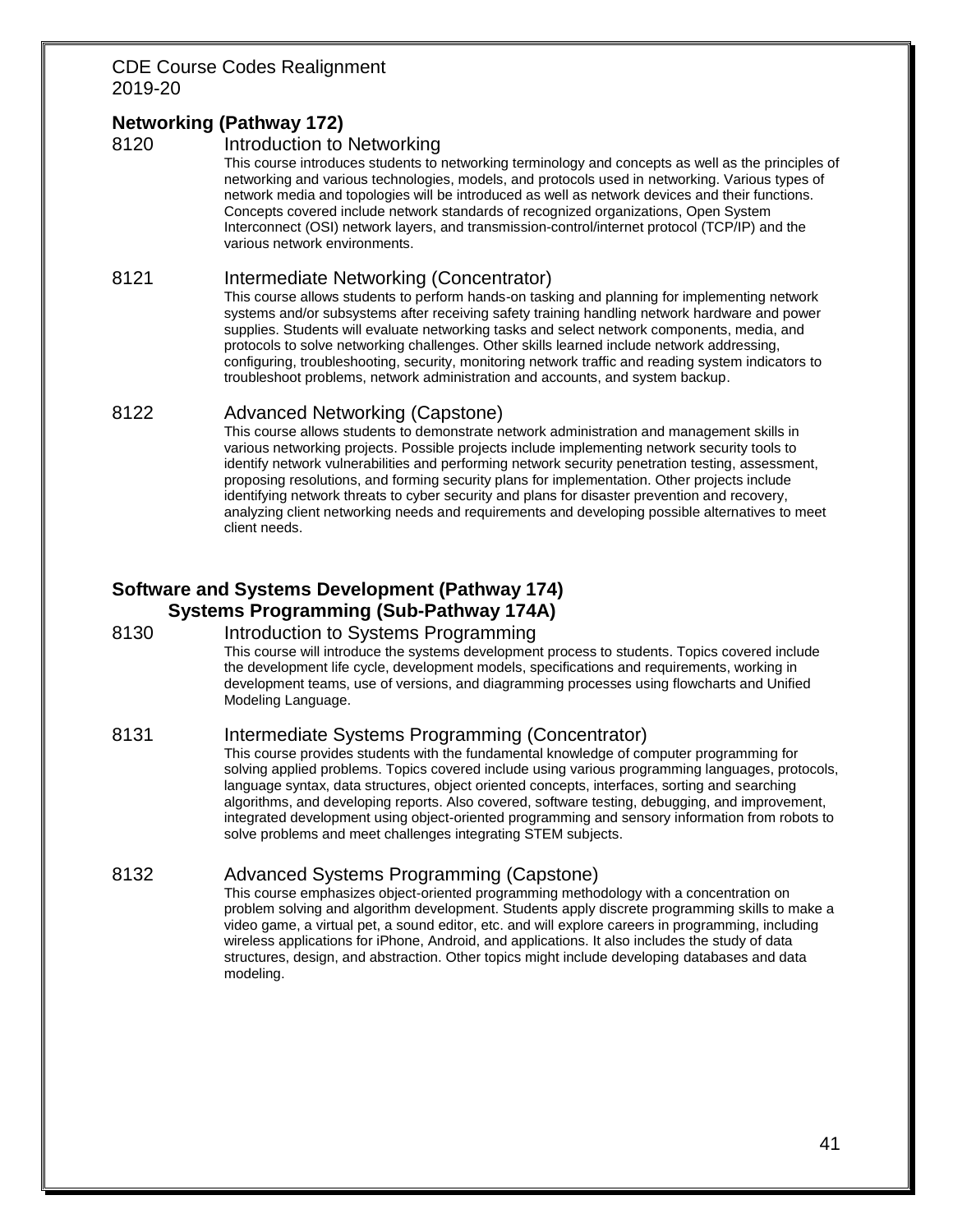# **Web and Social Media Programming and Design (Sub-Pathway 174B)**

8133 Introduction to Web and Social Media Programming and Design This course will introduce students to the integration of various media into programming assignments including Web assignments. Students will also be introduced to the basic design elements used in interactive media. Other topics include encoding methods, using media design and editing software, animation and drawing software as well as image editors and threedimensional design. Online content delivery process will be outlined as well as establishing online presence and e-commerce capabilities and Web security. Simple coding assignments using HTML and Cascading Style Sheets are used to teach basic Web design including the use of images, hyperlinks, tables, forms, video and audio.

### 8134 Intermediate Web and Social Media Programming and Design (Concentrator)

This course allows students to work on various projects such as Web-based businesses, eportfolios, and mobile apps. Students will learn to create multimedia productions and presentations, implement standard graphical programming techniques for object movement, create graphical user interfaces, and apply graphic design principles and visual communication techniques. Other topics include capturing images by developing camera skills and making choices lenses, depth, motion and lighting, developing digitally generated and enhanced media, modeling, simulation, animation and image retouching.

#### 8135 Advanced Web and Social Media Programming and Design (Capstone)

This course allows students to produce multimedia projects from concept (content gathering/research) to project completion (authoring/transmission) taking into account media that would be used by enterprises or mobile apps for marketing, corporate communication, and public use. As part of these projects students produce professional-level media, images, documents, audio, and video clips and software. Some projects might include Artificial Intelligence methods and behaviors to create web robots (bots) such as chat bots, etc.

# **Games and Simulations (Pathway 175)**

#### 8140 Introduction to Games and Simulation

This course introduces students to the history, art, and science of game development and the unique differences between automated versus non-automated gaming. Students will be introduced to game and simulation analysis, design, documentation, and development tools.

# 8141 Intermediate Games and Simulation (Concentrator)

This course allows students to work in teams to develop games or simulations. Students will learn skills such as storyboarding, plot, flow, and using functions. Learning how to implement standard game/simulation strategy and rules of play as well as integrating mixed media appropriate to the game design/simulation will be included. Other topics include design specifications, delivery, rules of play, navigation functionality, scoring, and other special features.

# 8142 Advanced Games and Simulation (Capstone)

This course allows students to learn and display mastery of advanced game design/simulation skills in projects they design individually or in teams. Advanced skills include applying programming skills for rendering single player or multiuser games or simulation projects, program control, branching, memory management, strategies, and implementation. Using Artificial Intelligence techniques such as finite state machines in nonplayer characters could be included.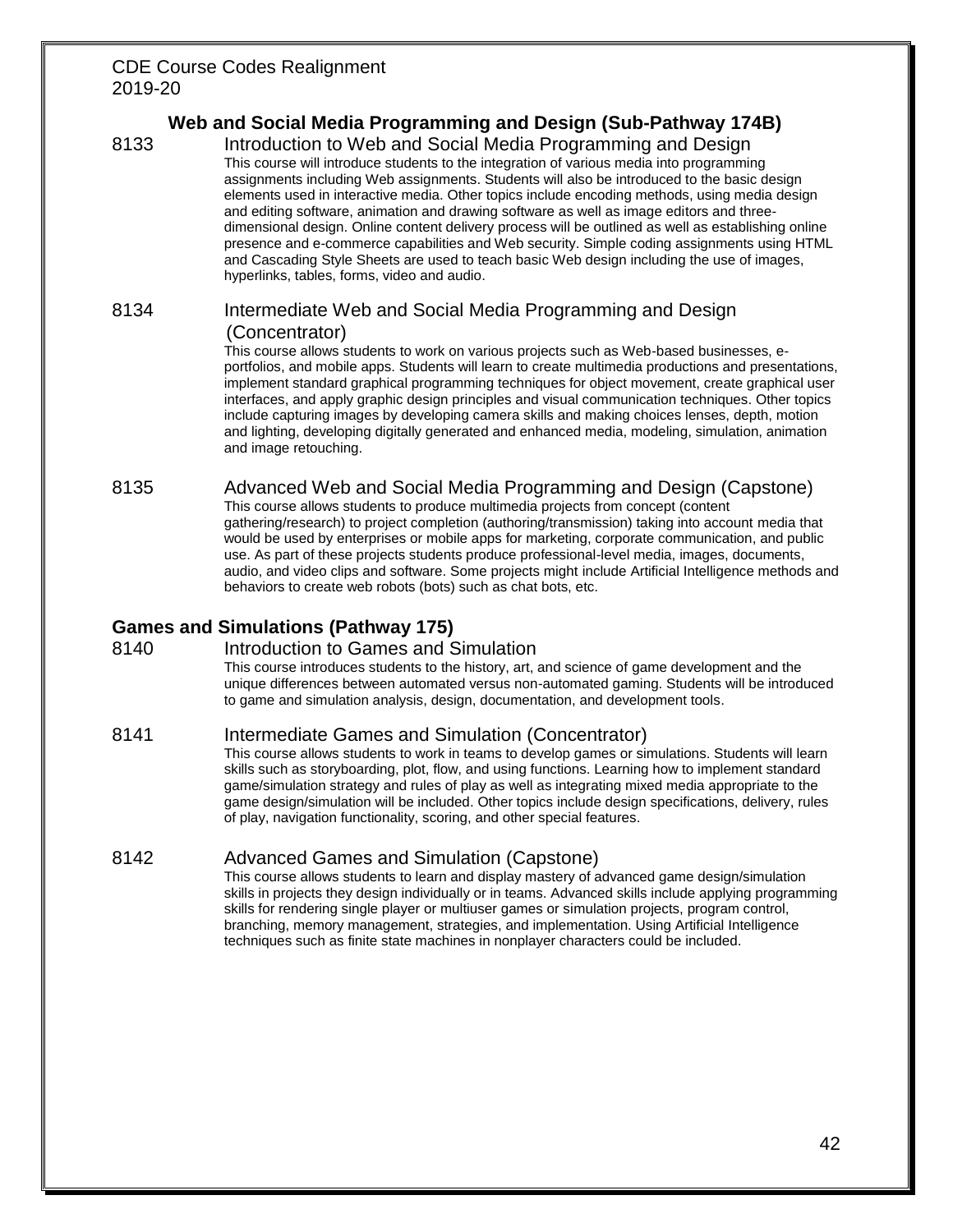# **MANUFACTURING AND PRODUCT DEVELOPMENT SECTOR (MAN)**

The Manufacturing and Product Development sector provides a foundation for secondary students in California in manufacturing processes and systems, including graphic design production, machine tooling and forming, welding and materials joining, and product innovation and design. Students engage in an instructional program that integrates academic and technical preparation and focuses on career awareness, career exploration, and skill preparation in four pathways. The pathways emphasize real-world, occupationally relevant experiences of significant scope and depth in manufacturing. The knowledge and skills are acquired within a sequential, standards-based pathway program that integrates hands-on, project-based, and work-based instruction. Standards in this sector are designed to prepare students for entry to a career, postsecondary education, or advanced technical training.

# **Multiple Pathways (Pathway 999)**

8200 Introduction to Manufacturing and Product Development This introduction course provides students with the foundational concepts required for pursuing career pathways within this industry sector. The skills and content knowledge helps prepare students to continue their education in multiple pathway concentrator courses within this industry sector.

# **Graphic Production Technologies (Pathway 210)**

8210 Intermediate Graphic Production Technologies (Concentrator) This concentrator course builds upon the Manufacturing and Product Development introduction course and provides students with additional concepts and experiences required for career readiness and pursuing further education in the Graphic Production career pathway, which precedes this pathway's capstone course. This concentrator course leads to the capstone course in the Graphic Production pathway's sequence of courses.

# 8211 Advanced Graphic Production Technologies (Capstone)

This capstone course further builds upon the Manufacturing and Product Development introduction course and pathway concentrator course in the industry sector and is the final course taken in a sequence of courses which prepares students to work and pursue further education in multiple career pathways. This career technical education capstone course provides content, skill development and leadership training which prepare students for the world of work and to pursue further education such as industry certifications and a postsecondary degree.

# **Machining and Forming Technologies (Pathway 212)**

8220 Intermediate Machining and Forming Technologies (Concentrator) This concentrator course builds upon the Manufacturing and Product Development introduction course and provides students with additional concepts and experiences required for career readiness and pursuing further education in the Machining and Forming Technologies career pathway, which precedes this pathway's capstone course. This concentrator course leads to the capstone course in the Machining and Forming Technologies pathway's sequence of courses.

#### 8221 Advanced Machining and Forming Technologies (Capstone) This capstone course further builds upon the Manufacturing and Product Development introduction course and provides students with additional concepts and experiences required for career readiness and pursuing further education in Machining and Forming Technologies career pathway, which precedes this pathway's capstone course. This career technical education capstone course provides content, skill development and leadership training which prepare students for the world of work and to pursue further education such as industry certifications and a postsecondary degree.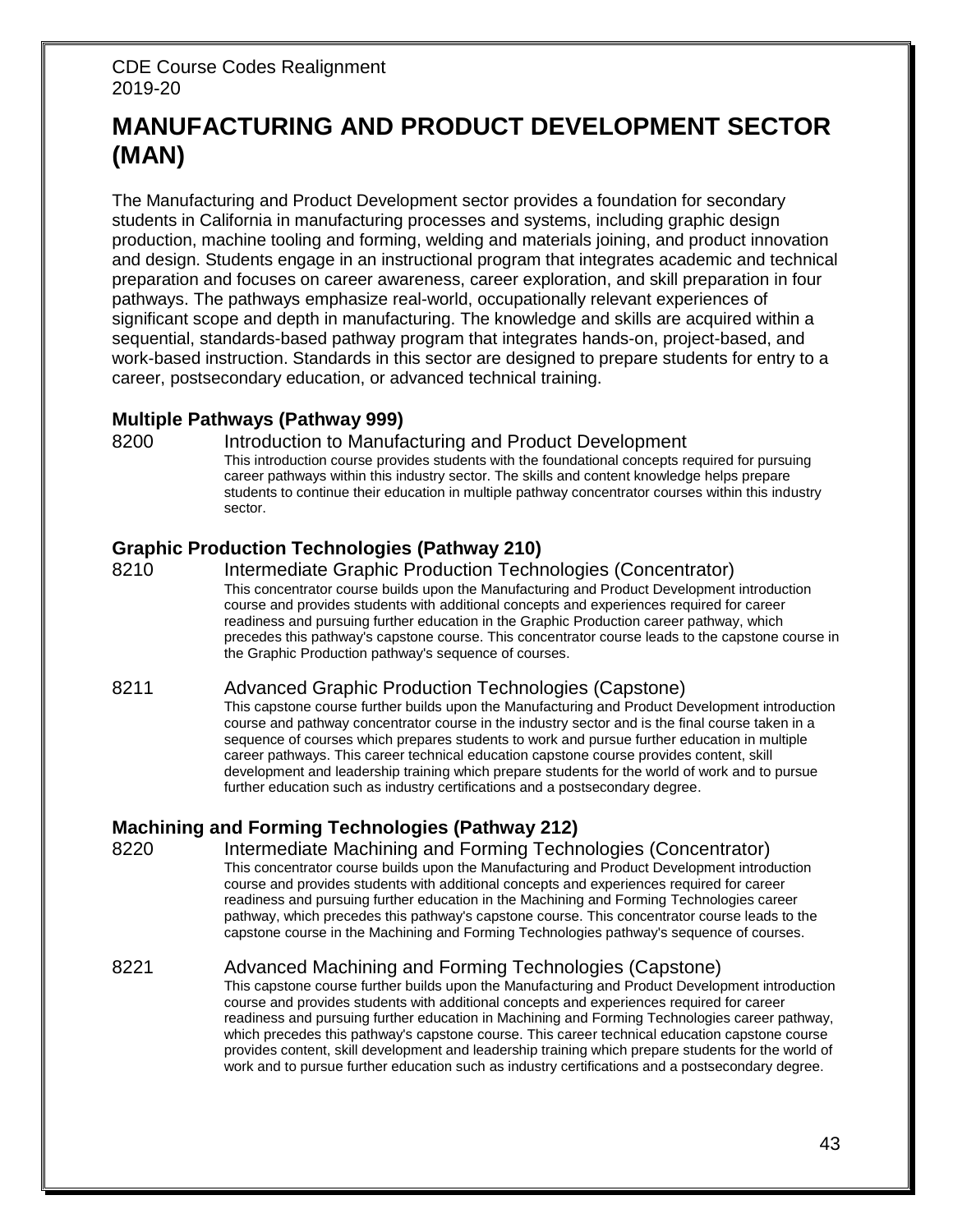# **Welding and Materials Joining (Pathway 213)**

8230 Intermediate Welding and Materials Joining (Concentrator) This concentrator course builds upon the Manufacturing and Product Development introduction course and provides students with additional concepts and experiences required for career readiness and pursuing further education in Welding and Materials Joining career pathway, which precedes this pathway's capstone course. This concentrator course leads to the capstone course in the Welding and Materials Joining pathway's sequence of courses.

### 8231 Advanced Welding and Materials Joining (Capstone)

This capstone course further builds upon the Manufacturing and Product Development introduction and the Welding and Materials Joining concentrator courses. This career technical education capstone course provides content, skill development and leadership training which prepare students for the world of work and to pursue further education such as industry certifications and a postsecondary degree.

# **Product Innovation and Design (Pathway 216)**

8240 Intermediate Product Innovation and Design (Concentrator) This concentrator course builds upon the Manufacturing and Product Development introduction course and provides students with additional concepts and experiences required for career readiness and pursuing further education in Product Innovation and Design career pathway, which precedes this pathway's capstone course. This concentrator course leads to the capstone course in the Product Innovation and Design pathway's sequence of courses.

### 8241 Advanced Product Innovation and Design (Capstone)

This capstone course further builds upon the Manufacturing and Product Development introduction and the Product Innovation and Design concentrator courses. This career technical education capstone course provides content, skill development and leadership training which prepare students for the world of work and to pursue further education such as industry certifications and a postsecondary degree.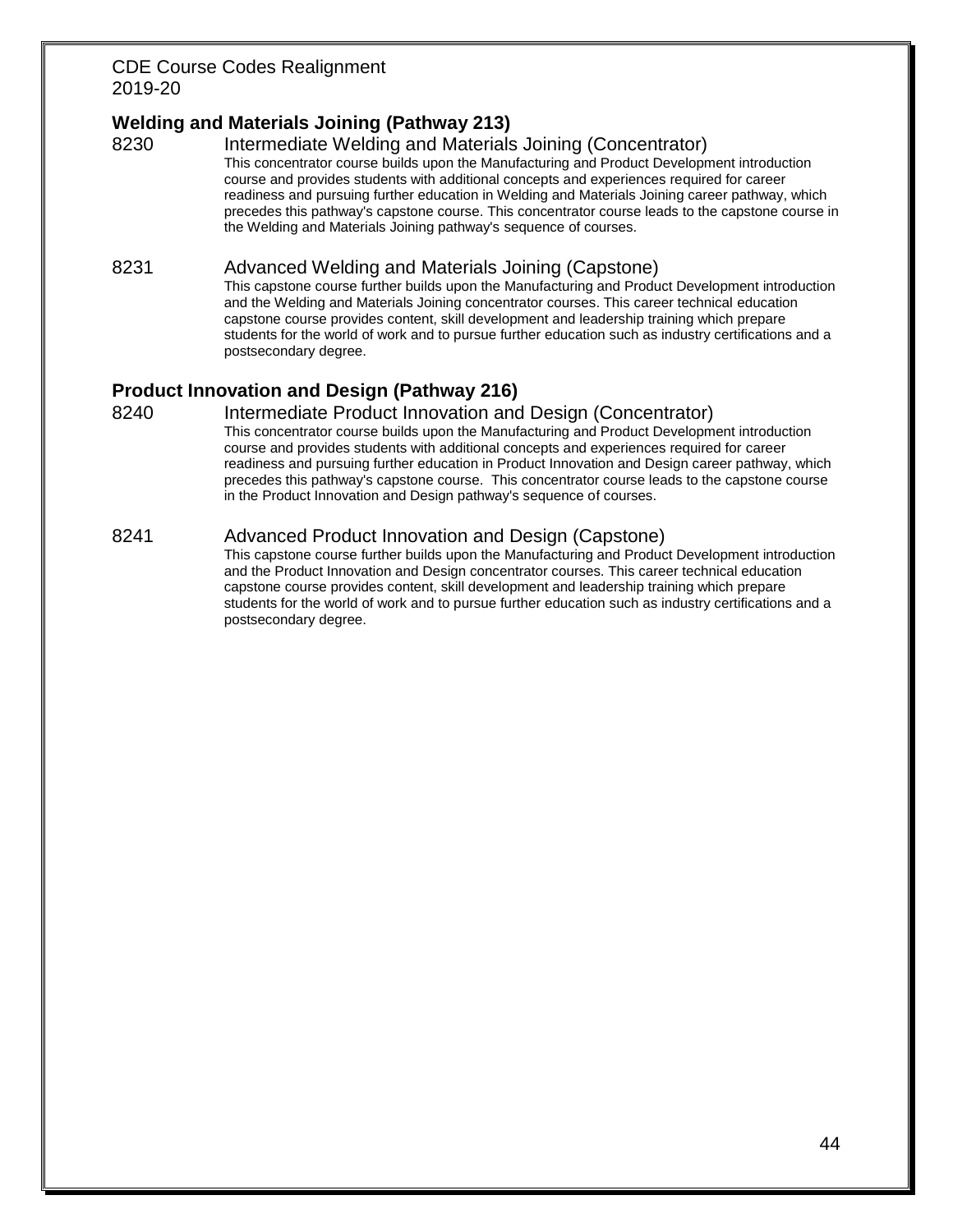# **MARKETING, SALES, AND SERVICES SECTOR (MAR)**

The Marketing, Sales, and Services sector is designed to align career-path course work with current and projected employment opportunities. There is a basic business foundation in this sector: marketing and innovation are two major competitive issues for business today. Marketing includes the processes and techniques of identifying, promoting, and transferring products or services to consumers and is a function of almost every business. It exists within an environment of rapidly changing technology, interdependent nations and economies, and increasing demands for ethical and social responsibility. The three pathways in this sector (Marketing, Professional Sales, and Entrepreneurship/Self-Employment) emphasize training to meet the growing need for marketing professionals with skills in communication, small business, self-employment, advertising, marketing strategies, product and service management, and promotion and selling concepts. These pathways provide a firm foundation for advanced education, entry to a career, and success in the global marketplace. All industry sectors include entrepreneurship and marketing, and therefore students in the Marketing, Sales, and Services sector have a variety of career options.

#### **Multiple Pathways (Pathway 999)**

8300 Introduction to Marketing, Sales, and Service

This course content includes foundational concepts for each of the three pathways within the Marketing, Sales, and Services Sector including Entrepreneurship, Marketing, and Professional Sales. Subject matter includes market research, economics, marketing budgets, creative development and design, and marketing foundations/functions with emphasis on public relations, advertising, branding, promotion, product/service management, pricing and distribution.

# **Marketing (Pathway 244)**

#### **8310** Intermediate Marketing (Concentrator)

This concentrator course content builds on Introduction to Marketing, Sales, and Service course content. Specialized programs of study in this field may include sports marketing, hospitality marketing, advertising or market research. Students demonstrate the acquisition of content through the development of marketing plans and campaigns.

#### **8311** Advanced Marketing (Capstone)

This capstone course content builds on previous course content and may focus on advanced strategies and marketing concepts that culminate in this final course of the Marketing pathway sequence. Specialized programs of study in this field may include sports marketing, hospitality marketing, and advertising or market research.

# **Professional Sales (Pathway 243)**

#### **8320** Intermediate Professional Sales (Concentrator)

This concentrator course content builds on Introduction to Marketing, Sales, and Service content. Knowledge and skills in theory and practice of sales designed to provide a professional foundation to those involved in personal selling careers, including the fundamentals of personal selling with an emphasis on customer behavior, persuasive presentation of ideas, products and services, and developing sales goals are covered. Students demonstrate the acquisition of content through the development of sales forecasts, presentations, etc. to drive sales activities.

#### **8321** Advanced Professional Sales (Capstone)

This capstone course content builds on previous course content and may focus on advanced strategies and Professional Sales concepts that culminate in this final course of the Professional Sales pathway sequence.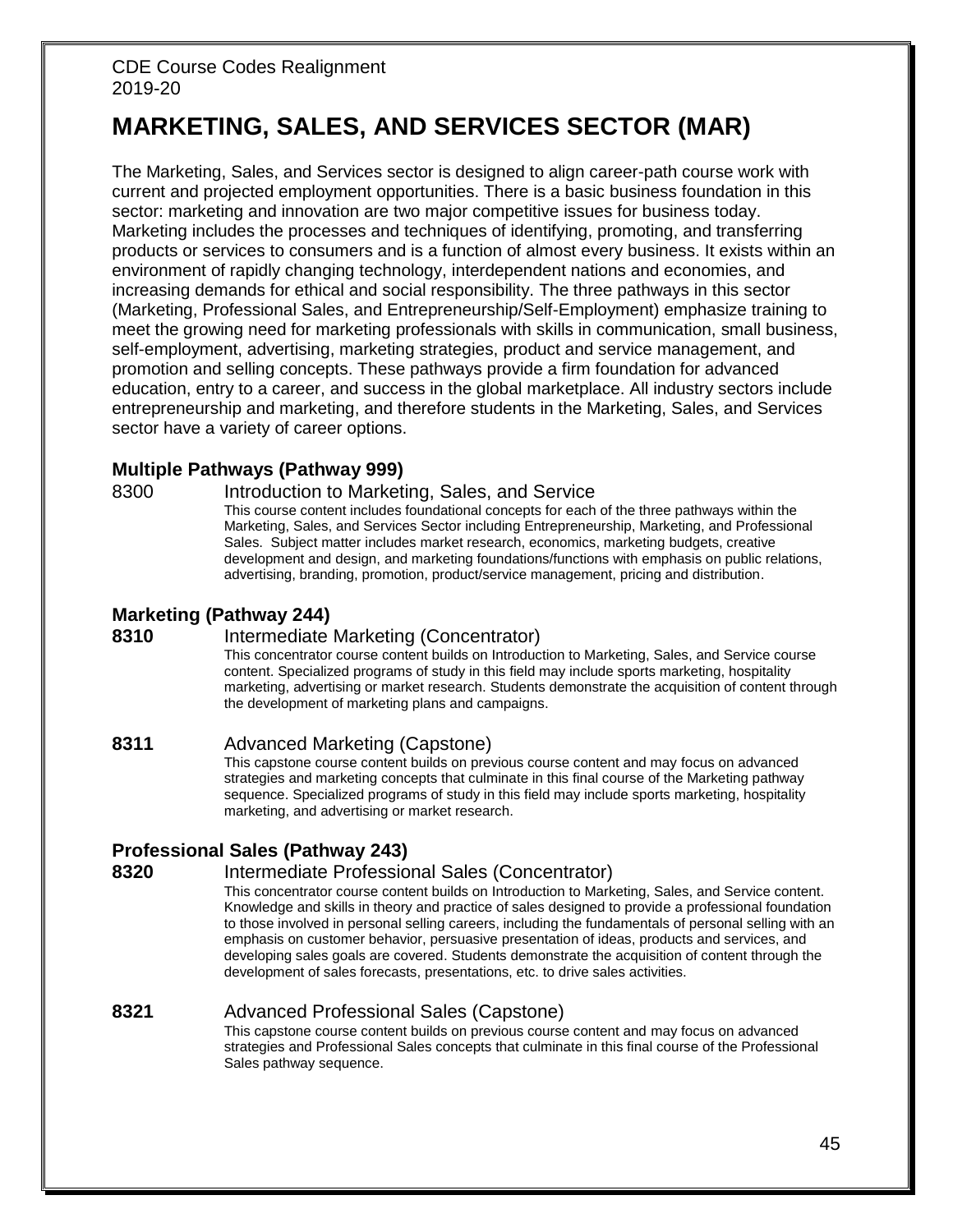# **Entrepreneurship/Self-Employment (Pathway 241)**

#### **8330** Entrepreneurship/Self-Employment (Concentrator)

This concentrator course content builds on Introduction to Marketing, Sales, and Service course content. Knowledge and skills common to entrepreneurs and entrepreneurship, including the human characteristics vital for entrepreneurial thinking in a twenty-first century global world are covered. Entrepreneurial thinking may be applied to all industry sectors. Business knowledge and skills required for entrepreneurs as well as intangible skills and knowledge such as creativity and innovation skills are developed. Students demonstrate the acquisition of content through the research and development of business plans.

#### **8331** Advanced Entrepreneurship/Self-Employment (Capstone)

This capstone course content builds on previous course content and may focus on advanced strategies and Entrepreneurial concepts that culminate in this final course of the Advanced Entrepreneurship/Self-Employment pathway sequence.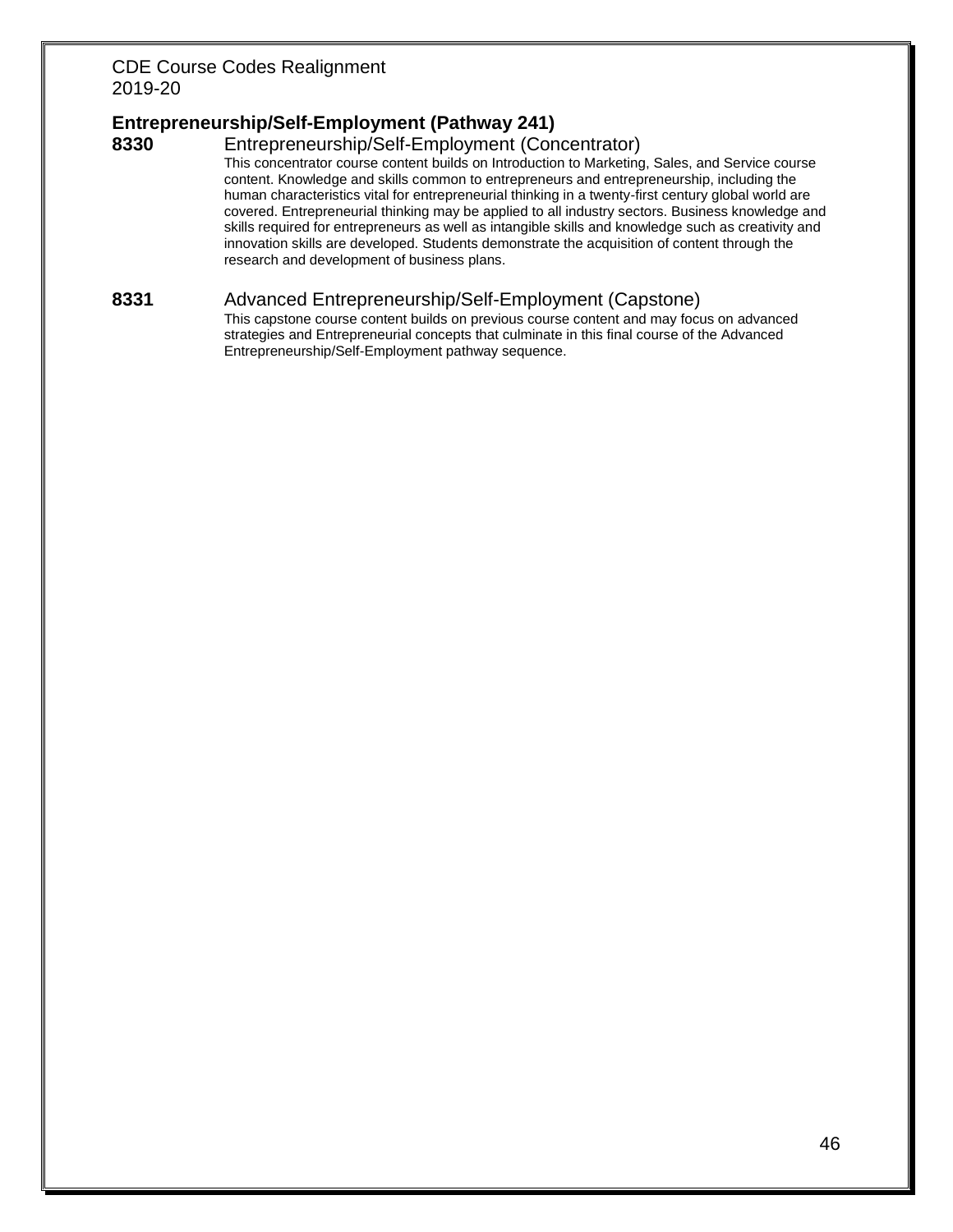# **PUBLIC SERVICES SECTOR (PUB)**

A public service is one that is provided by government to its citizens, either directly or through the financing of another entity to provide that service. Careers in public service are unique because they center on challenging issues that define the public agenda and involve the provision of vital services to the public—from local to international levels. Public service professions offer many career opportunities, including the following career pathways: Public Safety, Emergency Response, and Legal Practices. Students engage in an instructional program that integrates academic and technical preparation and focuses on career awareness, career exploration, skill preparation in the industry, and preparation for post- secondary education and training. Knowledge and skills are learned and applied within a sequential, standards-based pathway program that integrates classroom, laboratory, and project- and workbased instruction. Standards in this sector are designed to prepare students for technical training, postsecondary education, and entry-level employment.

### **Multiple Pathways (Pathway 999)**

8400 **Introduction to Public Services** 

This introduction course provides students with the awareness of a variety of career options and the foundational concepts in which they can begin to form future career choices that meet their individual career interest. Students are exposed to the specific requirements for various careers in the Emergency Response, Legal Practices, Public Safety, and the academic, physical and civic responsibility to achieve their career goals in a service career. Introductory courses provide the basic experiences and activities and leadership development that will set a foundation for entry into any one of the Public Services pathways at introductory level courses.

# **Public Safety (Pathway 232)**

#### 8410 Introduction to Public Safety (Introduction)

This course introduces theories, principals, and techniques used in occupations that fall under the heading of Public Safety including police, corrections, and homeland security. Policies, procedures, and skills needed in services that provide for the safety and security of people and property and prevention of theft and damage are included.

#### 8411 Intermediate Public Safety (Concentration)

This course includes intermediate academic and skill development courses that describe the role of specific careers in Public Safety, including of science in solving crimes using an evidence-based system. Topics could include the history and role of the agency, laboratory and scientific evidence, processing evidence, establishing hypotheses and drawing conclusions. Students will also explore various career opportunities for decision making to move onto advanced coursework.

#### 8412 Advanced Public Safety (Capstone)

This course is designed to prepare individuals for specific careers or jobs in Public Safety such as law enforcement, homeland security, and corrections. Content of these various courses would contain the essential knowledge and skill development of that specific career. Students will learn about the specific organizational structure of the oversite agency, laws regulations and policy for specific agencies, state laws and guidelines for career entry as well as certification hours, skill proficiency and employment requirement for the specific career in Public Safety. Students develop the skills both academically and physically to meet the demands of the specific career, the understanding of the importance of having a clean background check and the understanding of ethic, morals, and service to the community. Students will have to opportunity to participate in workplace learning, prepare for postsecondary options and qualify to take examinations and certification as set forth by California State regulation and agency requirements of age, skill, and knowledge.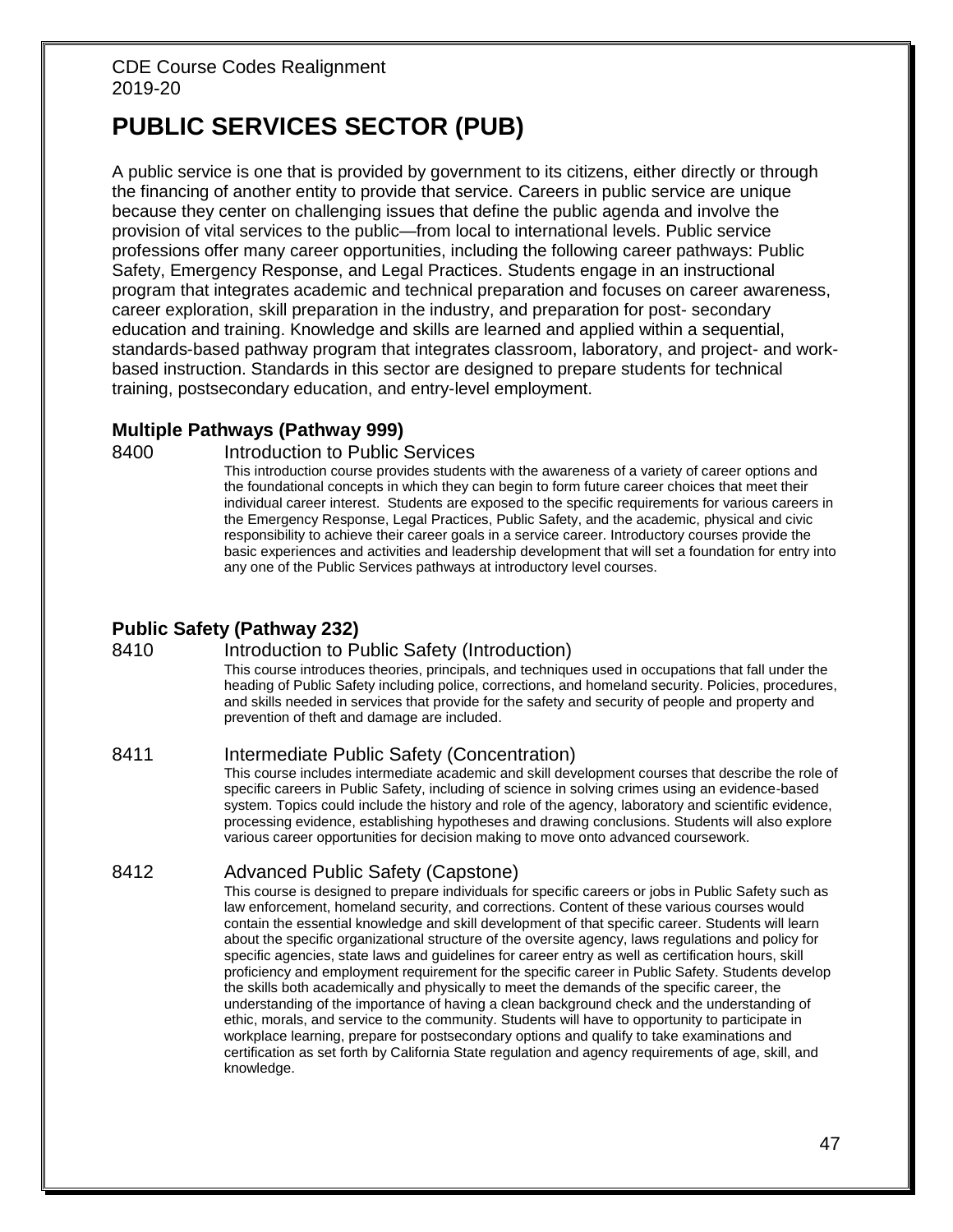# **Emergency Response (Pathway 233)**

### 8420 Introduction to Emergency Response (Introduction)

This course is the introductory course in the Emergency Response Pathway and provides students with decision making information about careers in Emergency Response careers or to pursue advanced skill training in Emergency Services. Course content includes classroom instruction, hands-on training and community experience. This course is designed to provide students with an understanding of the variety of agencies, employment opportunities and necessary skill requirements in the many career in Emergency Services. Information included will be will be in the field of fire and emergency operations, disaster response and emergency management, latest industry principles, theory, and best practices. Students learn tactical operations, safety, leadership, and community outreach and response techniques.

#### 8421 Intermediate Emergency Response (Concentration)

This course provides students with an outline of the Emergency Medical Services (EMS) system, state and community emergency systems, introduces students to environment citizen emergency assessment, skill development, as well as provides pathophysiology and immediate action and care for various emergencies. It covers techniques of emergency environmental, community action and medical care presently considered within the responsibilities of the first responders, fires service careers, and emphasizes the development of student skills in recognition of symptoms of illnesses and injuries and proper procedures of emergency care. Emphasis is placed on communication, operations, community action and patient care in accordance with the California State EMS Agencies.

#### 8422 Advanced Emergency Response (Capstone)

This course is designed to prepare individuals for specific careers or jobs in Emergency Services. Content of these various courses would contain the essential knowledge and skill development of that specific career. Students will learn about the specific organizational structure of the oversite agency, laws regulations and policy for specific agencies, state laws and guidelines for career entry as well as certification hours, skill proficiency and employment requirement for the specific career in Emergency Services. Students will have the opportunity to participate in workplace learning, prepare for postsecondary options and qualify to take examinations and certification as set forth by California State regulation and agency requirement of age, skill, and knowledge.

# **Legal Practices (Pathway 231)**

#### 8430 Introduction to Legal Practices

This course allows students to survey the range of legal careers including paralegals, attorneys, social justice advocates, mediators, and other occupations. The course provides students with a basis for understanding the American political and legal systems, with a focus on legal ideas and the legal process, how the law works and the sources of US law. Legal research and writing are introduced.

#### 8431 Intermediate Legal Practices (Concentrator)

This concentrator course is designed to provide students specific content knowledge with industry skills and leadership development within the Legal Practices pathways. Courses are designed to provide an understating and application of laws that affect everyday life; families, business, social decision making and the relationship to policies. Course could include content knowledge within historical, philosophical, and institutional contexts of social and economic justice and human rights.

# 8432 Advanced Legal Practices (Capstone)

This capstone course allows students to examine how statutes and policies are developed to safeguard society throughout history and the relationship to today legal practices. Students will understand the analysis of civil rights and liberties, and the ways courts and legislators deal with constitutional questions. Student will develop the skill and knowledge relevant to the needs of modern legal practice, entry into legal practice careers, necessary pathways and preparation into postsecondary advancement and future job prospects and the progression to higher level careers in Legal Practices.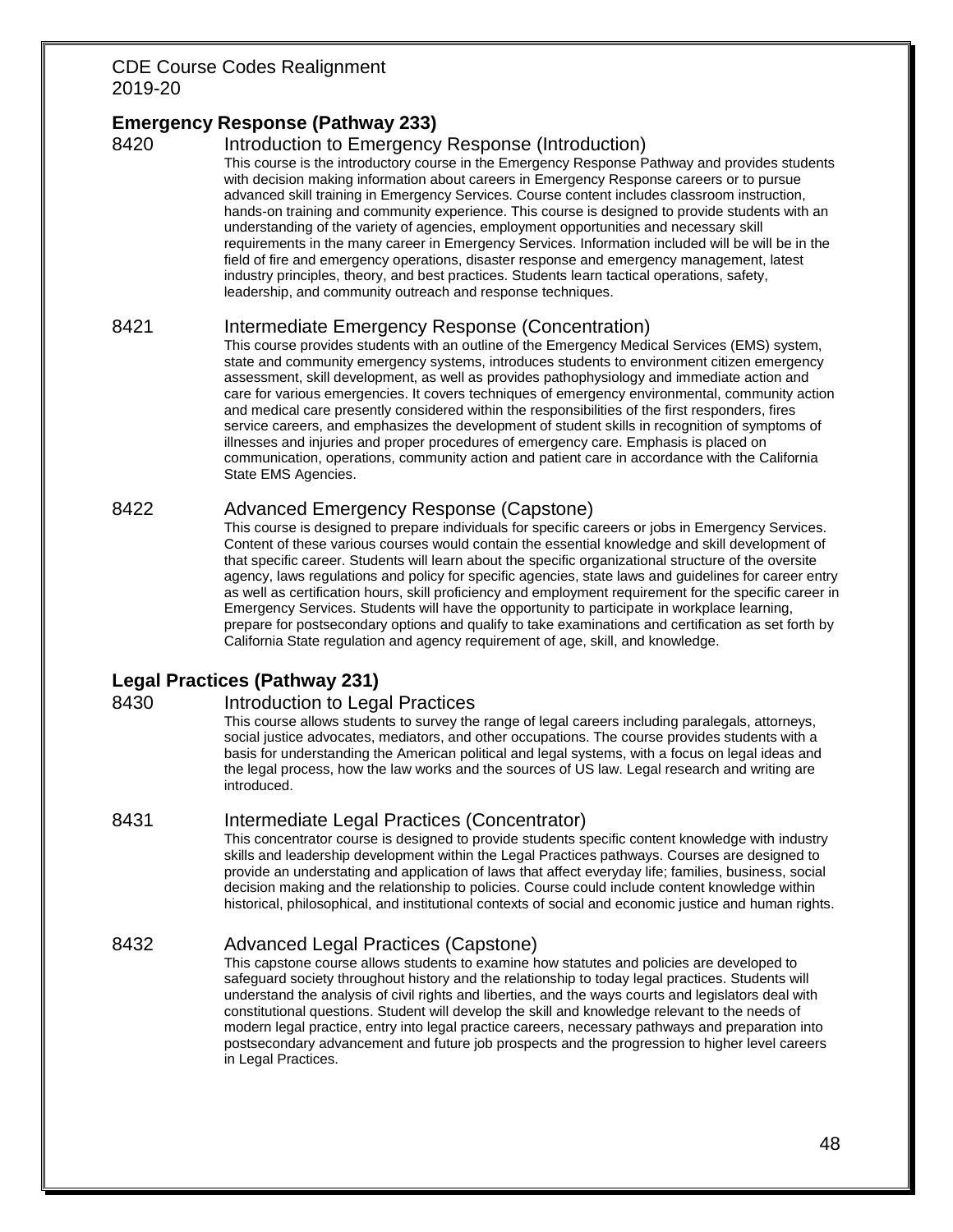# **TRANSPORTATION SECTOR (TRA)**

This sector is designed to provide a foundation in transportation services for all industrial technology education students in California. There are eight focus areas that fall under the Transportation sector, each with different career opportunities. The focus areas are On-Road; Off-Road; Stationary; Rail; Water/Sea; Air; Space; and Small Engines and Specialty Equipment. The pathways in the Transportation sector emphasize real-world, occupationally relevant experiences of significant scope and depth in three areas: Operations, Structural Repair and Refinishing, and Systems Diagnostics, Service, and Repair. The standards are designed to integrate academic and technical preparation and focus on career awareness, career exploration, and skill preparation in the three pathways. Integral components include classroom, laboratory, and hands-on contextual learning; project- and work-based instruction; and leadership development. The standards in this sector prepare students for continued training, postsecondary education, and entry to a career.

# **Multiple Pathways (Pathway 999)**

#### 8500 Introduction to Transportation

This course includes foundational concepts required for pursuing further education in each of the three pathways within the transportation sector including: Operations, Structural Repair and Refinishing, and Systems Diagnostics, Service, and Repair. Instructional content of this course may lead the student directly into an intermediate pathway course within the transportation sector.

# **Operations (Pathway 223)**

#### 8510 **Introduction to Operations**

This introductory course will offer first year students a unique perspective of the role the transportation industry has on the global economy. Students will be made aware of the range or diversity of employment opportunities available within this pathway such as the distribution, logistics, and warehousing of goods, materials and mass transit. The student will also be made aware of all the forms of transportation necessary to achieve these efforts.

#### 8511 Intermediate Operations (Concentrator)

This concentrator level course provides more specific areas of focus such as planning, management, and the infrastructure required for the distribution and logistics of materials and products. The instruction will also concentrate on operating and managing facilities designed for the movement of goods, materials and mass transit.

#### 8512 Advanced Operations (Capstone)

This capstone course will provide students with the opportunity to function in a variety of roles within this pathway. Students will demonstrate competency in the knowledge and skills acquired in introductory and concentration level courses. Students will participate in work-based learning opportunities which can lead to internships. Students that successfully complete the course of study will qualify for industry recognized certifications. Upon completion of this course, students will be prepared for an entry level position at a facility that provides the movement of goods, materials, and/or mass transit.